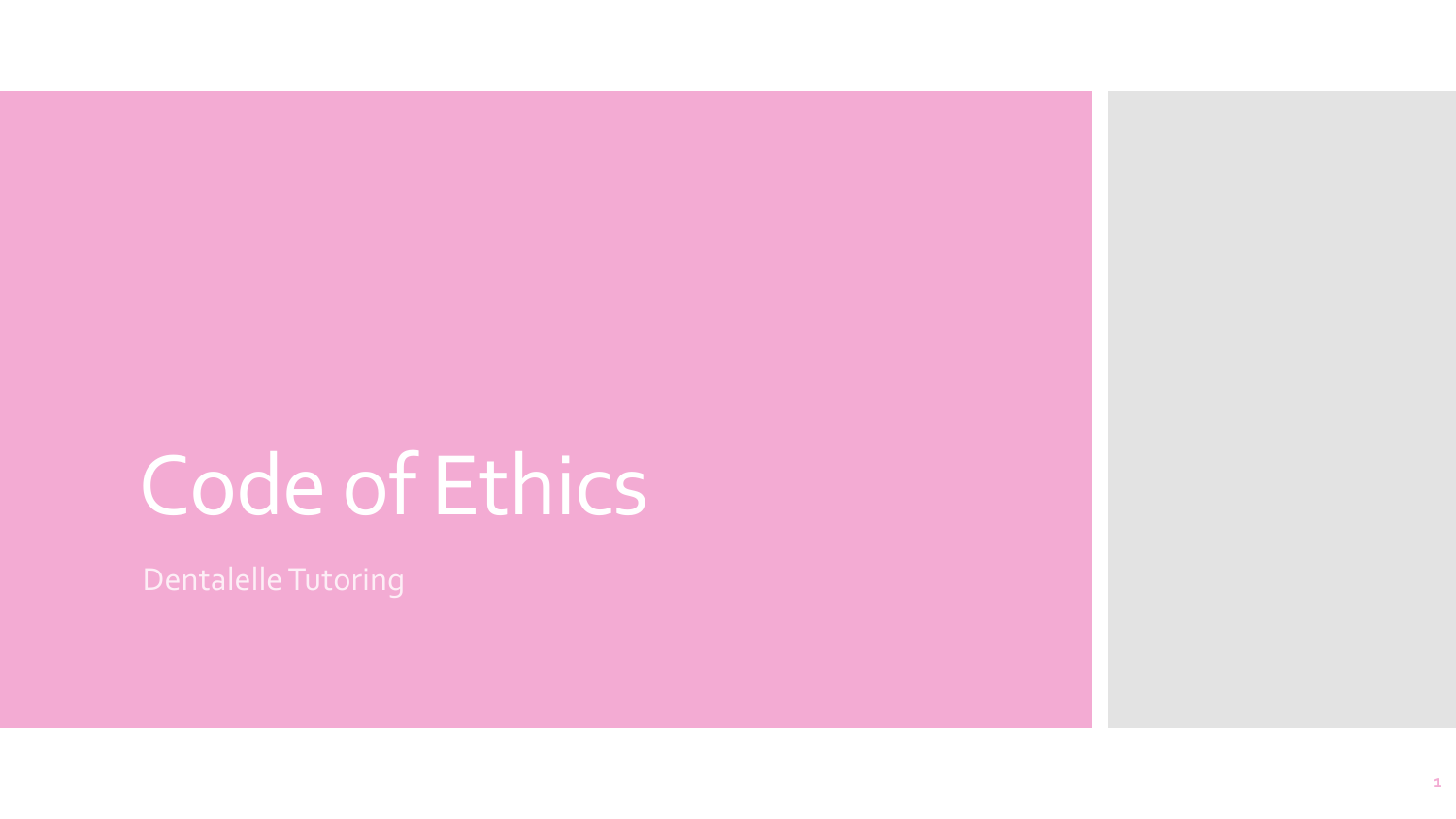#### CDHO

- The mission of the College of Dental Hygienists of Ontario is to regulate the practice of dental hygiene in the interest of the overall health and safety of the public of Ontario. To this end, the CDHO had developed and implemented several programs to monitor whether or not its registrants are providing high quality care to the public.
- **The first CDHO Code of Ethics was developed in 1996.** As professions evolve so must their guiding principles. The current approach to the Code of Ethics is one that encourages problemsolving and critical thinking.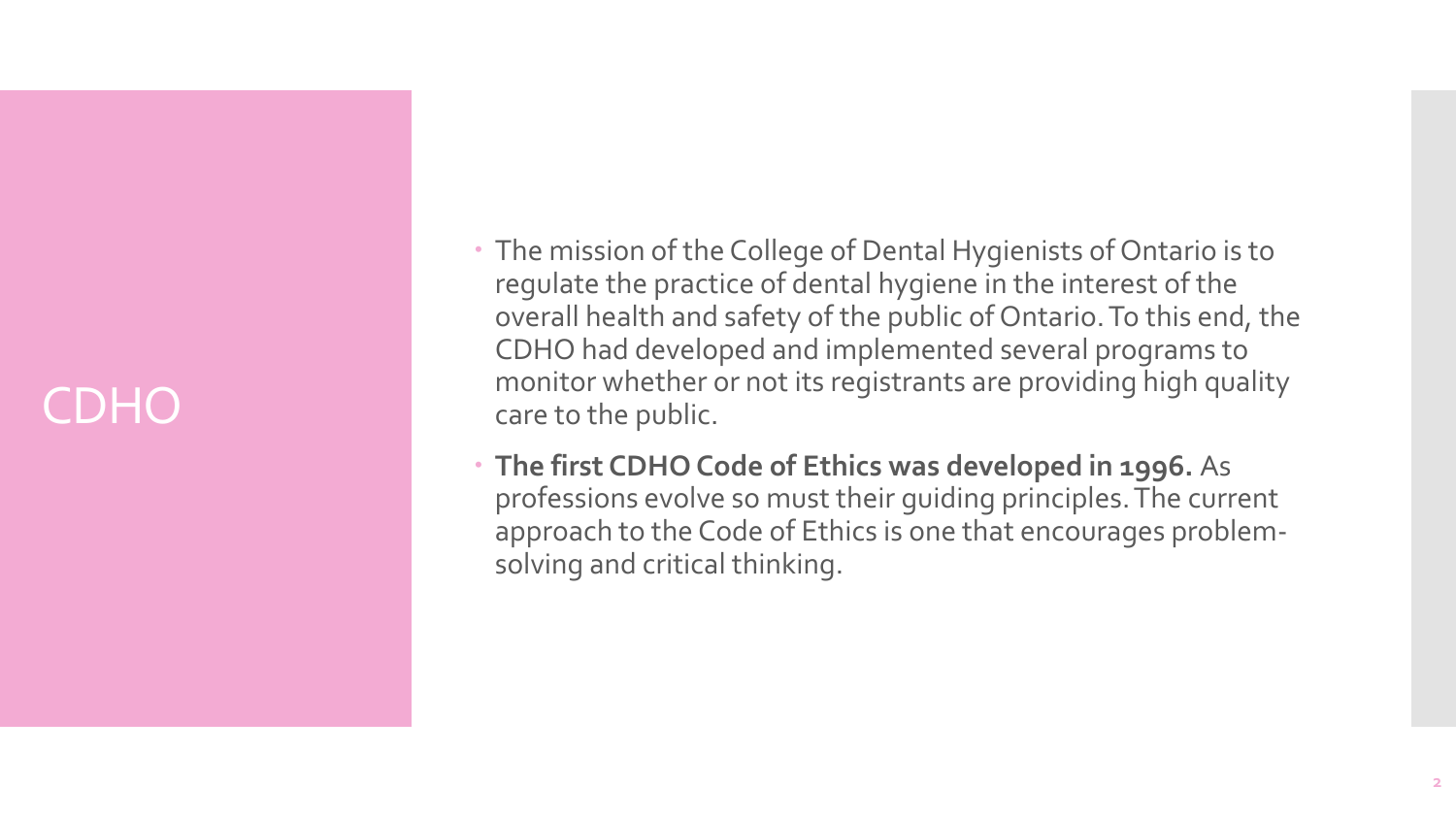### Beneficence

#### **PRINCIPLE I: BENEFICENCE**

- Involves caring about and promoting the good of another
- Dental hygienists use their knowledge and skills to assist clients to achieve and maintain optimal oral health and to promote fair and reasonable access to quality care.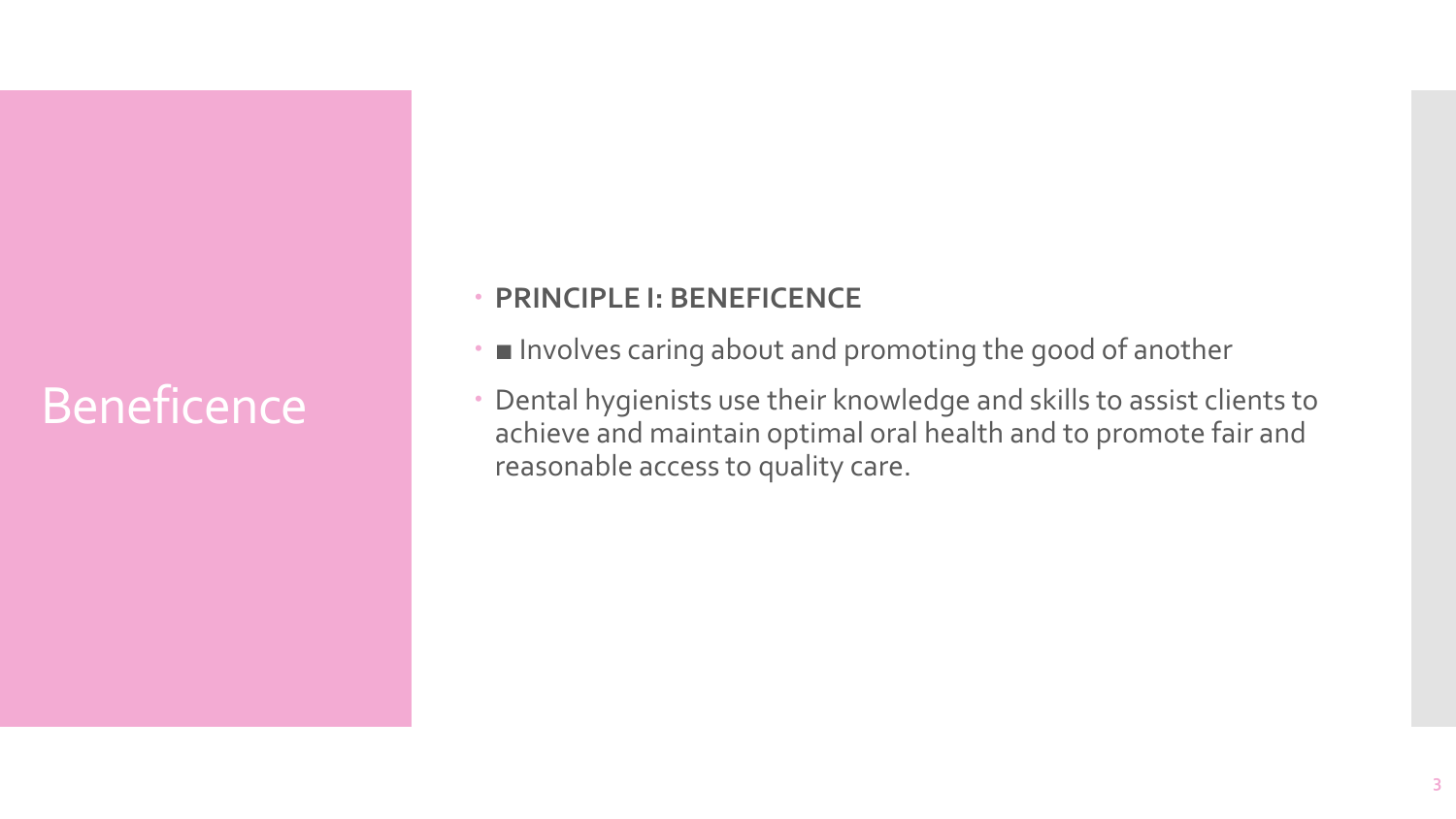#### Autonomy

#### **PRINCIPLE II: AUTONOMY**

- Pertains to the right to make one's own choices
- By communicating relevant information openly and truthfully, dental hygienists assist clients to make informed choices and to participate actively in achieving and maintaining optimal oral health.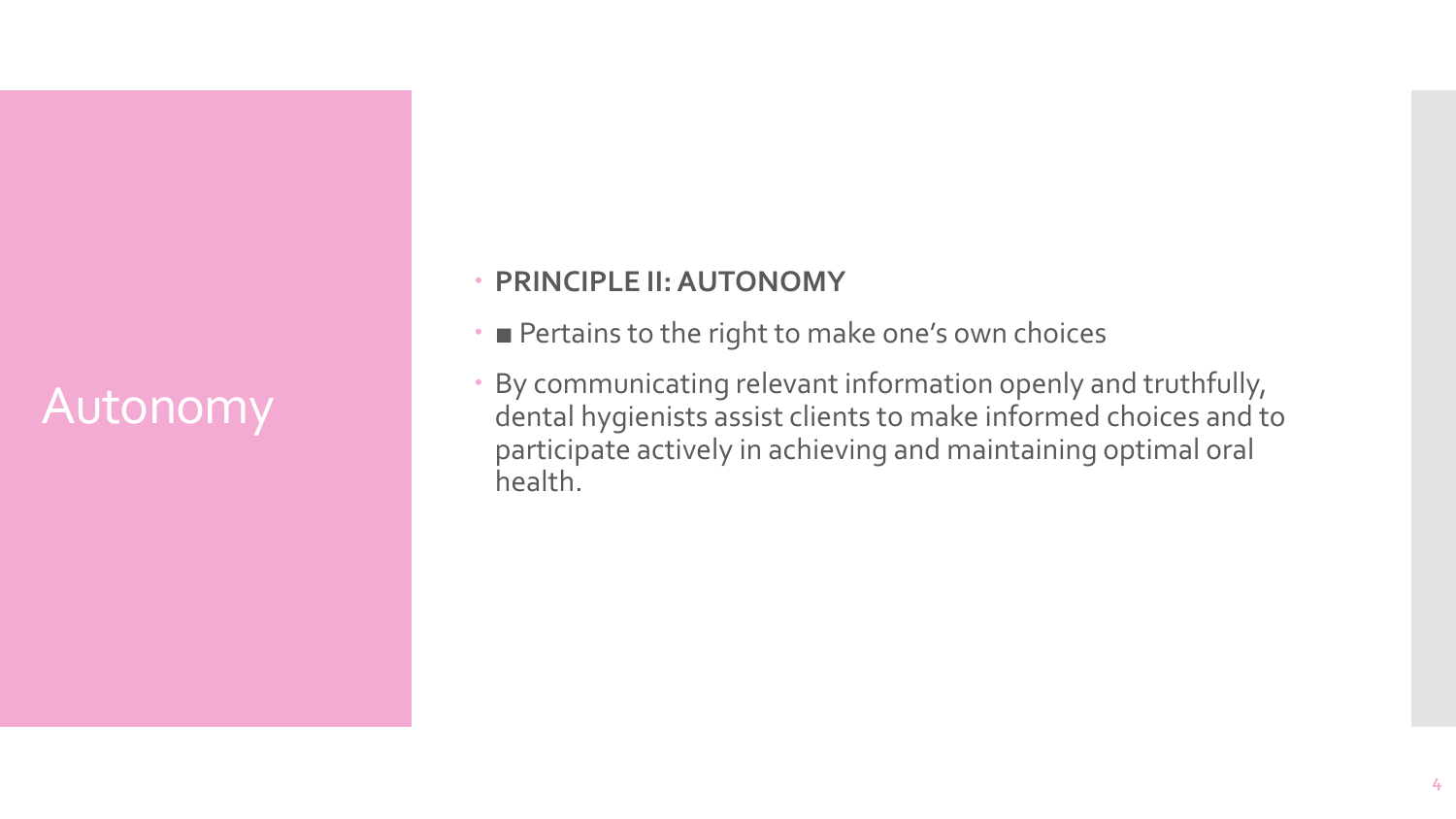### Privacy and **Confidentiality**

#### **PRINCIPLE III: PRIVACY AND CONFIDENTIALITY**

- Privacy pertains to a person's right to control the collection, use and disclosure of personal information; the right to access and correct inaccurate information; and the right to expect that the information is kept secure.
- Confidentiality is the duty to hold secret any information acquired in the professional relationship.
- Dental hygienists respect the privacy of clients and hold in confidence the information disclosed to them, subject to certain narrowly defined exceptions.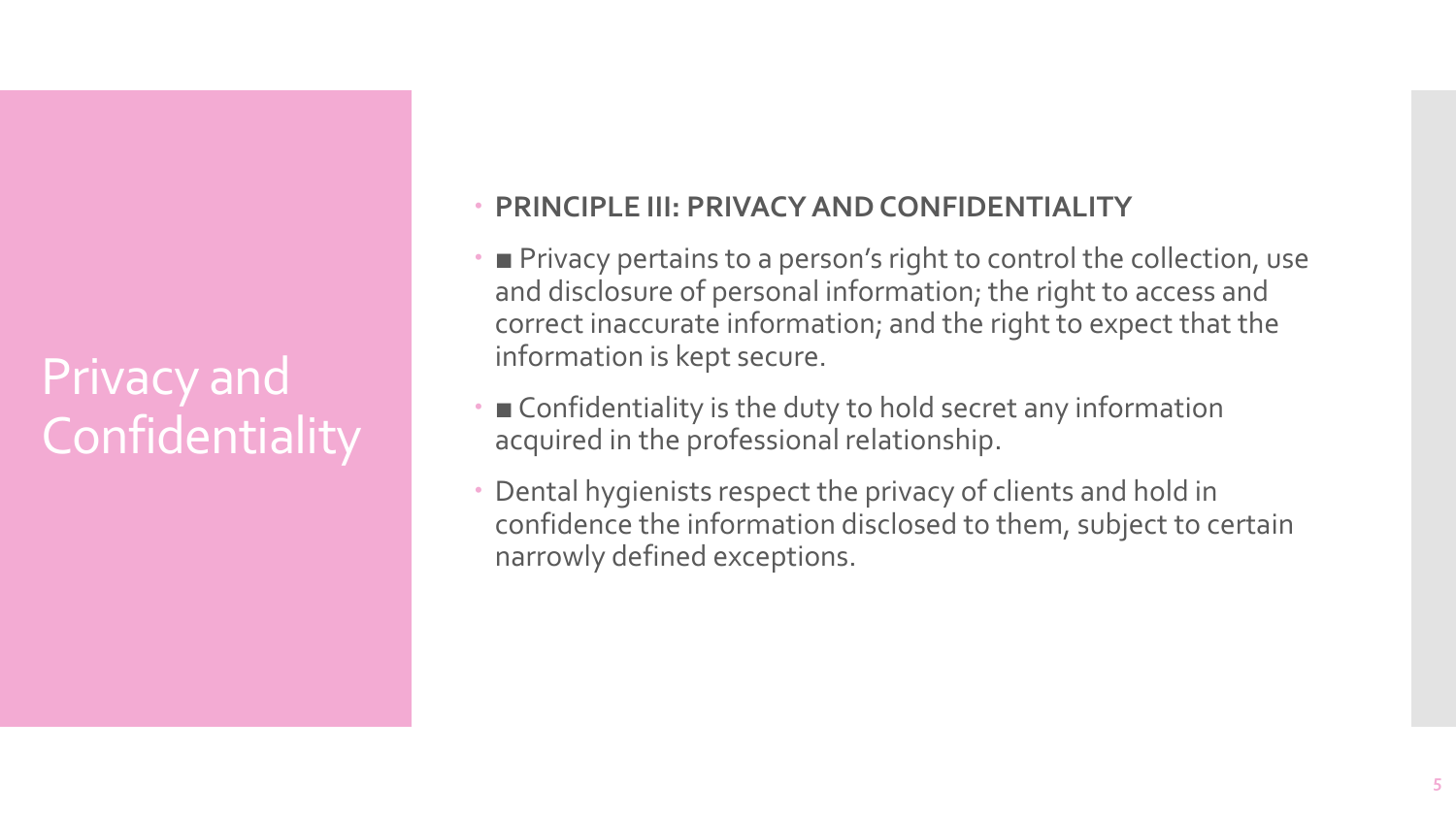### Accountability

#### **PRINCIPLE IV: ACCOUNTABILITY**

- Pertains to the acceptance of responsibility for one's actions and omissions in light of relevant principles, standards, laws, regulations and the potential to self-evaluate and to be evaluated accordingly.
- Dental hygienists practise competently in conformity with relevant principles, standards, laws, and then regulations under the RHPA, 1991 and DHA, 1991 and accept responsibility for their behaviour and decisions in the professional context.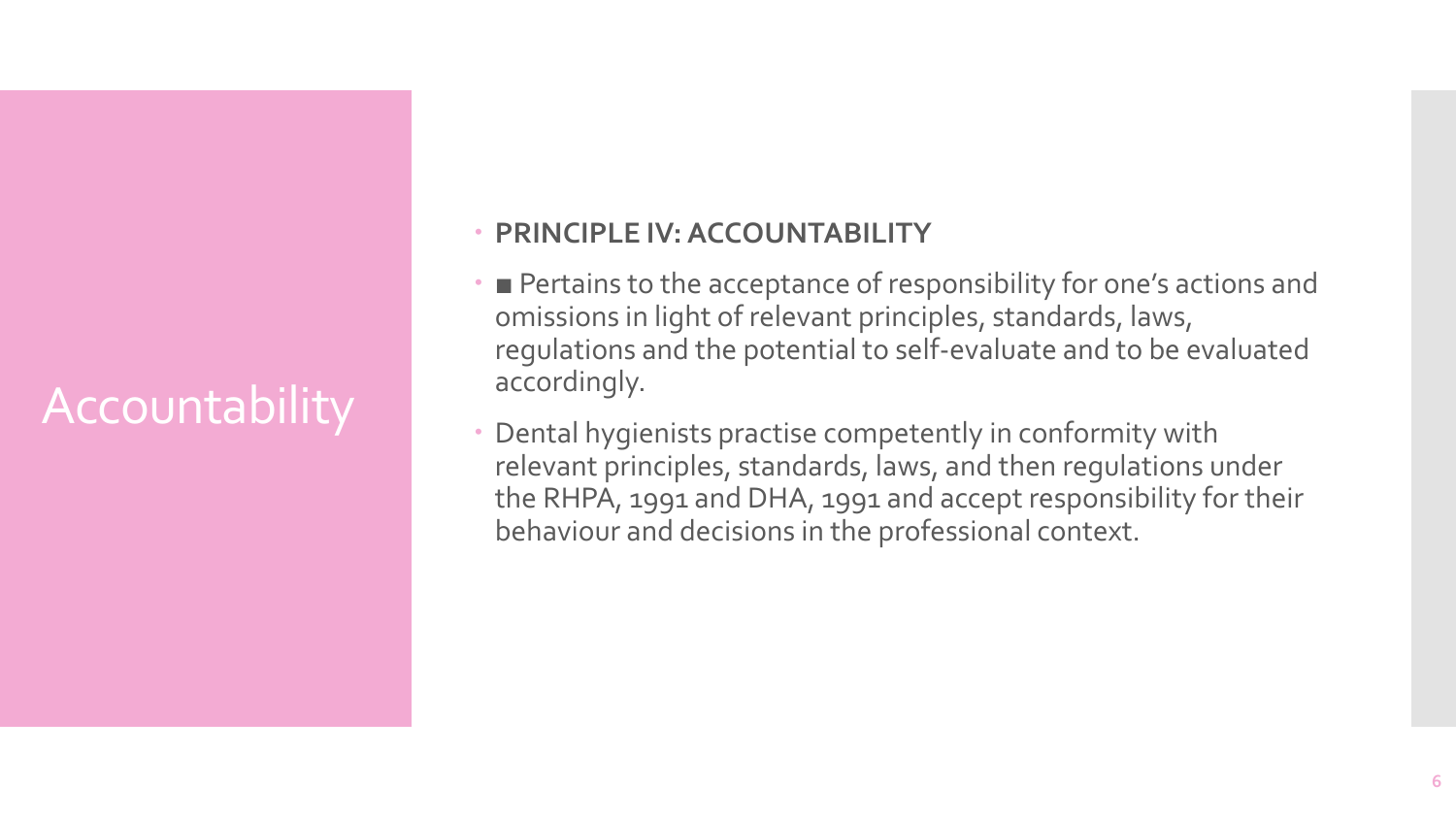### **Professionalism**

#### **PRINCIPLE V: PROFESSIONALISM**

- Is the commitment to use and advance professional knowledge and skills to serve the client and the public good.
- Dental hygienists express their professional commitment individually in their practice and communally through the CDHO and their participation in the CDHO Quality Assurance Program.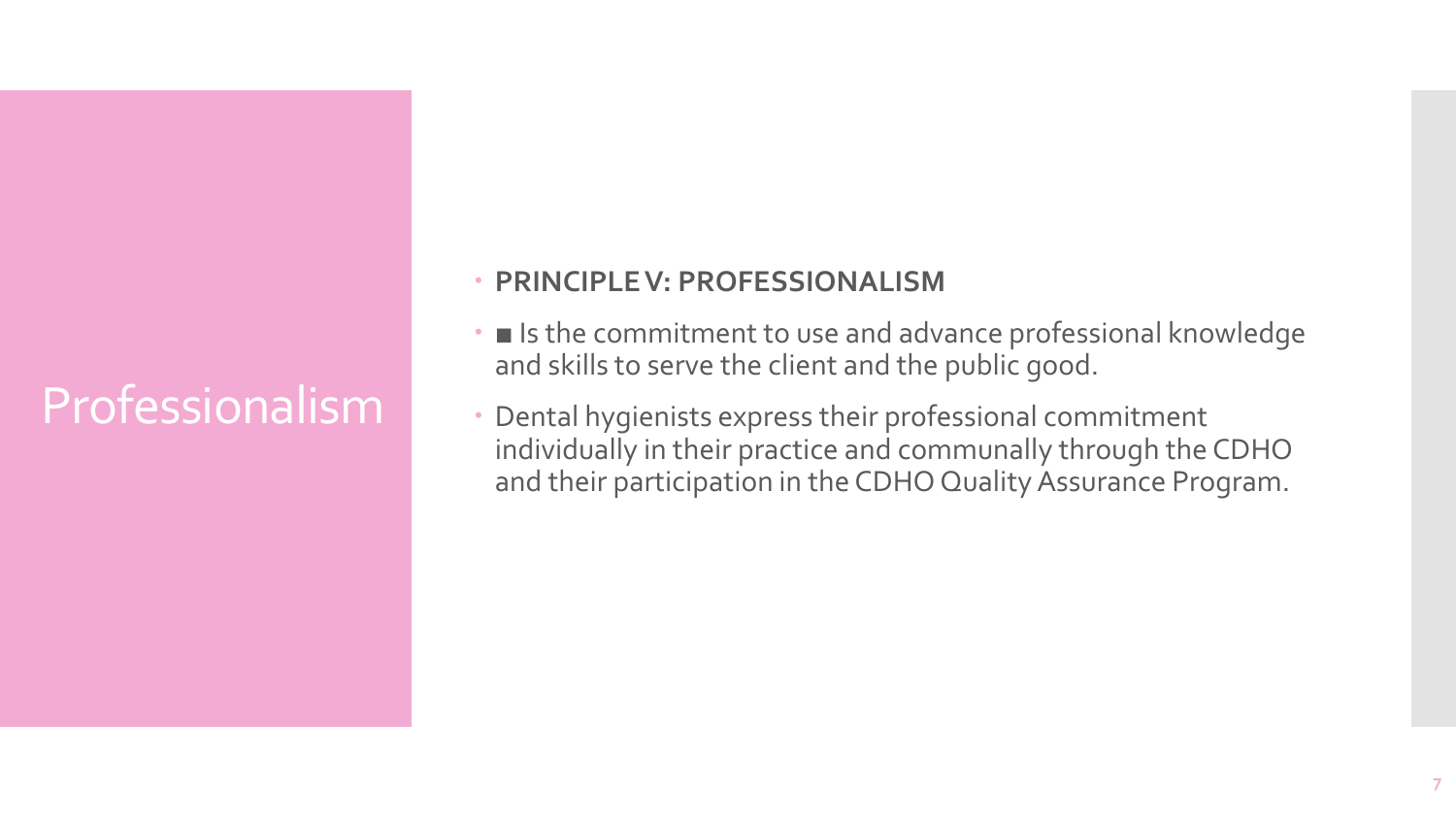**Decision** Making Model

#### **STEP 1 IDENTIFY THE PROBLEM**

• Identify, in a preliminary way, the nature of the challenge or problem.

#### **STEP 2 GATHER INFORMATION**

 Become suitably informed and gather relevant information including factual information, sequence of events; applicable policies, laws, and regulations and the views of stakeholders.

#### **STEP 3 CLARIFY THE PROBLEM**

 Clarify and elaborate the problem based on the additional information obtained. Identify the ethical principles at stake.

#### **STEP 4 IDENTIFY OPTIONS**

• Identify the various options for action.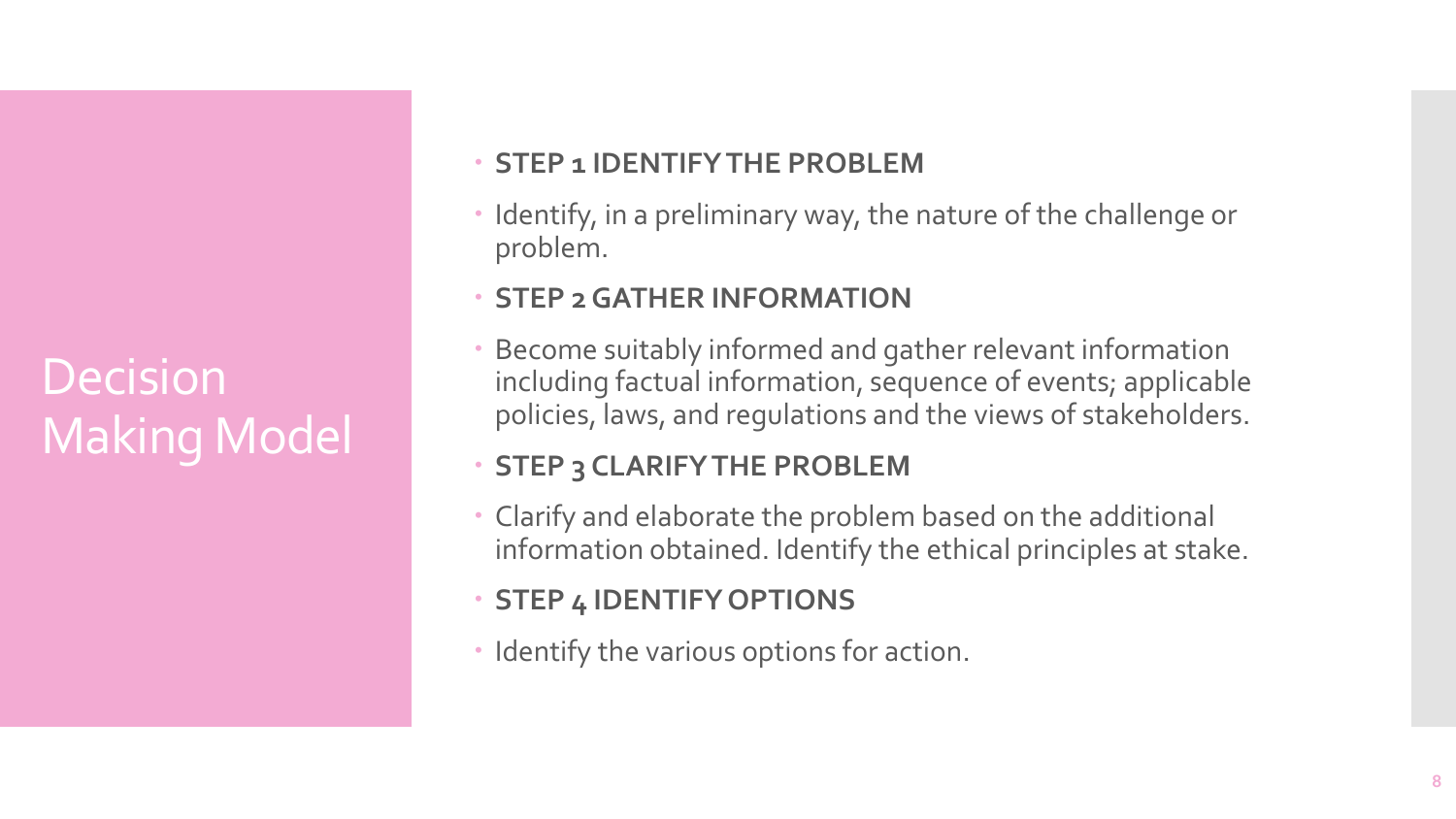### **Continued**

#### **STEP 5 ASSESS OPTIONS**

- Assess the various options.
- **STEP 6 CHOOSE A COURSE OF**
- ACTION Decide on and justify/defend a course of action.

#### **STEP 7 IMPLEMENT THE ACTION**

 Implement one's decision as thoughtfully and sensitively as possible.

#### **STEP 8 EVALUATE OUTCOMES**

 Assess the consequence of your decision and evaluate the outcomes.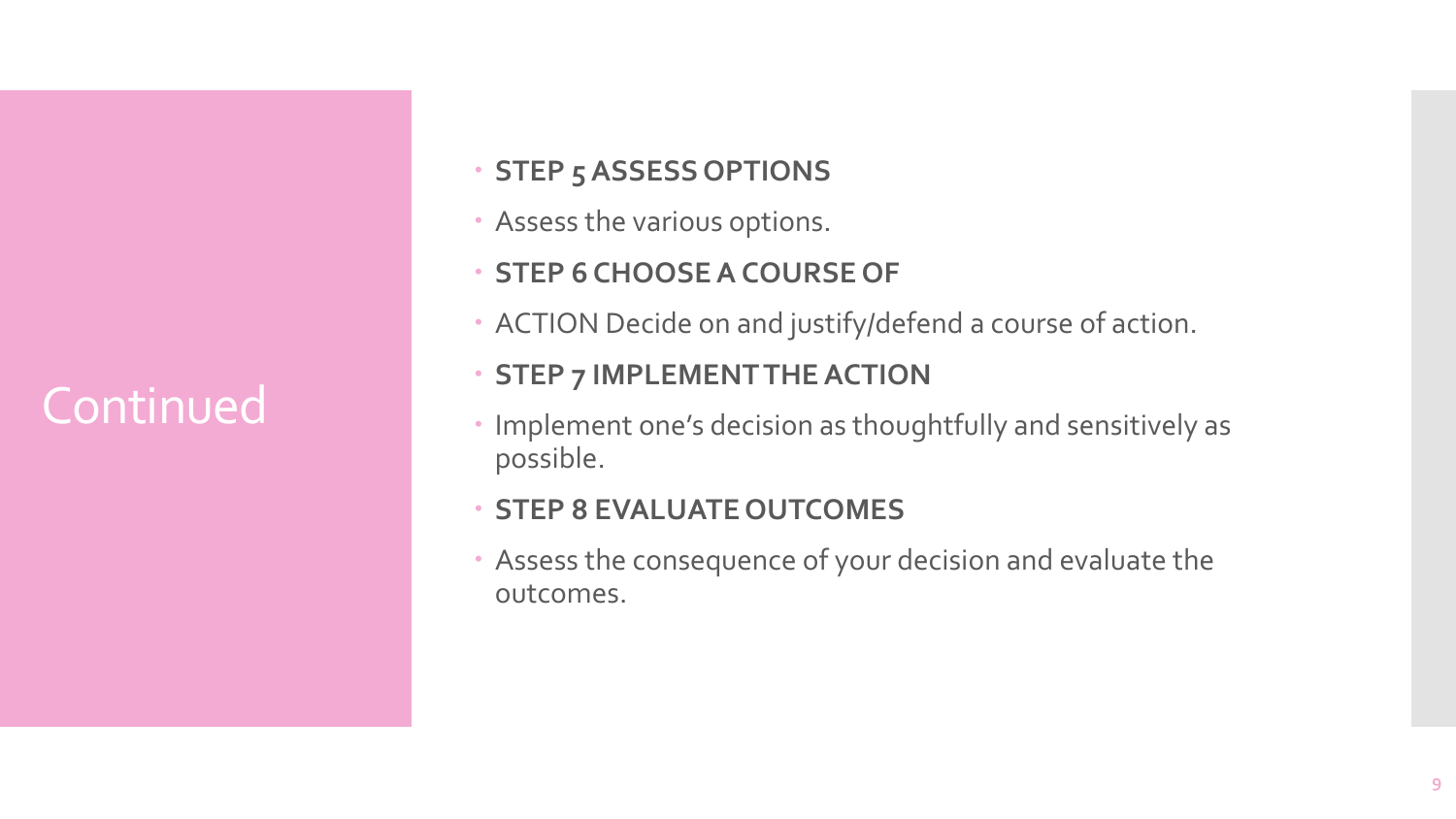## Infection Control

Dentalelle Tutoring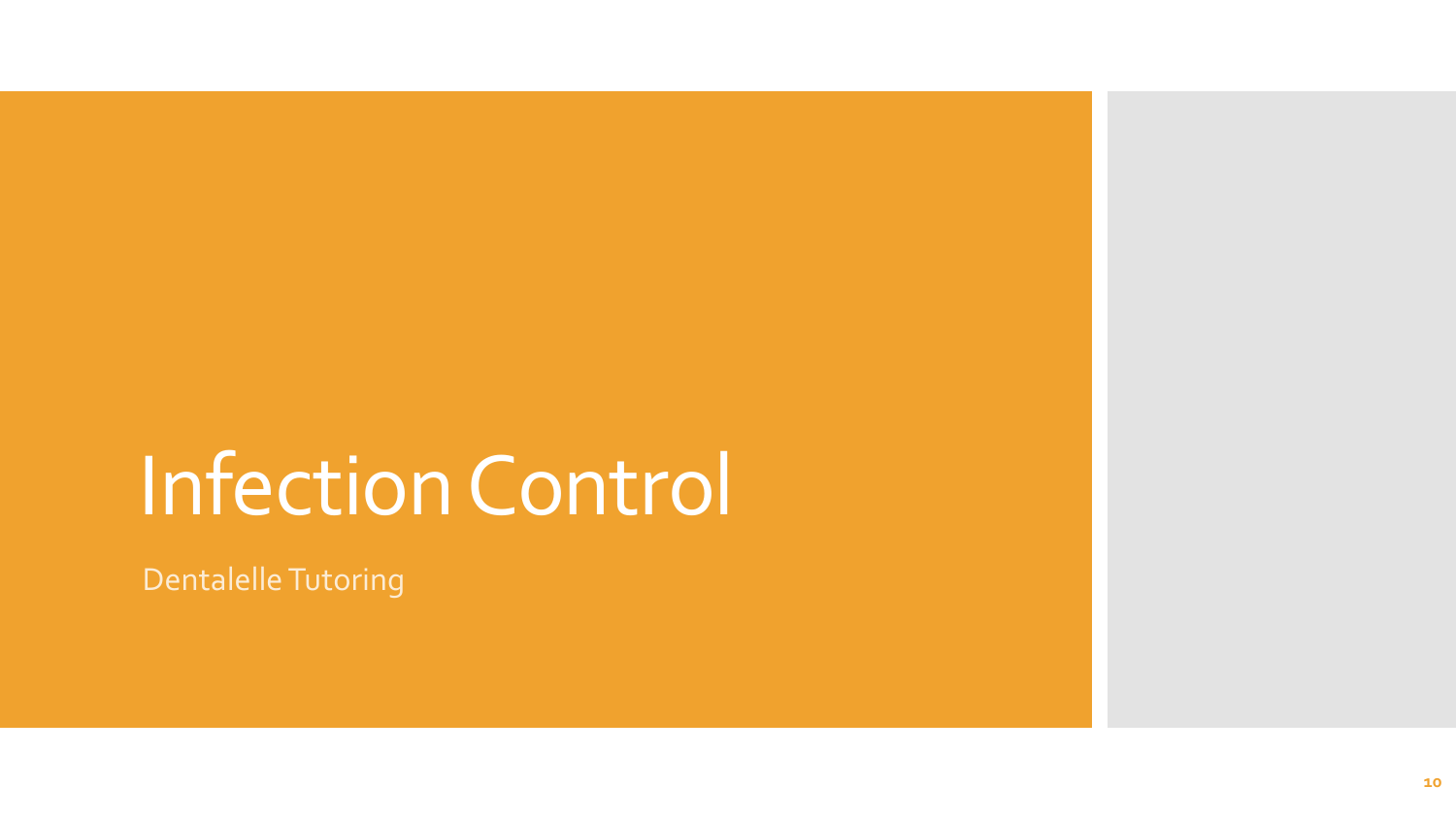#### **Transmission**

- Diseases can be transmitted from the patient to the dental worker, from the dental worker to the patient, or from one patient to another.
- **direct contact** with blood, oral fluids, or other patient materials;
- **indirect contact** with contaminated objects (such as instruments, equipment, environmental surfaces, or a team member's contaminated hands);
- **droplet contact**, in which spray or spatter containing microorganisms travels a short distance before settling on the mucous membranes of the eyes, nose, or mouth; and
- **inhalation** of evaporated microorganisms ("droplet nuclei") that can remain airborne for extended periods of time as aerosols.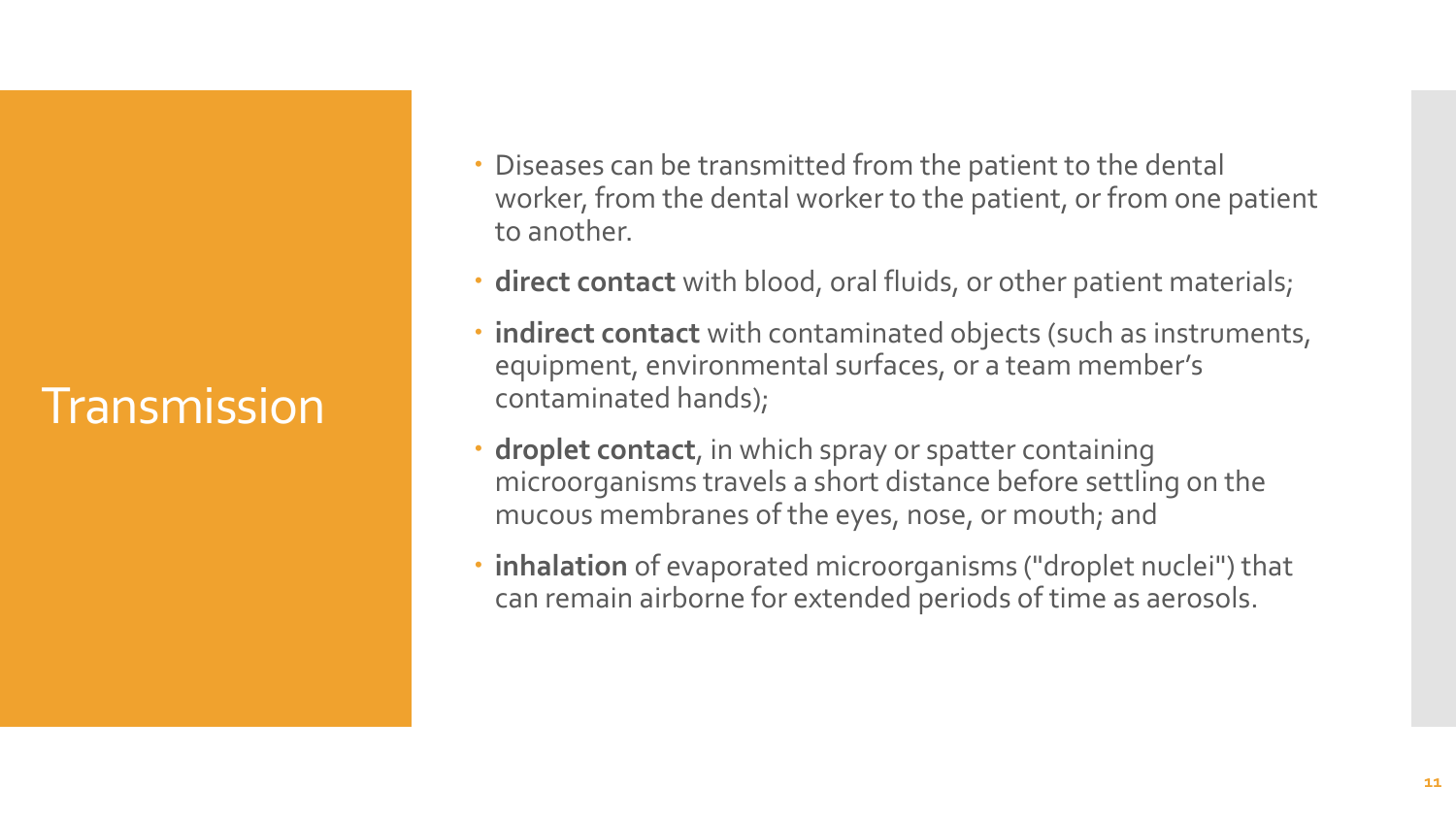Chain of infection

- **A pathogen must be present in sufficient numbers to cause infection.** The disease-causing agent may be a virus or bacteria like *staphylococci, streptococci,* or *Legionella* species.
- **The pathogen must have a reservoir where it can reside and multiply.** The bloodstream, mucous membranes, a laboratory culture, and a dental unit waterline are all examples of potential reservoirs for microorganisms.
- **The pathogen must have a mode of transmission from a source host.** A needlestick, a splash to the mucous membranes of the eyes, nose, or mouth, or inhalation of contaminated aerosols are examples of various modes of transmission.
- **The pathogen must have a proper portal of entry into a new host.** For a bloodborne pathogen to cause infection in a new host, it must have a way to enter the bloodstream, such as through a break in the skin.
- **The new host must be susceptible to the pathogen.** If the individual is vaccinated against or has had prior exposure to the pathogen that resulted in immunity, exposure will not result in disease.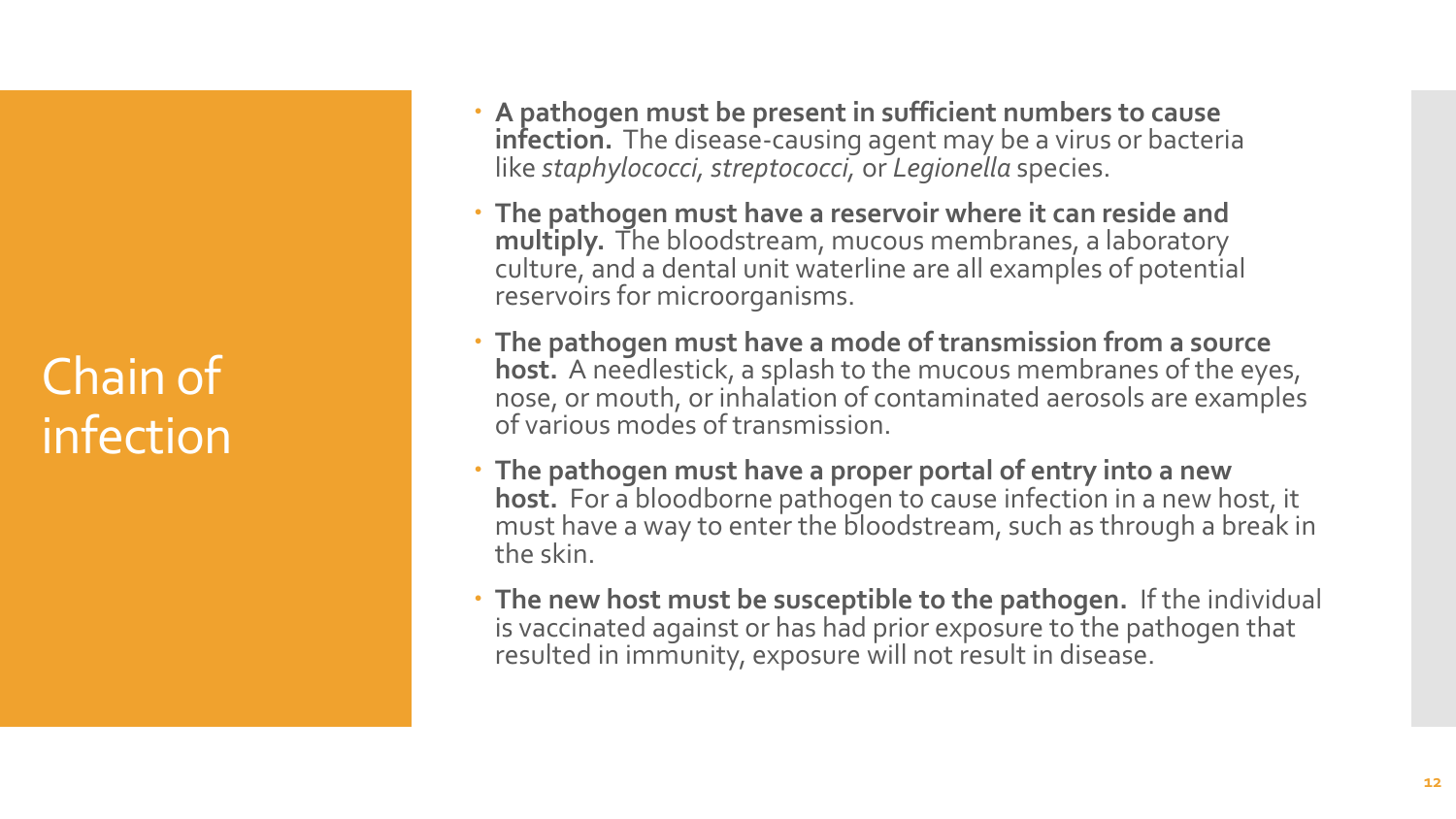#### Standard Precautions

 The concept of standard precautions has been a cornerstone of dental infection control since the mid-1980s. Encompassing a set of infection control and safety procedures intended to protect against bloodborne disease transmission, universal precautions includes hand washing, the use of personal protective equipment (gloves, eyewear, face protection, protective apparel), controls to prevent injuries, and proper handling of patient-care items and contaminated surfaces.

 **As the word "universal" suggests, the precautions are applied when treating all patients, regardless of their health history or presumed risk of bloodborne disease.**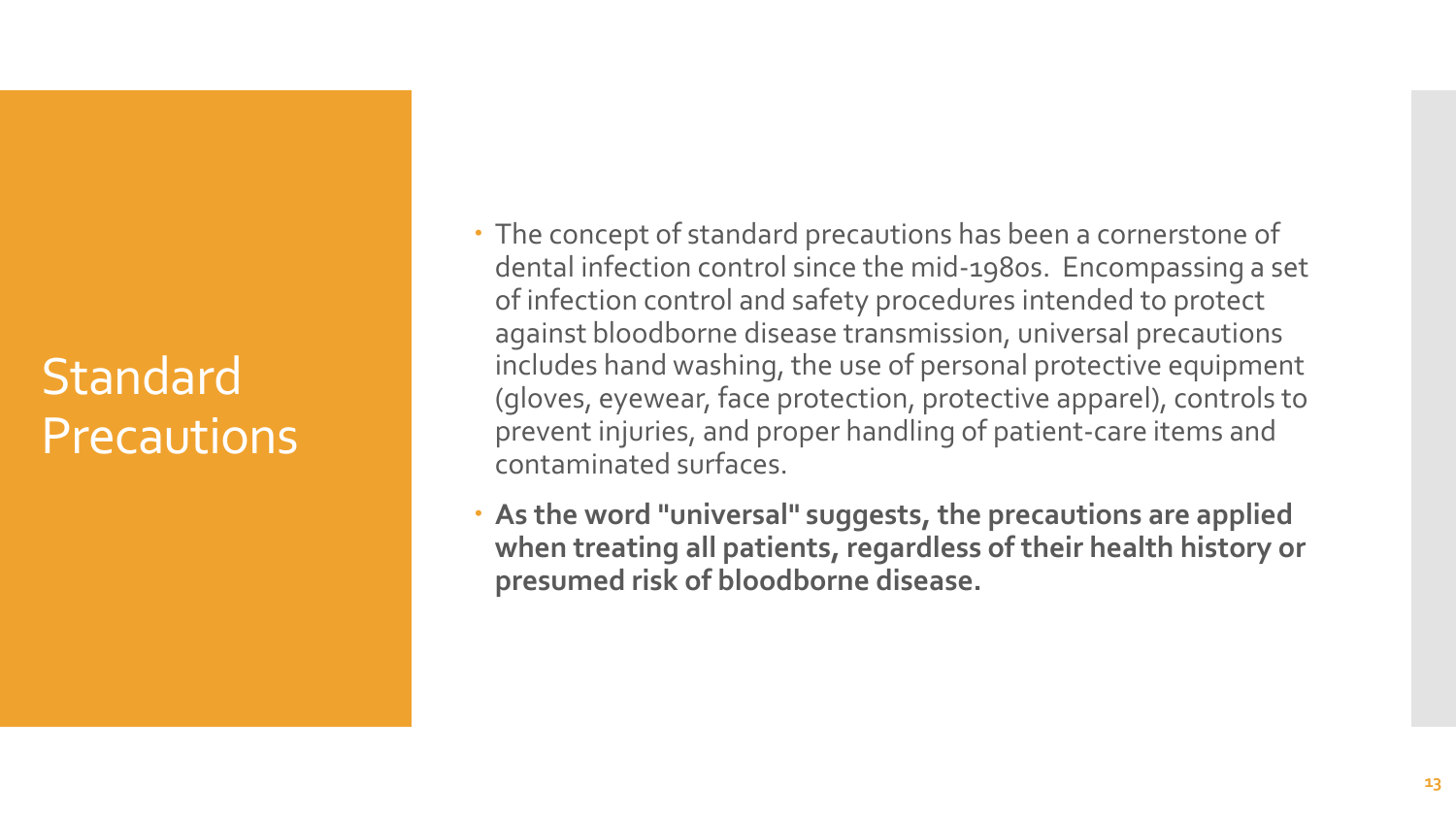#### Exposure Prevention

 Dental team members work in close contact with blood and blood-contaminated saliva, putting them at risk of exposure to bloodborne pathogens such as **hepatitis B virus (HBV), hepatitis C virus (HCV), and the human immunodeficiency virus (HIV).**

- **CDC recommends the following** general precautions for preventing exposures to bloodborne pathogens:
	- Use standard/universal precautions for all patient encounters
	- Consider any sharp item that is contaminated with patient blood and saliva to be potentially infective, and establish engineering controls and work practices to prevent injuries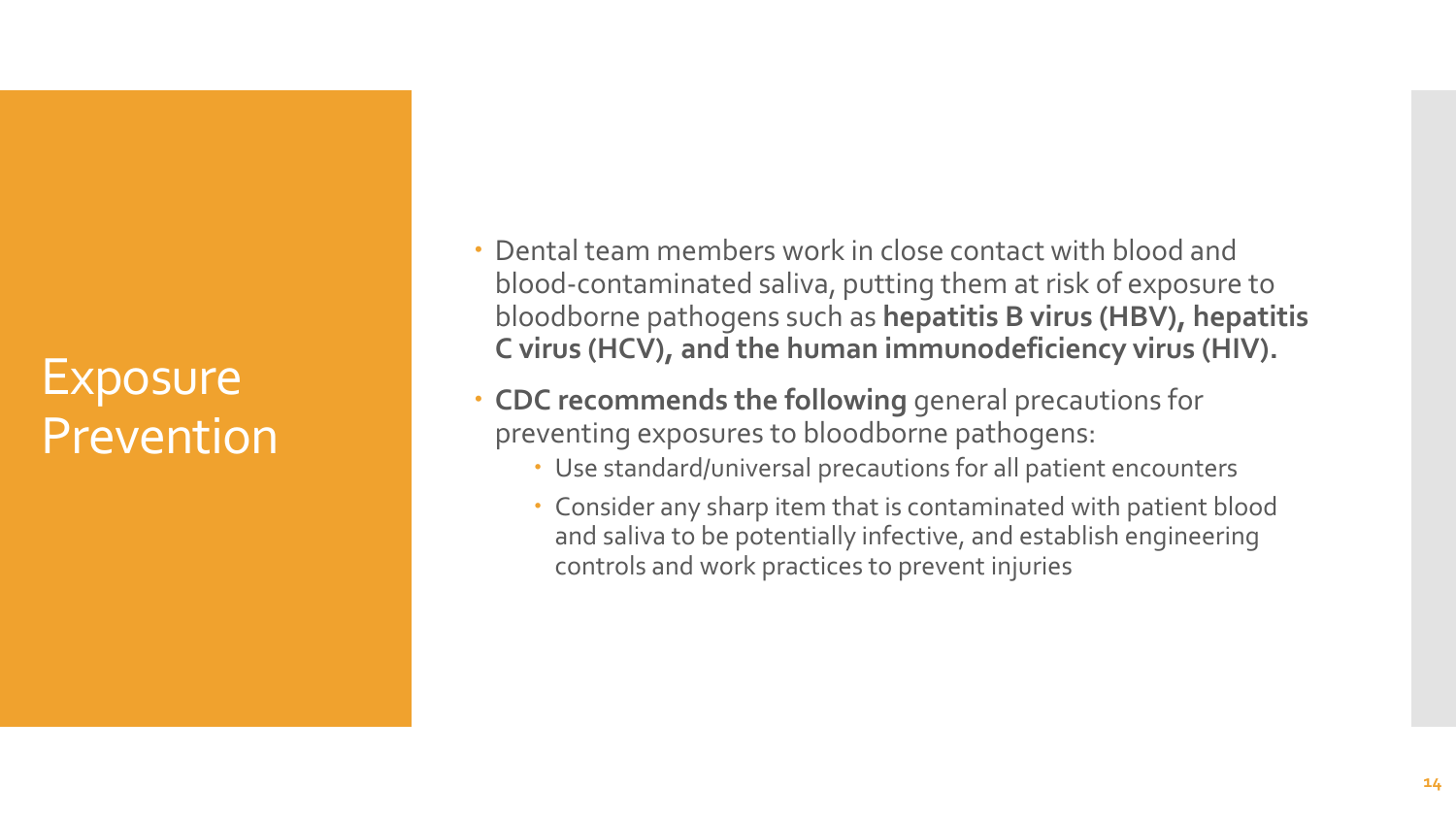Post Exposure Management

- Although infection control precautions are highly effective when used routinely, accidents can happen. When sharps injuries or unexpected spills or splashes to nonintact skin or mucosa occur, tend to them *immediately*. **When an exposure occurs:**
- **Follow CDC recommendations** after percutaneous, mucous membrane, or nonintact skin exposure to blood or other potentially infectious material
	- **First perform basic first aid** to cleanse the wound or affected area.
	- **Then report the injury to** the employer or infection control coordinator for the practice setting. Providing as much information as possible about the incident will help the physician or other qualified healthcare professional evaluate and manage the exposure.
	- Follow instructions for obtaining IMMEDIATE and APPROPRIATE **medical care from the healthcare professional** who handles the facility's occupational health program.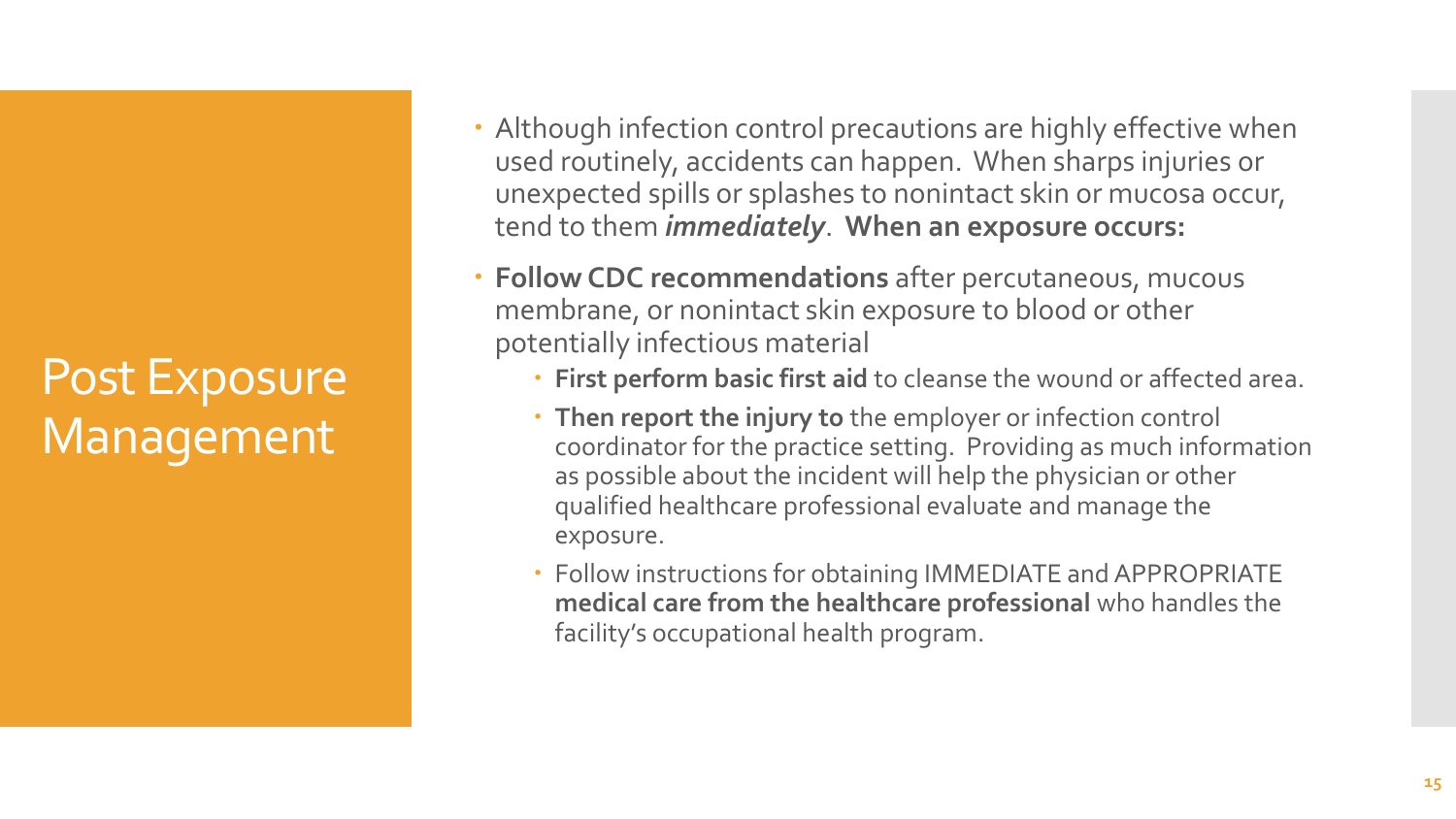### Hand Washing

- **The CDC recommends the following steps to properly wash hands:**
- Wet your hands with clean, running water and apply soap.
- Rub your hands together to make a lather and scrub them well; be sure to scrub the backs of your hands, between your fingers and under your nails using a nail stick.
- Continue rubbing your hands for at least 20 seconds. As a 20 second timer, sing "Happy Birthday"
- Rinse your hands well under running water.
- Dry hands using a clean towel or allow them to air dry.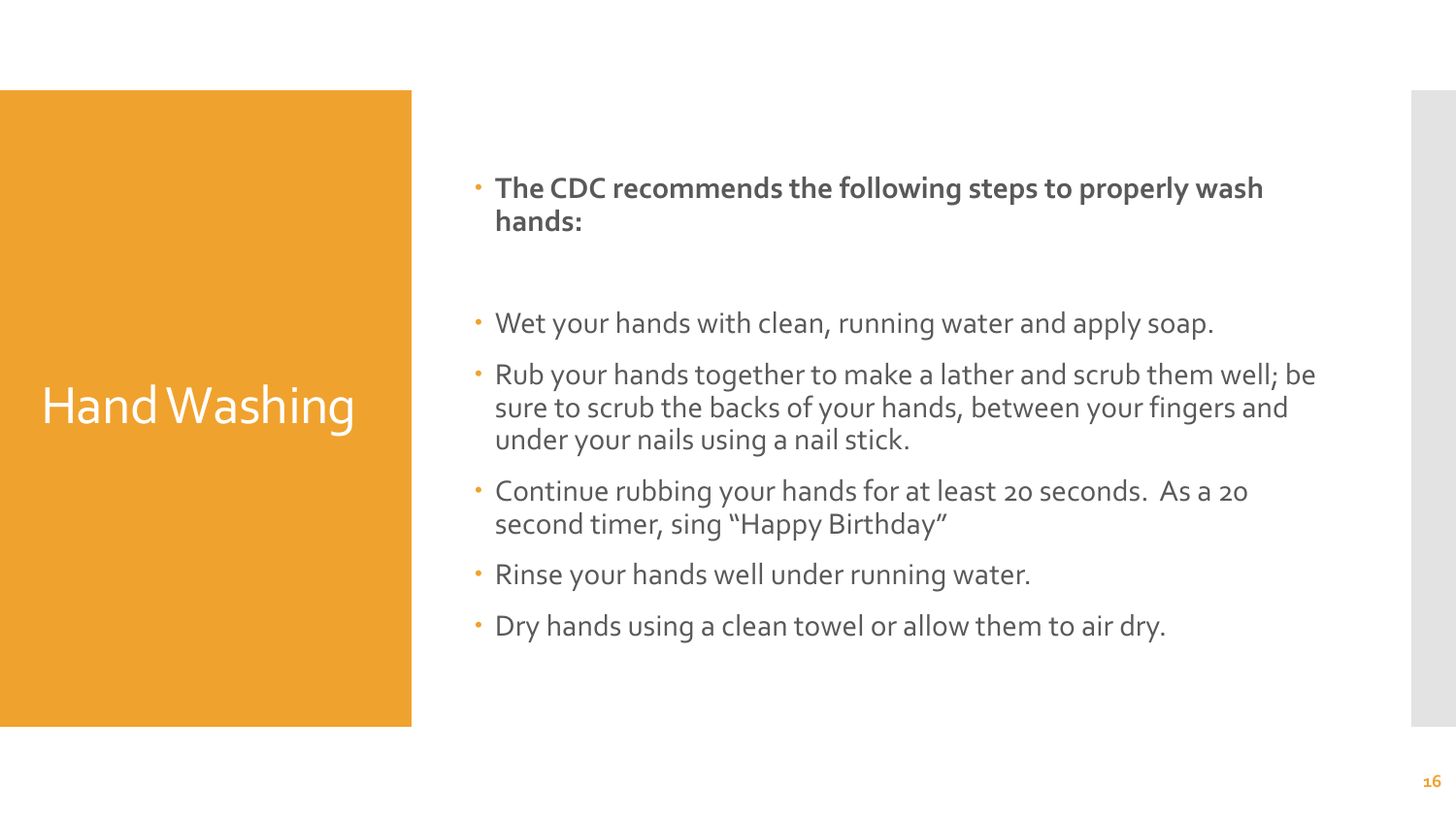PPE

- **To protect the mucous membranes of the eyes, nose, and mouth:**
- Wear a **surgical mask** and eye protection with solid side shields or a face shield to protect mucous membranes of the eyes, nose, and mouth during procedures likely to generate splashing or spattering of blood or other body fluids (IB, IC).
- **Change masks between patients** or during patient treatment if the mask becomes wet
- Clean reusable facial protective equipment (protective eyewear or face shields) with soap and water between patients. If visibly soiled, clean and disinfect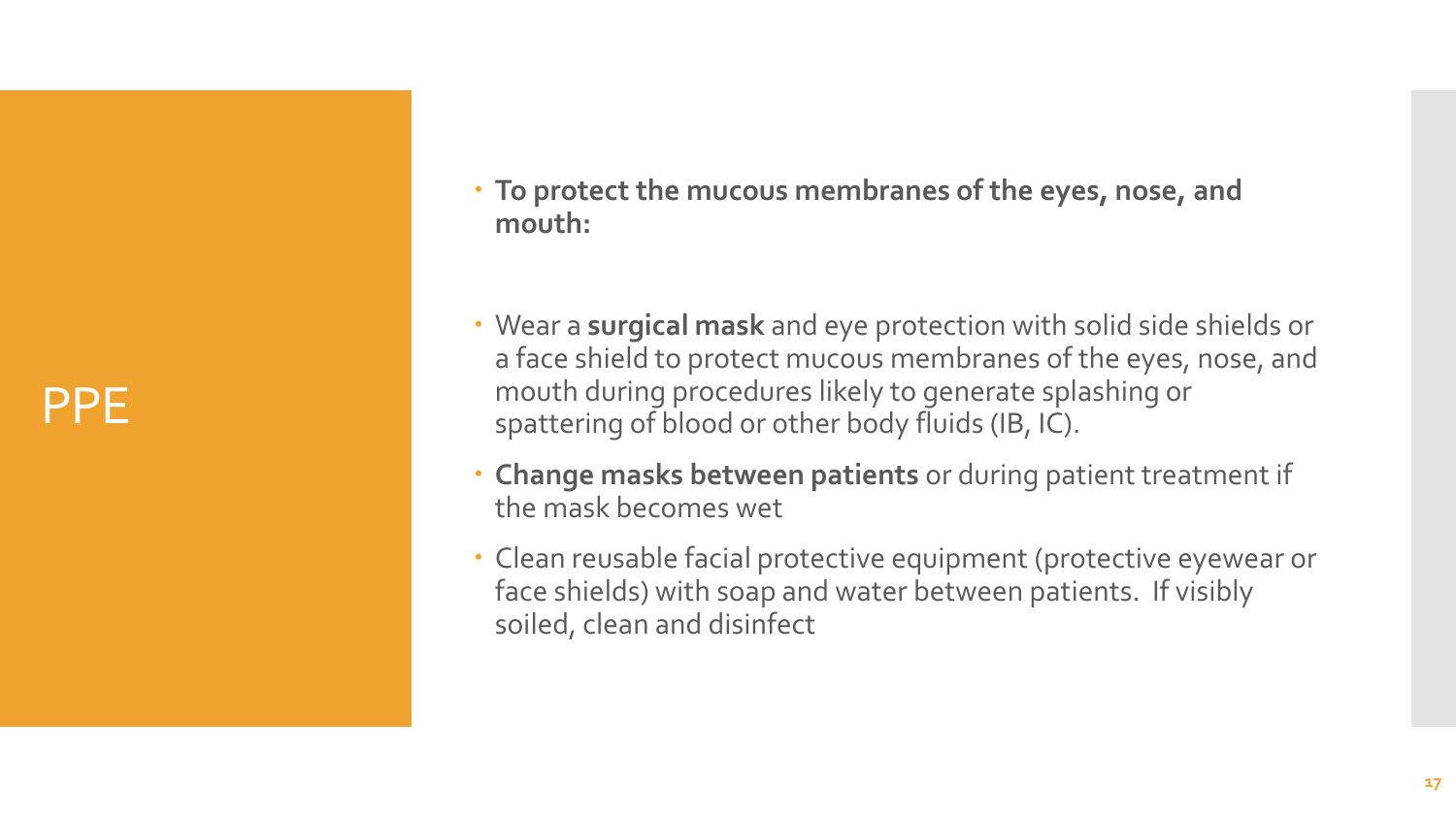PPE

- **Protective garments are worn over street clothes to protect them from contamination.**
- Wear protective clothing that covers personal clothing and skin likely to be soiled with blood, saliva, or other potentially infectious materials. Protective clothing can include a reusable or disposable gown, laboratory coat, or uniform. For dental procedures that generate spatter, ensure that forearms are covered.
- OSHA does require employers to launder any reusable PPE such as employee uniforms. Contaminated laundry should be placed and transported in bags or containers labeled or color -coded as hazardous.
- Standard precautions must be followed while handling contaminated clothing, including the use of protective gloves and other appropriate PPE should be worn. If the office utilizes an off-site facility, the laundry must be placed in marked bags or containers so the laundry facility knows to use standard precautions.
- Change protective clothing if visibly soiled. Change the garment immediately (or as soon as feasible) if is penetrated by blood or other potentially infectious fluids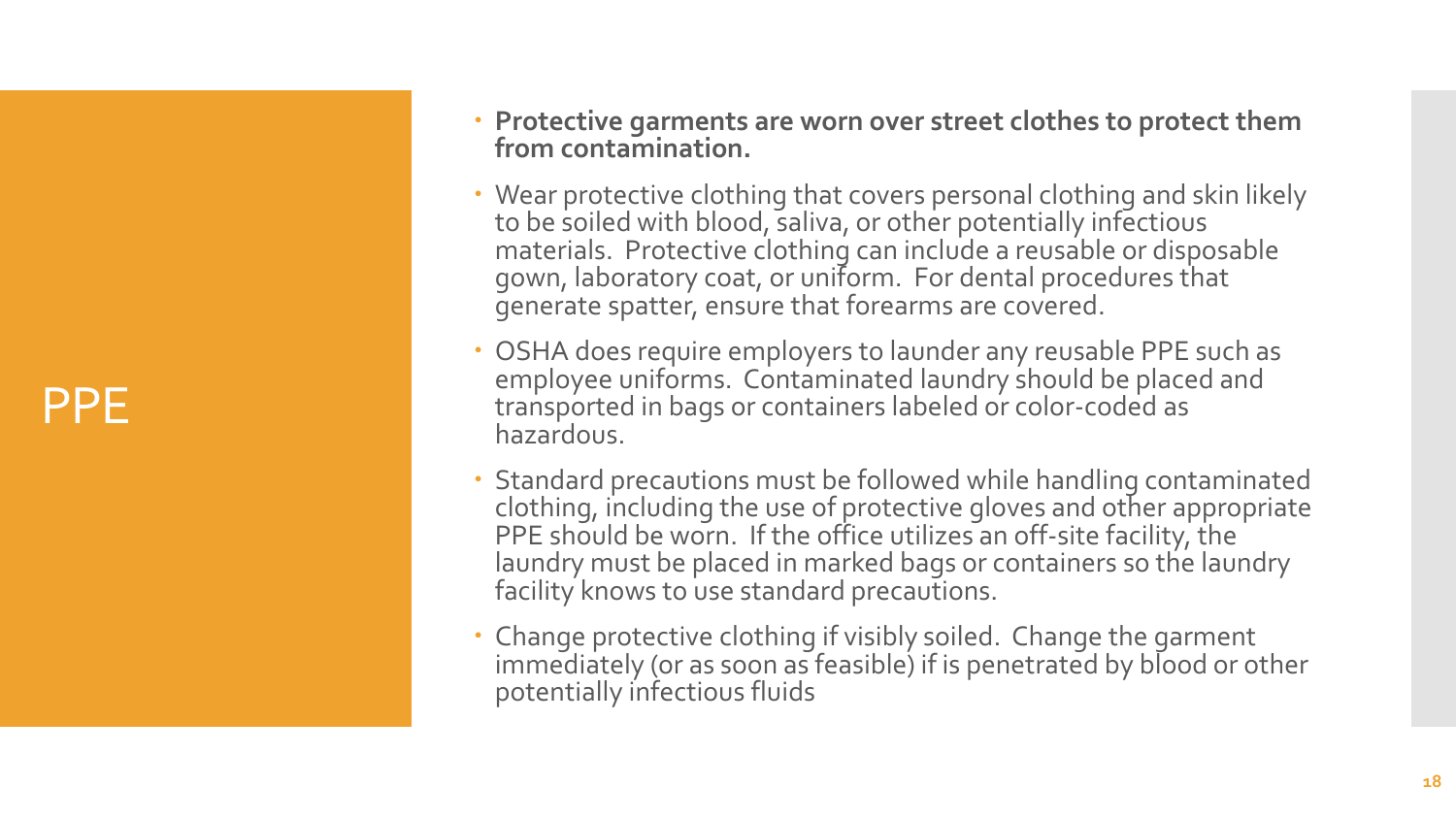PPE

- **· Patient-care, sterile surgical, and utility gloves are offered in a variety of sizes, colors, and materials.**
- Wear patient -care gloves when a potential exists for contacting blood, saliva, other potentially infectious materials, or mucous membranes (IB, IC).
- Wear a new pair of patient-care gloves for each patient, remove them promptly after use, and wash hands immediately to avoid transfer of microorganisms to other patients or environments (IB).
- Wear sterile surgeon's gloves when performing oral surgical procedures (IB).
- Remove gloves that are torn, cut, or punctured as soon as feasible. Wash hands before re -gloving
- **Never wash surgeon's or patient -care gloves before use. Never wash, disinfect, or sterilize gloves for reuse**
- Ensure that appropriate gloves in the correct sizes are readily accessible
- Use appropriate puncture, and chemical, resistant utility gloves when cleaning instruments and performing housekeeping tasks that involve contact with blood or other potentially infectious materials
- Consult with glove manufacturers regarding the chemical compatibility of glove material and dental materials used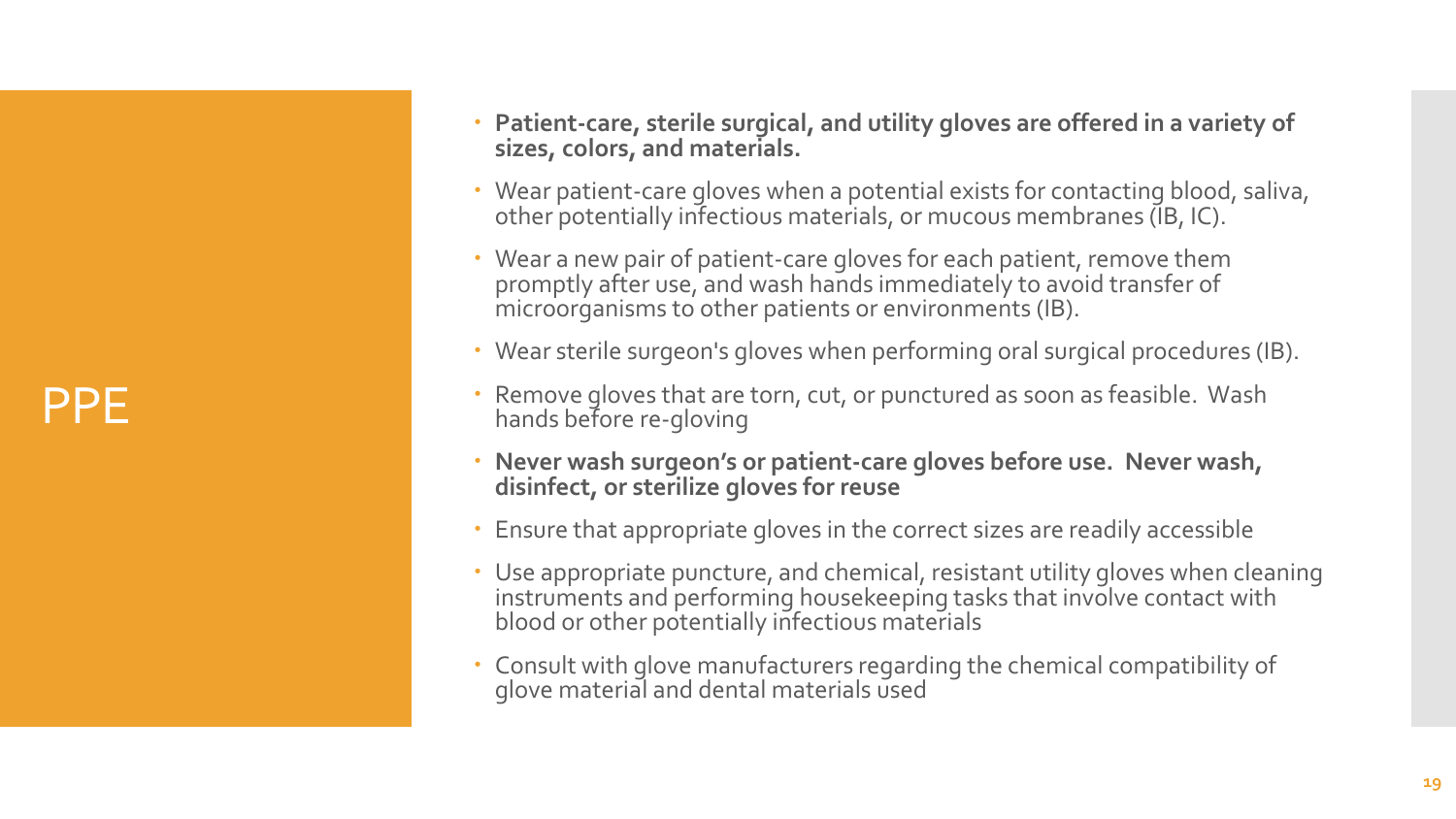### **Hypersensitivity**

- A very common condition among dental workers, irritant contact dermatitis is caused by the physical irritation of the skin. It presents as dry, itchy, irritated skin around the area of contact with the offending agent. **Irritant contact dermatitis is not an allergic reaction.**
- Allergic contact dermatitis (also called type **IV hypersensitivity**). It often appears as a rash beginning several hours after contact. It usually is confined to the area of contact but can extend slightly beyond.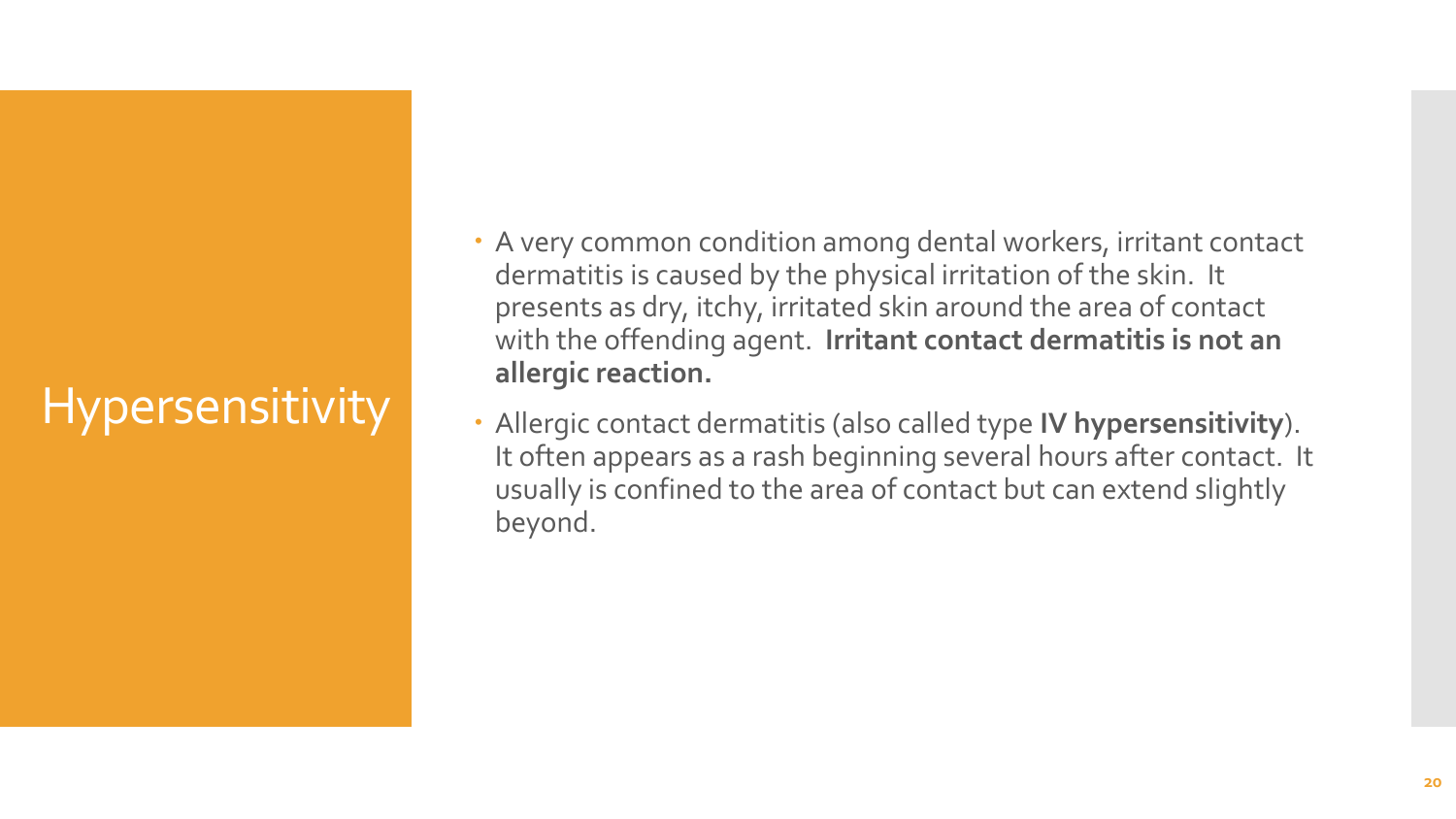### **Sterilization**

- **Critical items** cut bone or penetrate soft tissue. These instruments carry the highest risk of disease transmission.
- Clean and heat-sterilize critical dental instruments before each use
- **Semi-critical items** touch only mucous membranes. They have a lower risk of transmission than critical items.
- Clean and heat-sterilize semi-critical items before each use.
- Use heat-stable semi-critical items instead of those that are heatsensitive whenever possible.
- For heat-sensitive critical and semi-critical instruments, reprocess using FDA-cleared sterilant/high-level disinfectants or an FDA-cleared low-temperature sterilization method (such as ethylene oxide). Follow the manufacturer's instructions for use of chemical sterilants/high-level disinfectants.
- Single-use disposable instruments are acceptable alternatives if they are used only once and disposed of correctly.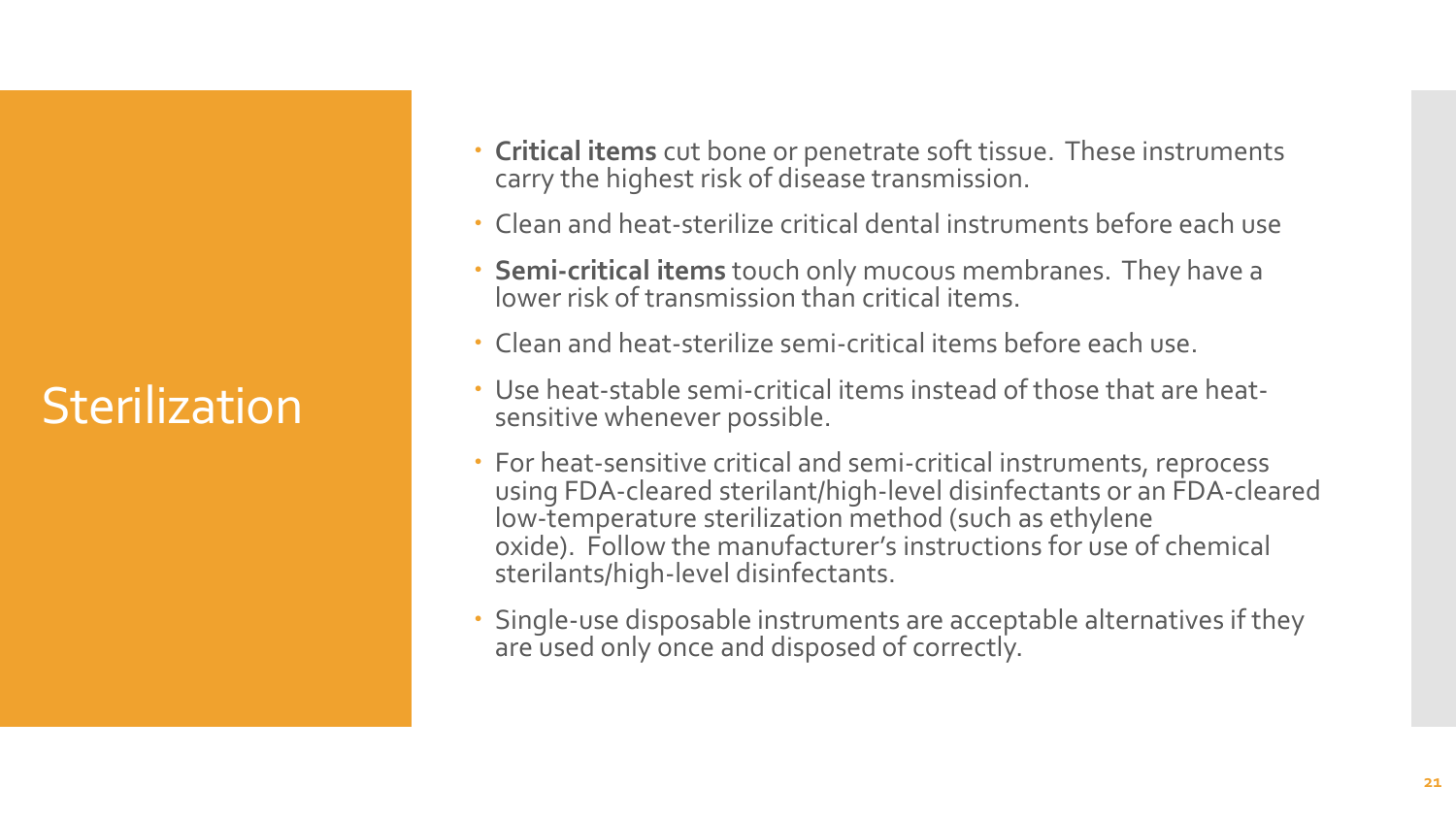### **Continued**

- **Noncritical items** only contact intact skin. As such, they have the lowest risk of disease transmission.
- Ensure that noncritical patient-care items are barrier-protected or cleaned (or if visibly soiled, cleaned and disinfected) after each use with an EPA-registered hospital disinfectant. If visibly contaminated with blood, use an EPA-registered hospital disinfectant with a tuberculocidal claim (i.e., an intermediate-level disinfectant).
- **With regard to heat sterilization:**
- Use only FDA-cleared medical devices for sterilization and follow the manufacturer's instructions for correct use.
- Allow packages to dry in the sterilizer before they are handled to avoid contamination .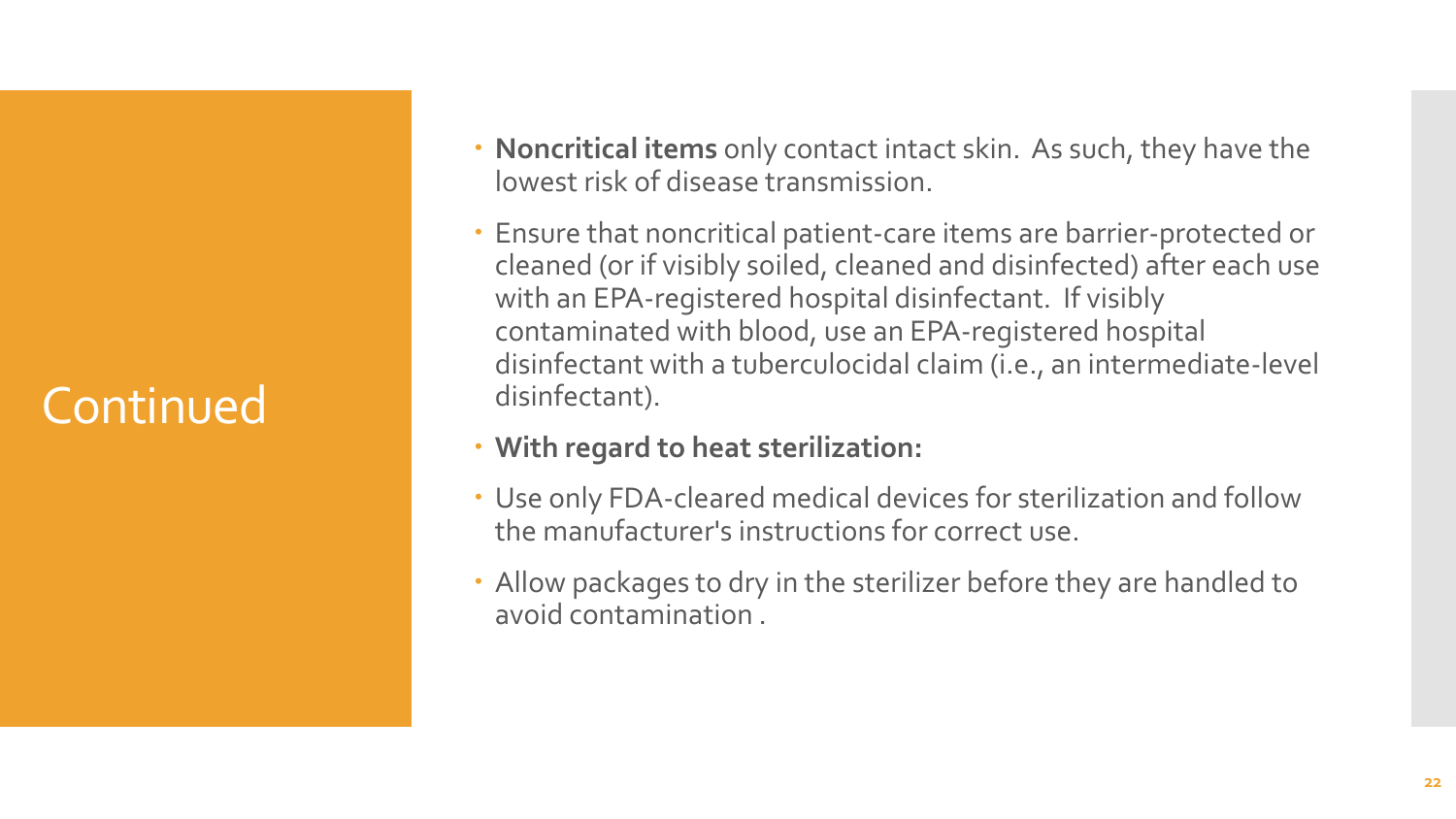Preparation or Packages

- Although the instruments have been cleaned to remove debris, they are not sterile. Wear puncture-resistant utility gloves when inspecting and packaging instruments.
- Use **an internal chemical indicator** in *each* package. If the internal indicator cannot be seen from outside the package, also use an external indicator.
- Use a container system or wrapping material that is compatible with the specific type of sterilization process (that is, steam autoclave, chemical vapor, dry heat, or ethylene oxide). Be sure that the packaging has received FDA clearance.
- Before sterilization of critical and semicritical items, inspect the instruments for cleanliness, then **wrap or place them in containers that will allow them to remain sterile during storage.** Cassettes and organizing trays are appropriate for this purpose.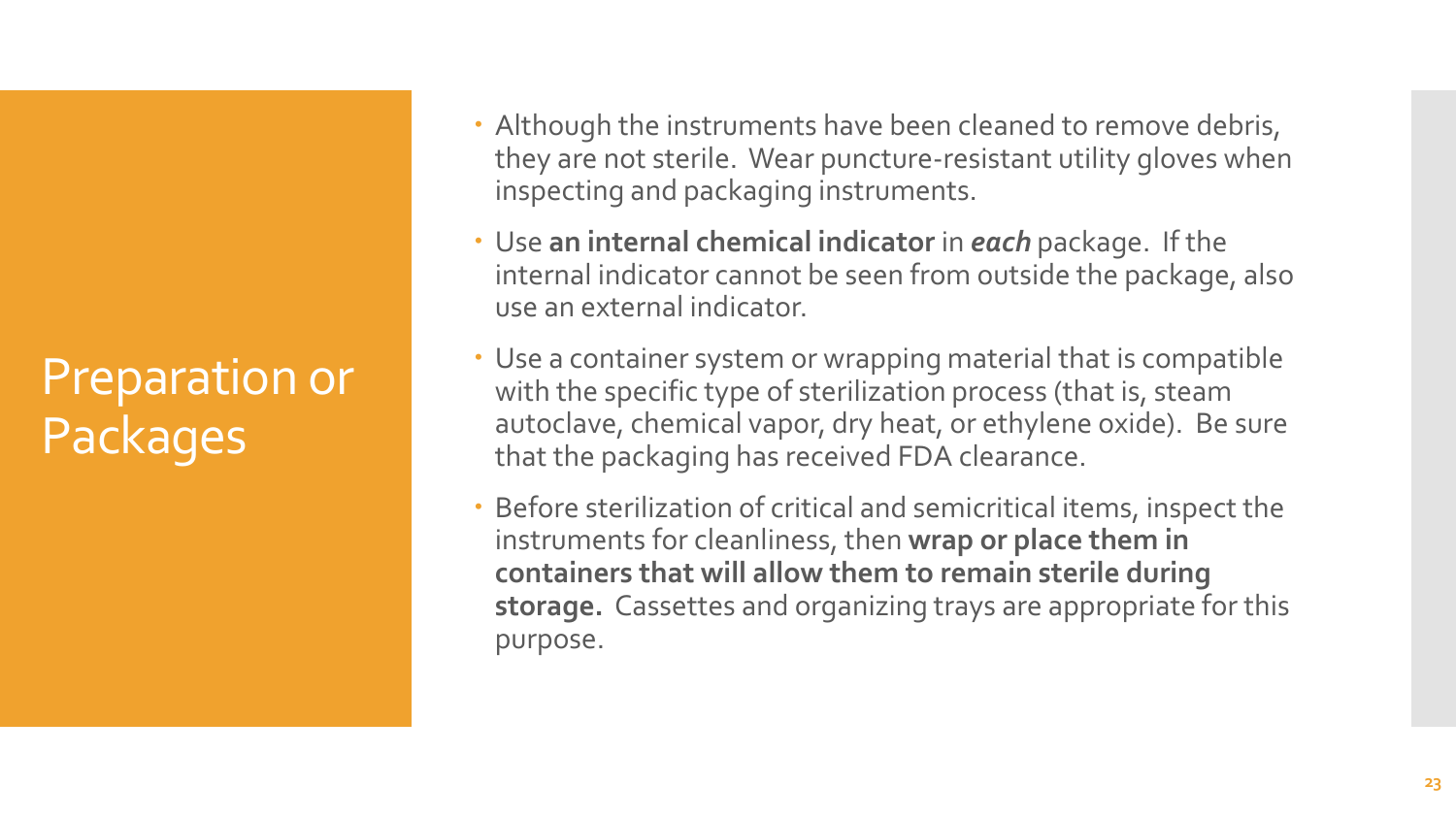#### **Monitoring Sterilization**

- Proper monitoring of sterilization processes involves the use of mechanical techniques, chemical indicators, and biological indicators (spore tests). While biological monitoring provides the best assurance that sterilization equipment and procedures are working as they should, mechanical or chemical monitoring may provide the first indications of a sterilizer malfunction.
- Use mechanical, chemical, and biological monitors according to the manufacturer's instructions to ensure the effectiveness of the sterilization process.
- **Monitor each load with mechanical (time, temperature, pressure) and chemical indicators.**
- Place a chemical indicator on the inside of each package. If the internal indicator is not visible from the outside, also place an exterior chemical indicator on the package.
- Place items/packages correctly and loosely into the sterilizer so as not to impede penetration of the sterilant.
- Do not use instrument packs if mechanical or chemical indicators indicate inadequate processing . **Monitor sterilizers at least weekly** by using a biological indicator with a matching control (i.e., biological indicator and control from same lot number).
- Use a biological indicator for every sterilizer load that contains an implantable device. Verify results before using the implantable device, whenever possible .
- Maintain sterilization records (mechanical, chemical, and biological) in compliance with state and local regulations.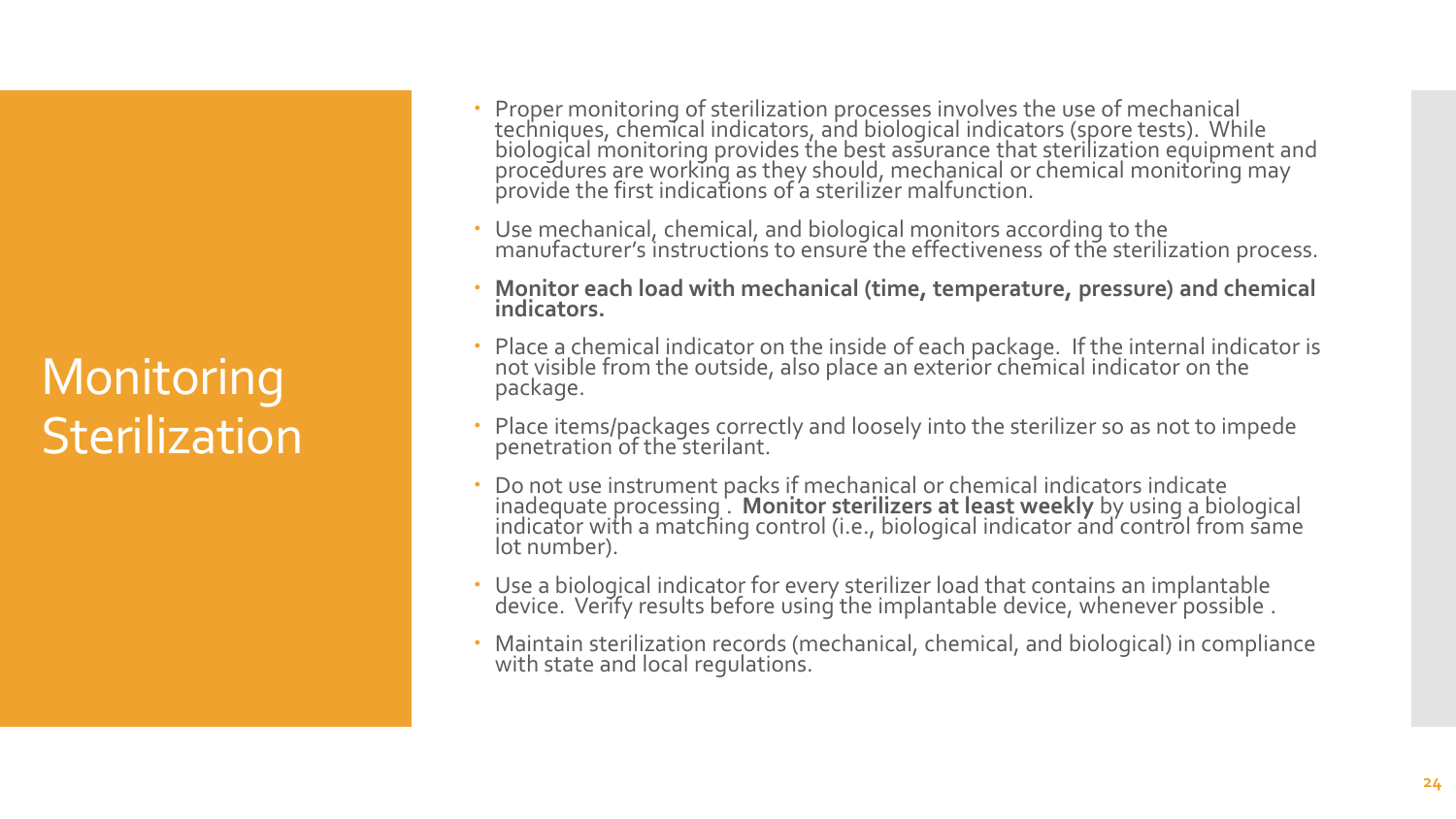### Spore Testing

- In case of a positive spore test:
- Remove the sterilizer from service and review sterilization procedures (for example, work practices and use of mechanical and chemical indicators) to determine whether operator error could be responsible.
- **Retest** the sterilizer by using biological, mechanical, and chemical indicators after correcting any identified procedural problems.
	- If the repeat spore test is negative and mechanical and chemical indicators are within normal limits, put the sterilizer back in service (II).
	- If the repeat spore test is positive, do not use the sterilizer until it has been inspected or repaired, or until the exact reason for the positive test has been determined. Recall, to the extent possible, and reprocess all items that had been run through the sterilizer since the last negative spore test. Before placing the sterilizer back in service, rechallenge the sterilizer with biological indicator tests in three consecutive empty chamber sterilization cycles after the cause of the sterilizer failure has been determined and corrected (II).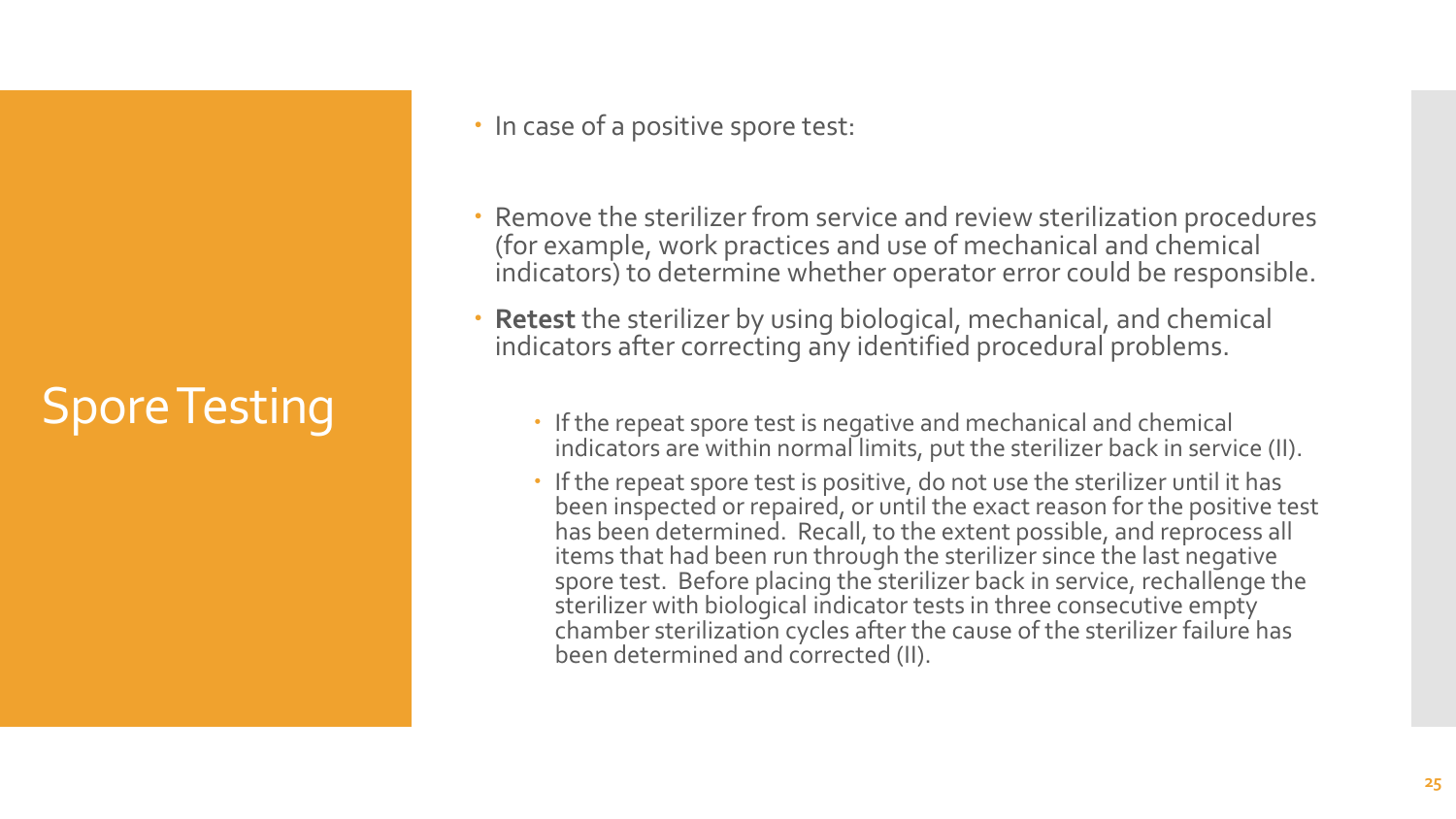### **Disinfectants**

- **Low-level disinfectants** (designated by EPA as "hospital disinfectants") kill the test microorganisms*Salmonella choleraesuis, Staphylococcus aureus*, and *Pseudomonas aeruginosa*. For clinical contact surfaces, efficacy against hepatitis B virus (HBV) and HIV also is desirable. These disinfectants are used for cleaning and disinfecting clinical contact surfaces that are not visibly soiled with body fluids.
- **Intermediate-level disinfectants** kill the same test microorganisms as low-level (hospital) disinfectants but they also are tuberculocidal (that is, they inactivate Mycobacterium tuberculosis). These agents are used for cleaning and disinfecting clinical contact surfaces with or without visible blood or body fluids.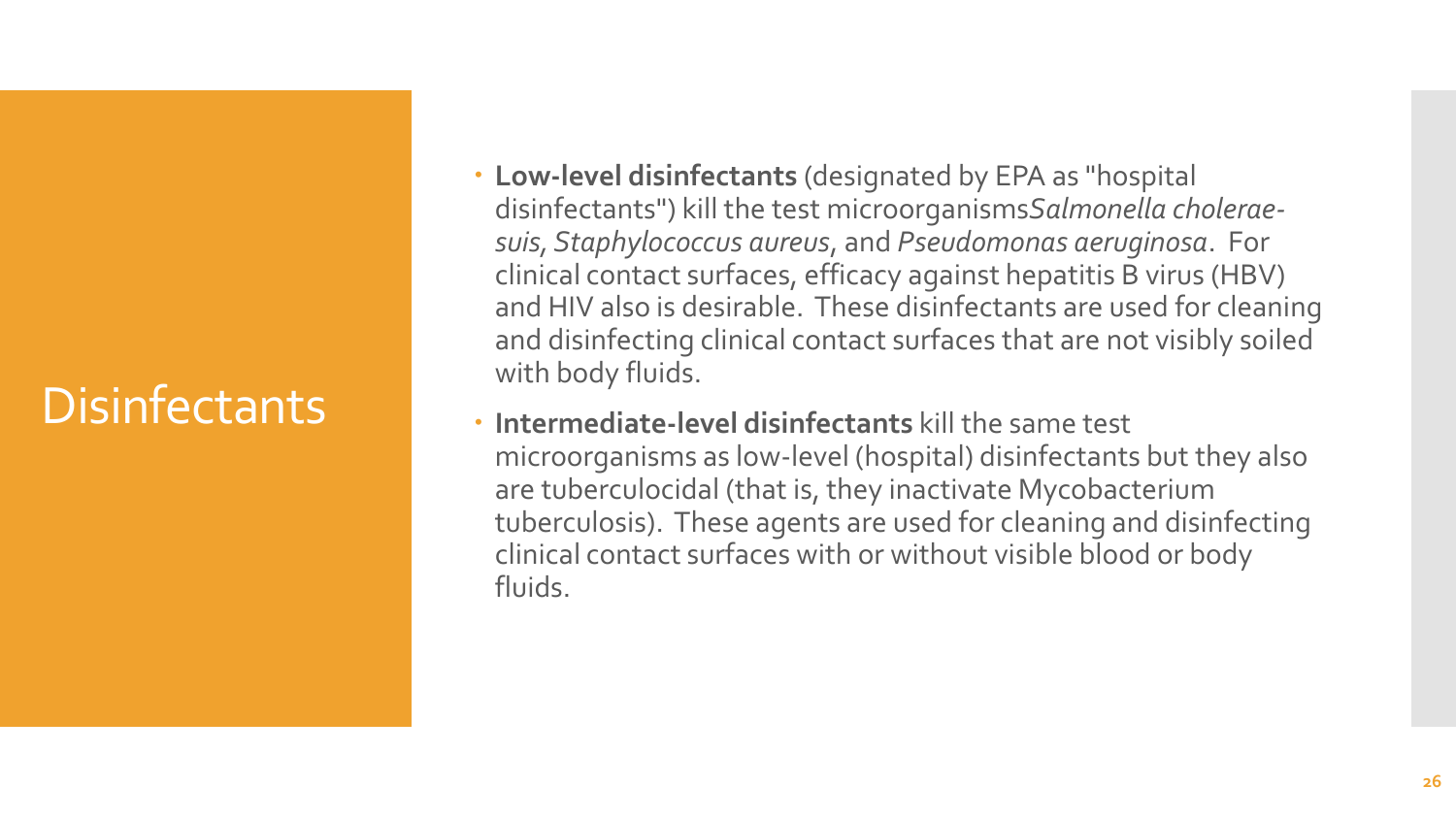### Manage Spills

- **Clean spills of blood or other potentially infectious materials**  and decontaminate the surface with an EPA-registered hospital disinfectant with low – (i.e., HBV and HIV label claims) to intermediate-level (i.e., tuberculocidal claim) activity, depending on the size of spill and surface porosity.
- Carpet and cloth furnishings provide an ideal breeding ground for microorganisms. These surfaces also are more difficult to clean than nonporous surfaces. As such, CDC recommends that dental facilities:
	- Avoid using carpeting and cloth-upholstered furnishings in dental operatories, laboratories, and instrument processing areas.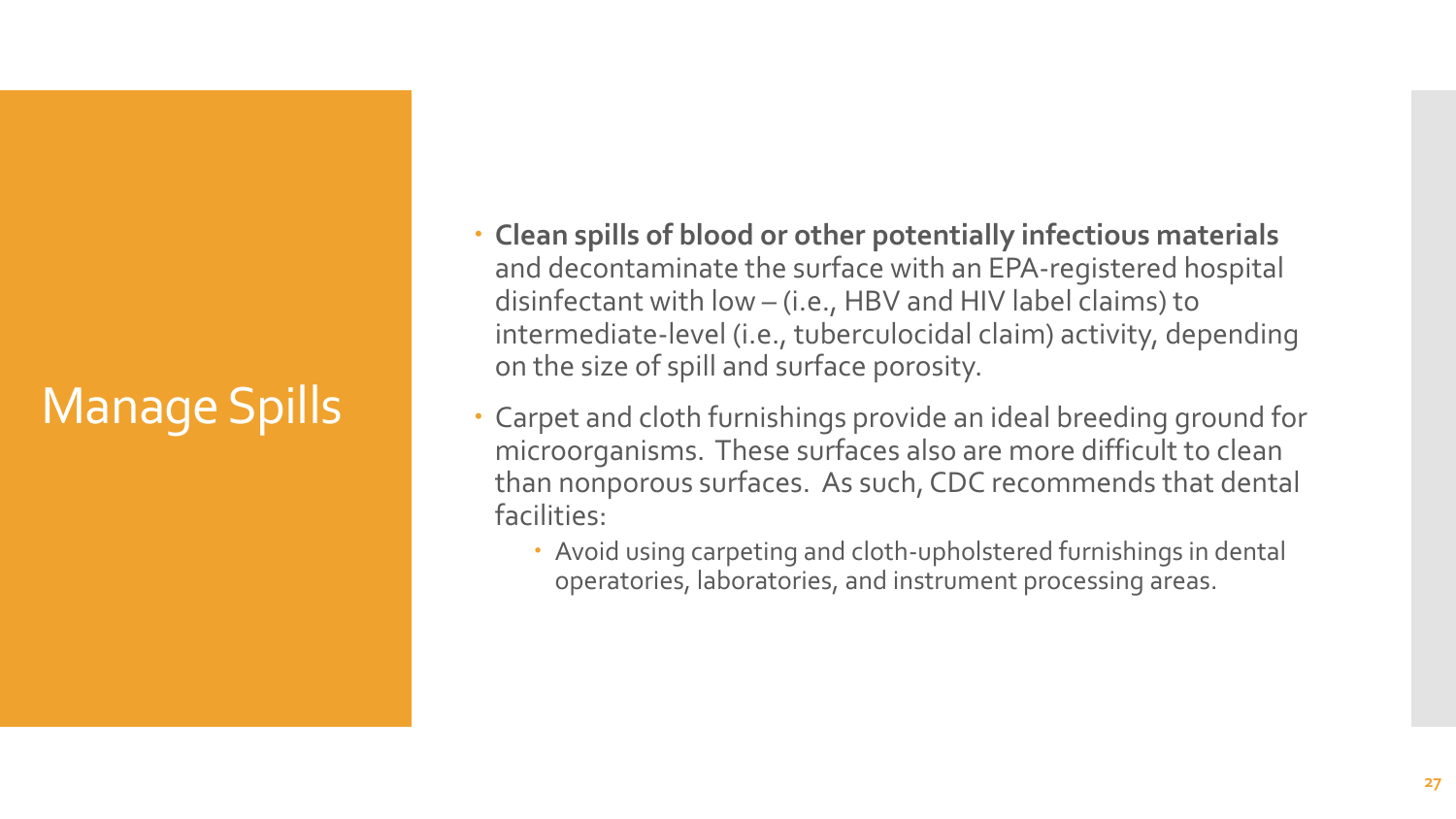#### Medical Waste

- Although any item that has been in contact with blood or body fluids may be infective, not all such waste requires special disposal. Federal, state, and local guidelines and regulations identify the specific categories of medical waste that are subject to regulation – that is, which categories of waste require special disposal by law. **They also outline any requirements associated with treatment and disposal.**
- Examples of regulated waste found in a dental office include **solid waste that is soaked or saturated with blood or body fluids (for example, gauze saturated with blood following surgery), extracted teeth as well as surgically removed hard and soft tissues, and contaminated sharp items such as needles, scalpel blades, and orthodontic wires.**
- Consult waste management regulations and develop a medical waste management program
	- Ensure that dental team members who handle and dispose of regulated medical waste are trained in appropriate handling and disposal methods. Make sure they understand the possible health and safety hazards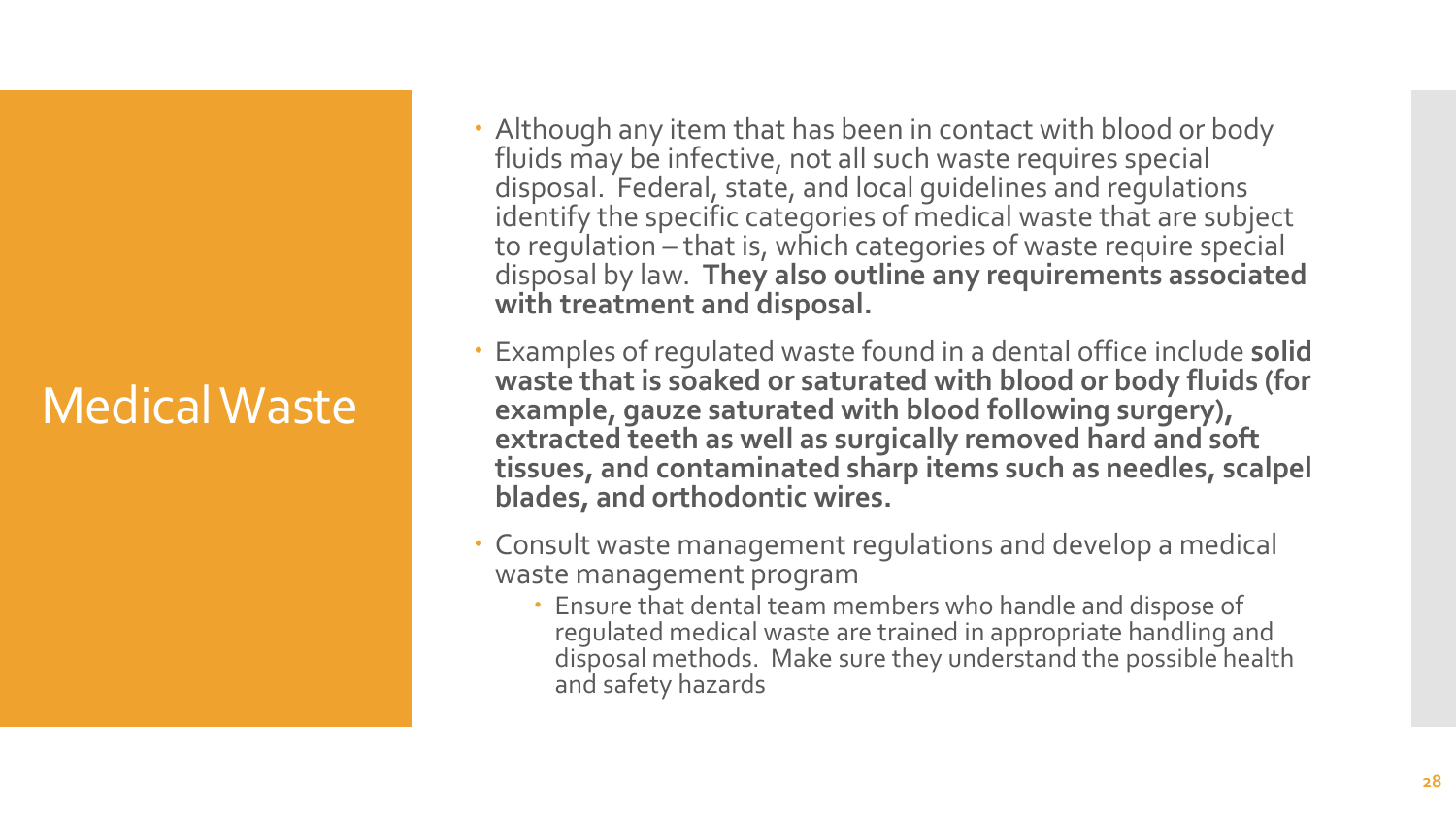Water Lines<br>
Need to be run at the beginning of the day, between patients and<br>
end of day! This prevents dental unit biofilm.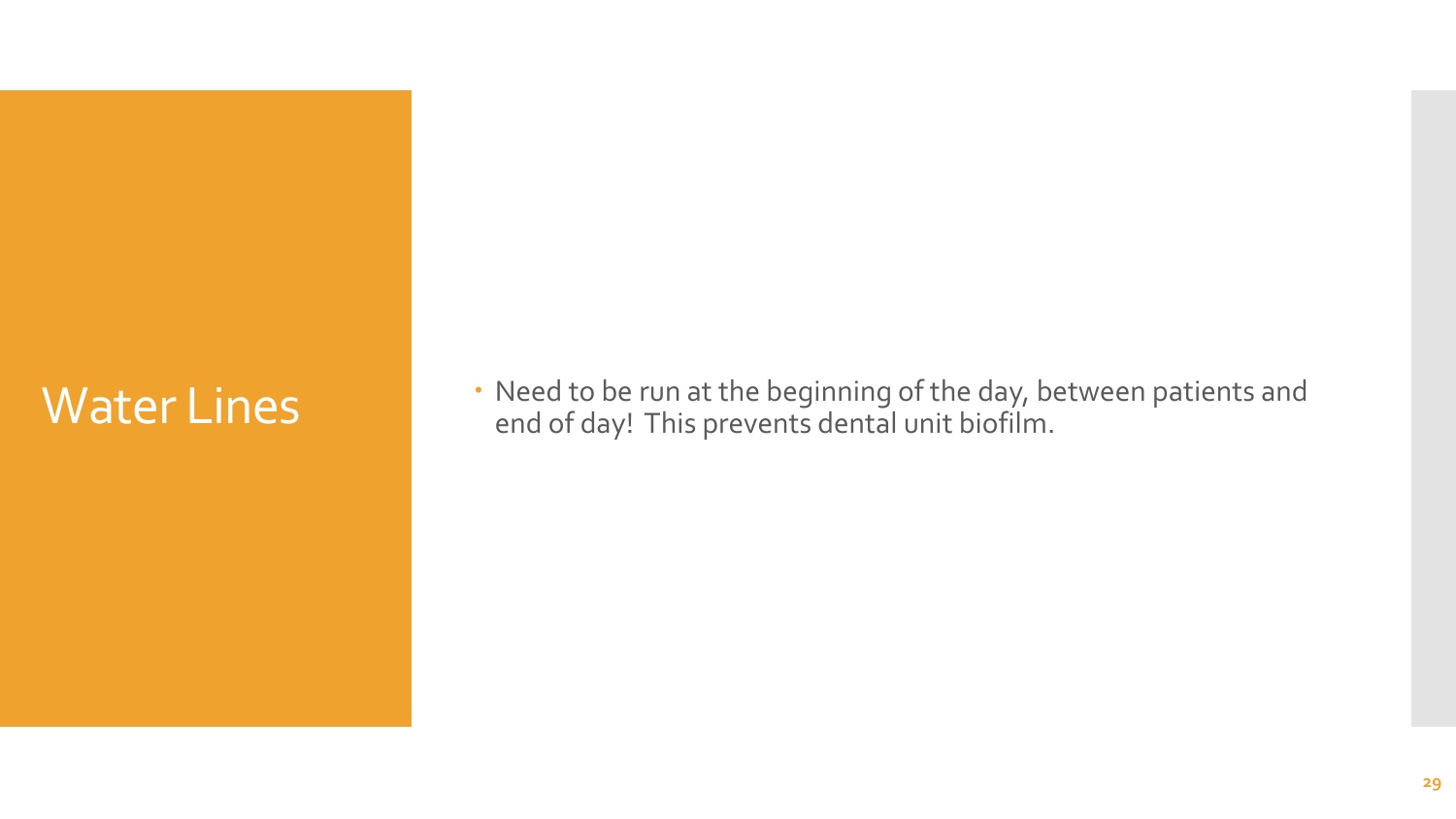#### **Suctions**

 REMEMBER -- Do not advise patients to close their lips tightly around the tip of the saliva ejector when evacuating oral fluids. This creates negative pressure.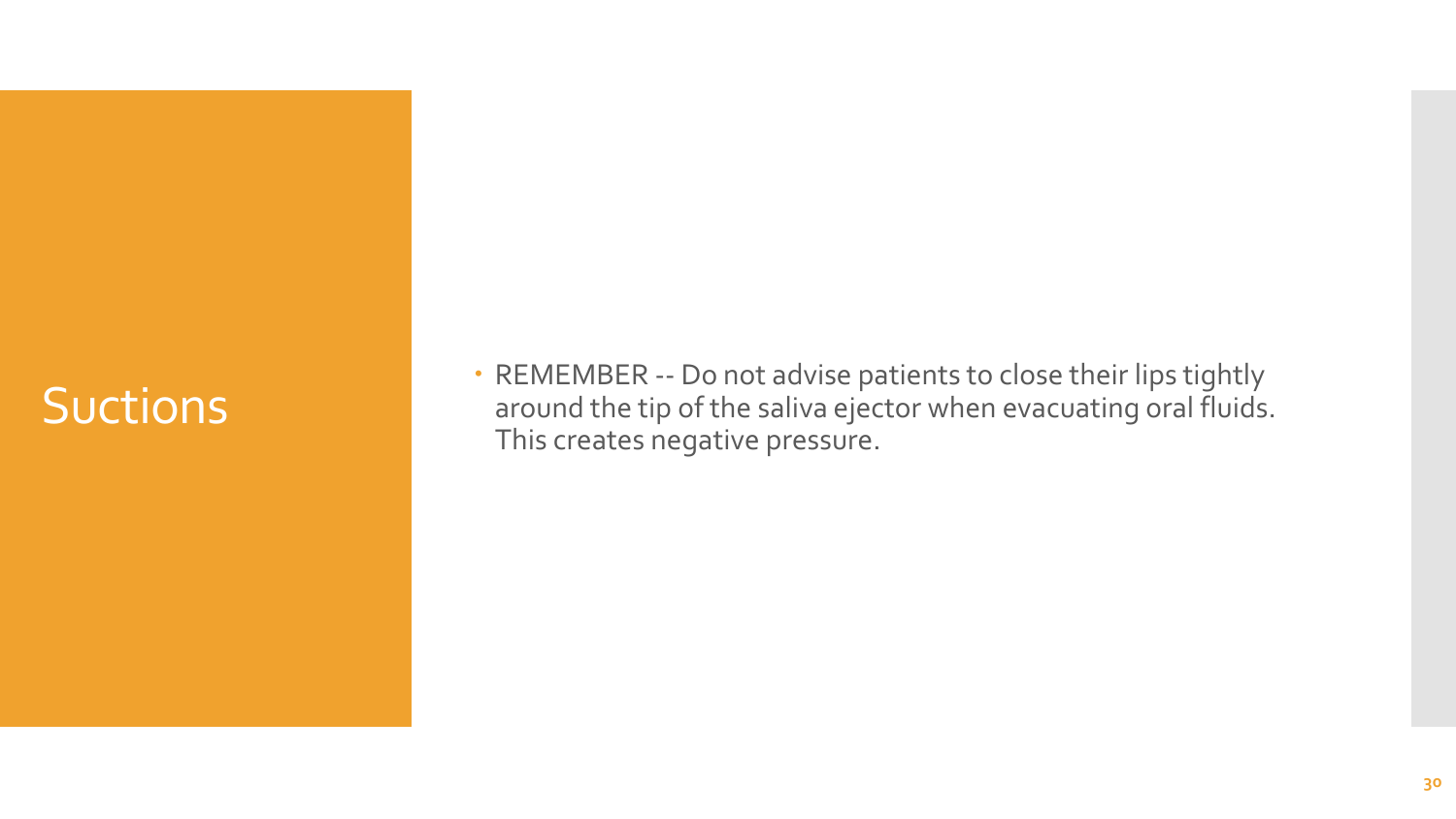## Radiography

 Wear gloves when exposing radiographs and handling contaminated film packets. Use other PPE (e.g., protective eyewear, mask, and gown) as appropriate if spattering of blood or other body fluids is likely

#### **Use barriers for sensors**

 Clean and heat-sterilize (or high-level disinfect) semi-critical items between patients, even if they were barrier-protected during use. If the item cannot tolerate heat or chemical immersion, at a minimum, use an FDA-cleared barrier during intraoral use, and clean and disinfect with an intermediate-level disinfectant (that is, an EPA-registered hospital disinfectant with tuberculocidal activity) between patients.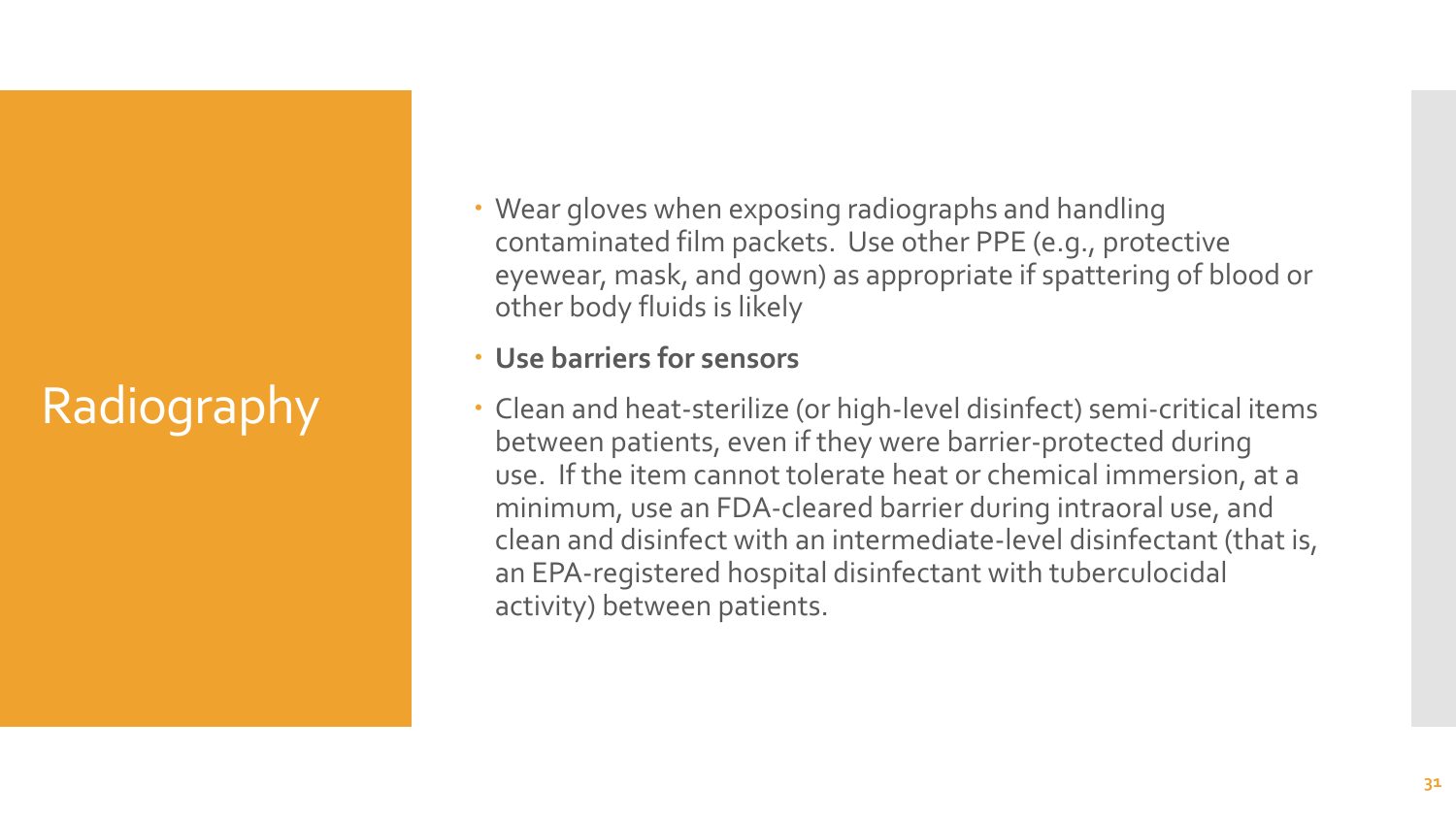#### Single Use Items

- A single -use ("disposable") device should be **used on only one patient and then discarded, not cleaned, disinfected, or sterilized for use on another patient.** Single -use are usually not heat -tolerant and cannot be reliably cleaned.
- Some items such as **prophylaxis angles, saliva ejectors, high volume evacuator tips, and air/water syringe tips** are now commonly available in disposable form; they should be appropriately discarded after each use. Single -use devices and items for use during oral surgical procedures (for example, cotton rolls, gauze, and irrigating syringes) should be sterile at the time of use.
- Use single -use devices for one patient only and dispose of them appropriately
- The physical construction of devices like burs, endodontic files, and broachés can make cleaning difficult. In addition, deterioration can occur on the cutting surfaces of some of these instruments during processing, raising the potential for instrument breaks during patient treatment.
- Because burs and endodontic instruments also exhibit signs of wear during normal use, **CDC suggests that these items might practically be considered single -use devices.**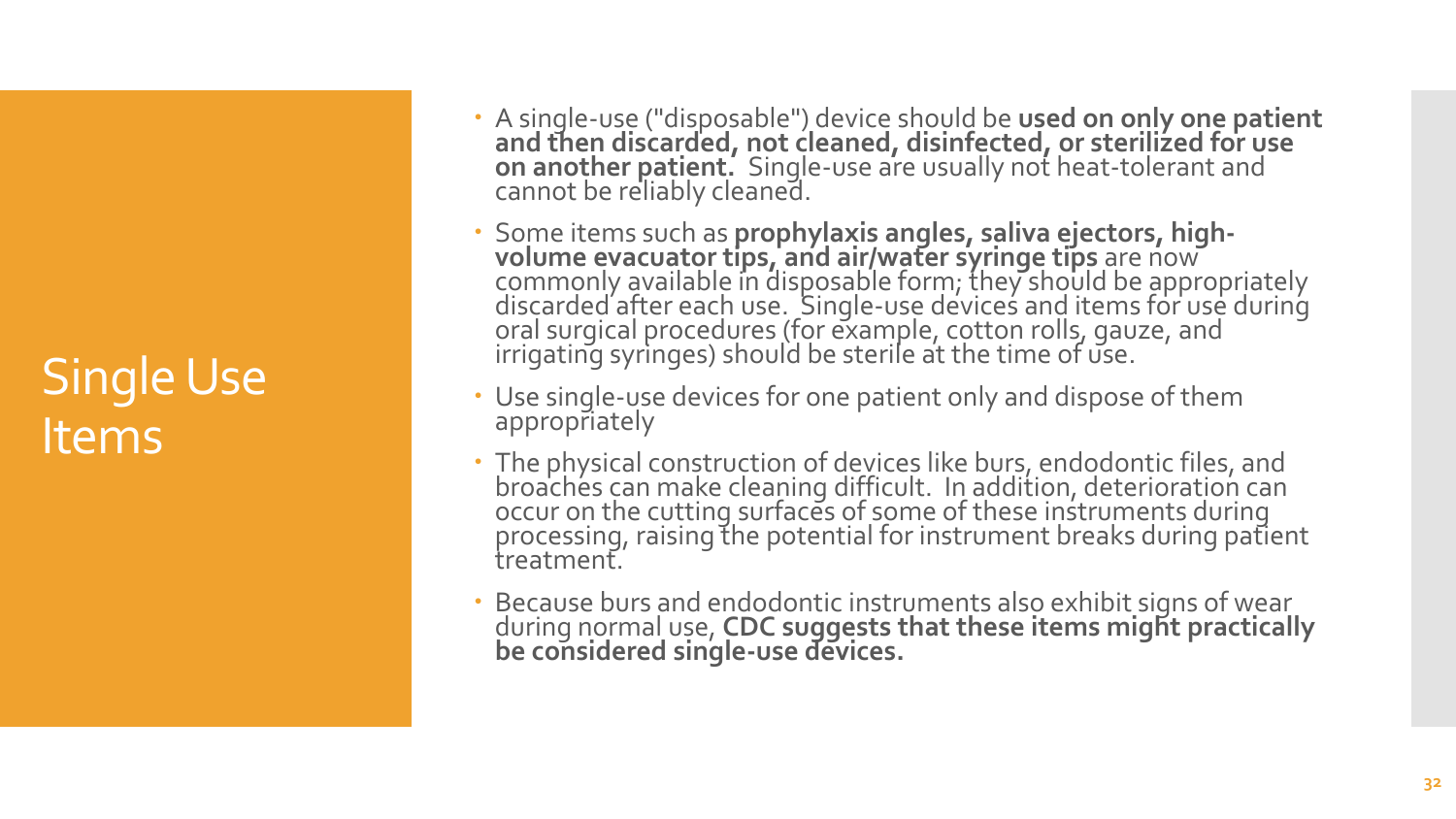#### Extracted Teeth

- **Extracted teeth that are being disposed of are regulated waste**, and they are subject to the containerization and labeling provisions outlined by OSHA's Bloodborne Pathogens Standard.<sup>[9](http://www.dentalcare.com/en-US/dental-education/continuing-education/ce90/ce90.aspx?ModuleName=additionalreference&PartID=-1&SectionID=-1#9)</sup> OSHA considers extracted teeth to be a potentially infectious material that should be disposed of in medical waste containers. **However, extracted teeth can be returned to patients on request** ,
- Because high temperatures release mercury vapor from dental amalgam, extracted teeth containing this restorative material **should not be placed in a medical waste container** that uses incineration for final disposal (as sharps containers routinely are). Consult and comply with state and local regulations for proper disposal of the amalgam.
- For extracted teeth sent to an educational setting or to a dental laboratory for shade or size comparisons:
	- Clean surface using an intermediate-level disinfectant (that is, an EPA registered hospital disinfectant with a tuberculocidal claim), and place extracted teeth in a leak proof container labeled with a biohazard symbol. Maintain hydration for transport to educational institutions or the dental laboratory.
	- Heat -sterilize teeth that do not contain amalgam before they are used for educational purposes.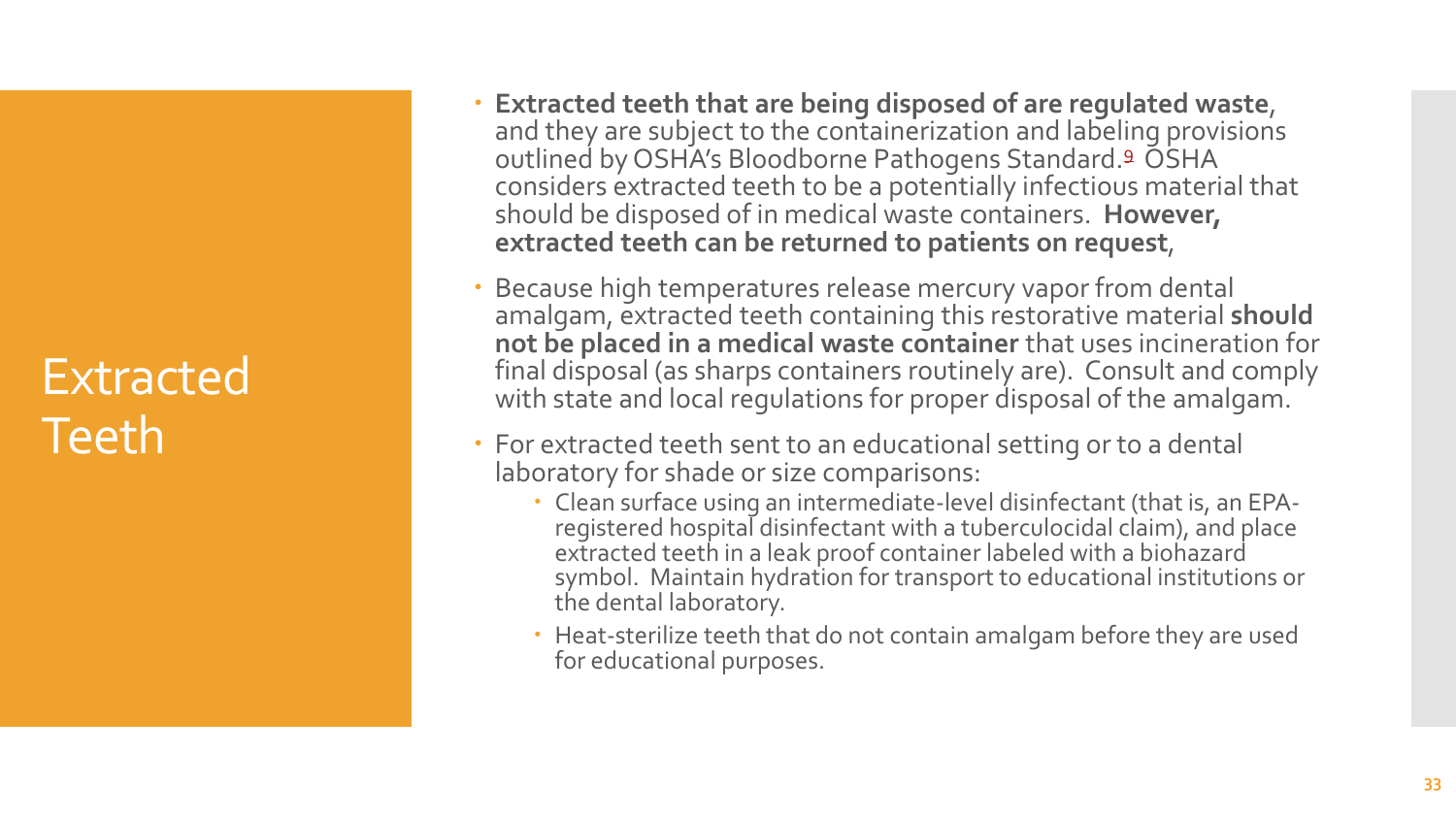#### The Lab

- Use personal protective equipment when handling items until they have been decontaminated.
- Before they are handled in the laboratory, **clean, disinfect with an EPA-registered hospital disinfectant with tuberculocidal activity, and rinse all impressions, bite registrations, occlusal rims, extracted teeth, and other dental prostheses and prosthodontic materials**.
- Impression trays (metal) must be heat sterilized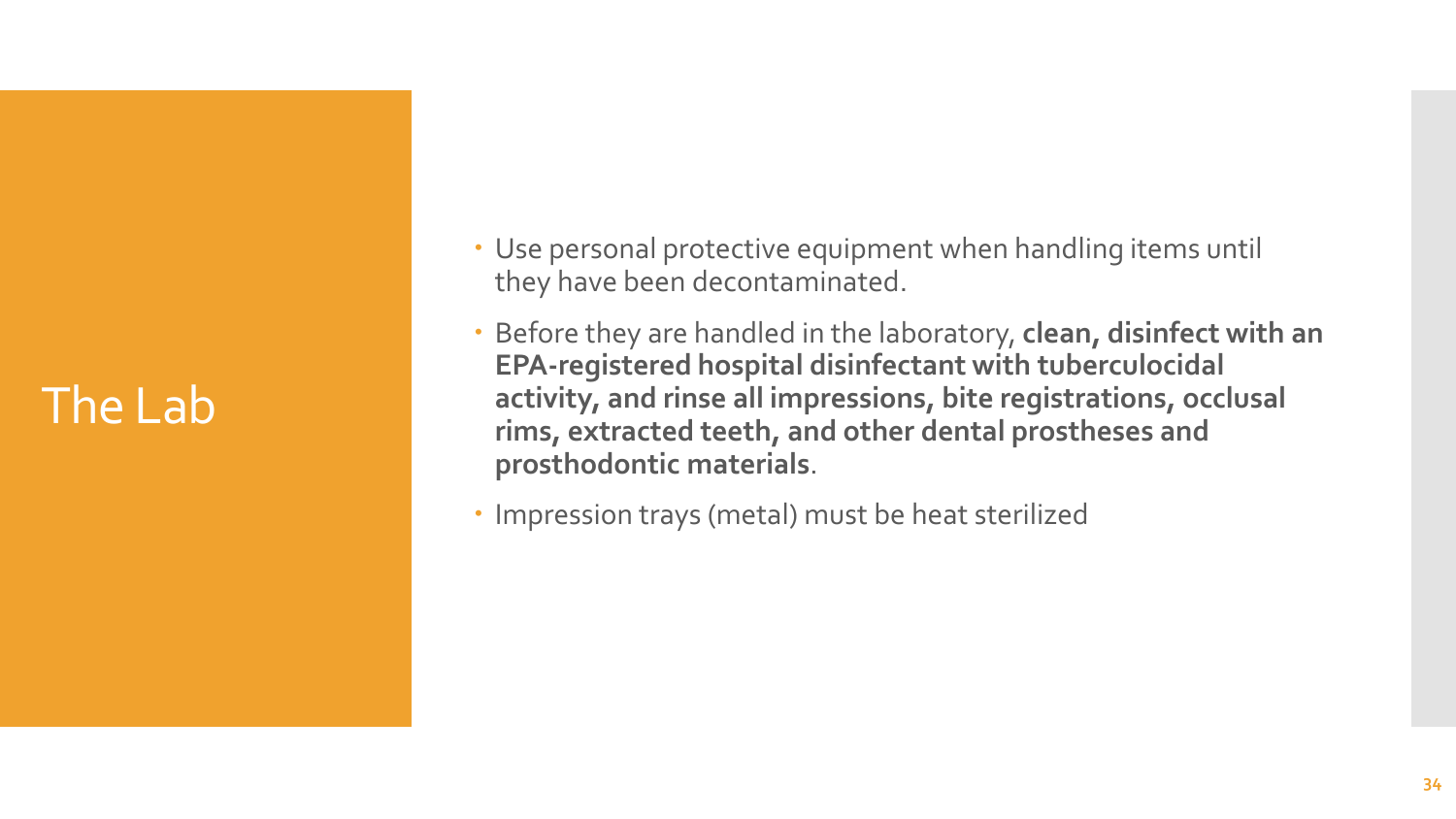### **Tuberculosis**

- Follow CDC recommendations for:
	- developing, maintaining, and implementing a written TB infectioncontrol plan;
	- managing a patient with suspected or active TB;
	- completing a community risk-assessment to guide employee tuberculin skin tests and follow-up; and
	- managing dental team members with TB disease.
	- **IF the patient tests positive for TB, they need to also have a chest x-ray done to confirm if they have active TB or not\***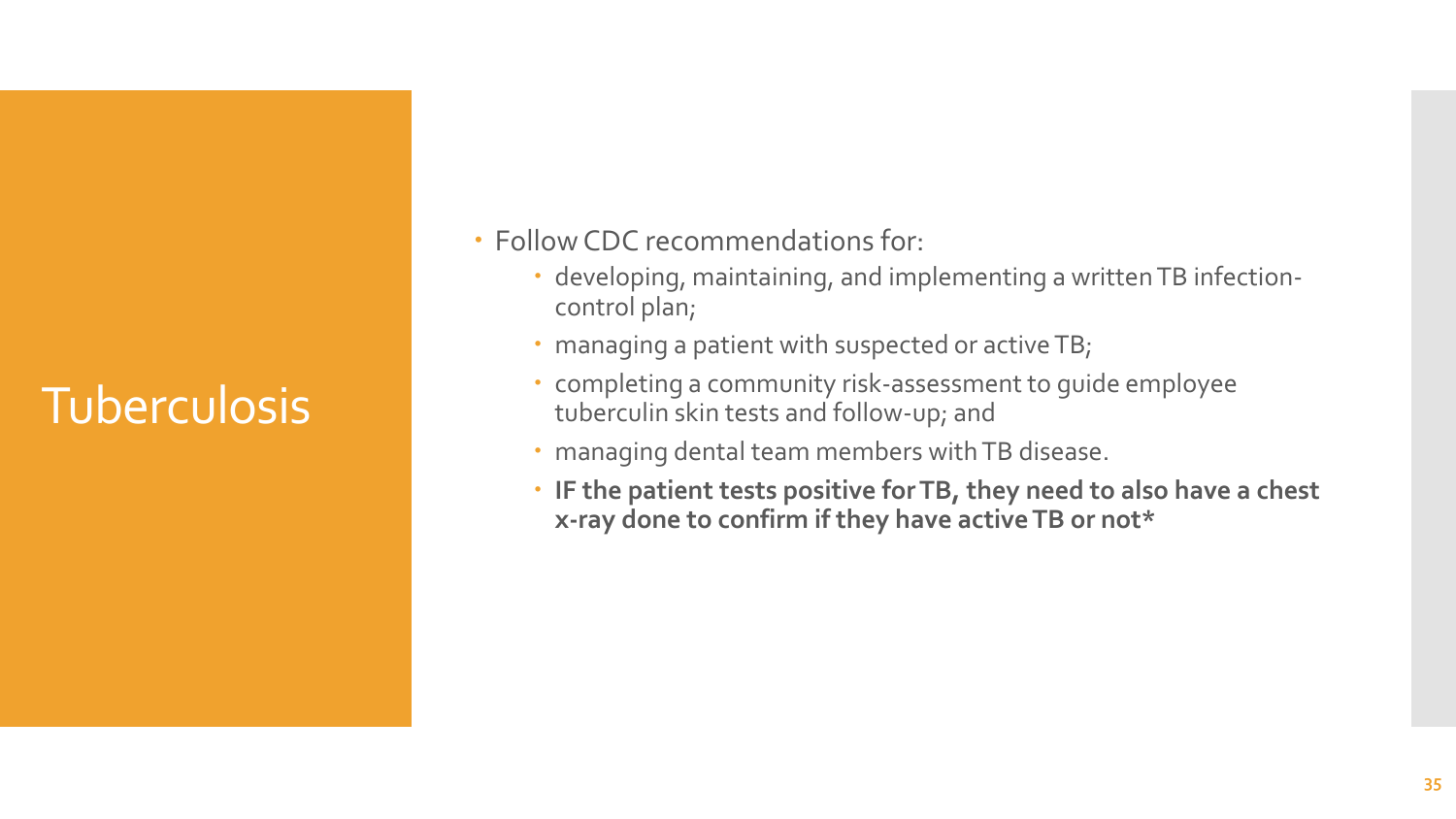#### Patients who have ACTIVE TB

- Evaluate the patient away from other patients and dental team members. When he or she is not being evaluated, the patient should wear a surgical mask or be instructed to cover his/her mouth and nose when coughing or sneezing
- Defer elective dental treatment **until the patient is non infectious as confirmed by a physician.**
- Refer patients requiring urgent dental treatment to a previously identified facility (such as a hospital) with TB engineering controls and a respiratory protection program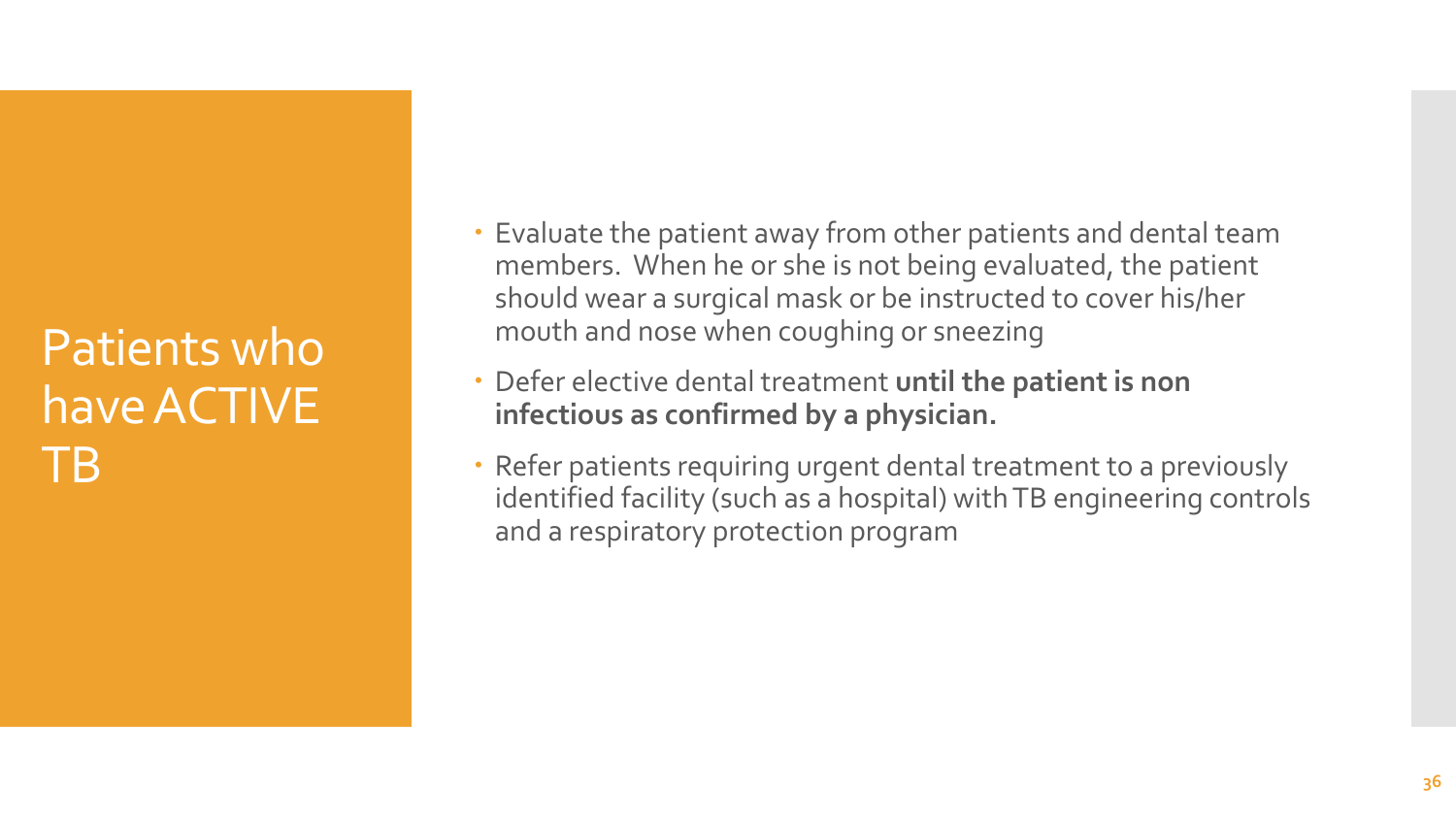#### References

- <http://www.cdc.gov/mmwr/preview/mmwrhtml/rr5217a1.htm>
- [https://www.osha.gov/pls/oshaweb/owadisp.show\\_document?p\\_t](https://www.osha.gov/pls/oshaweb/owadisp.show_document?p_table=STANDARDS&p_id=10051) able=STANDARDS&p\_id=10051
- [http://www.cdc.gov/oralhealth/Infectioncontrol/guidelines/index.h](http://www.cdc.gov/oralhealth/Infectioncontrol/guidelines/index.htm) tm
- <http://www.ncbi.nlm.nih.gov/pubmed/16350459>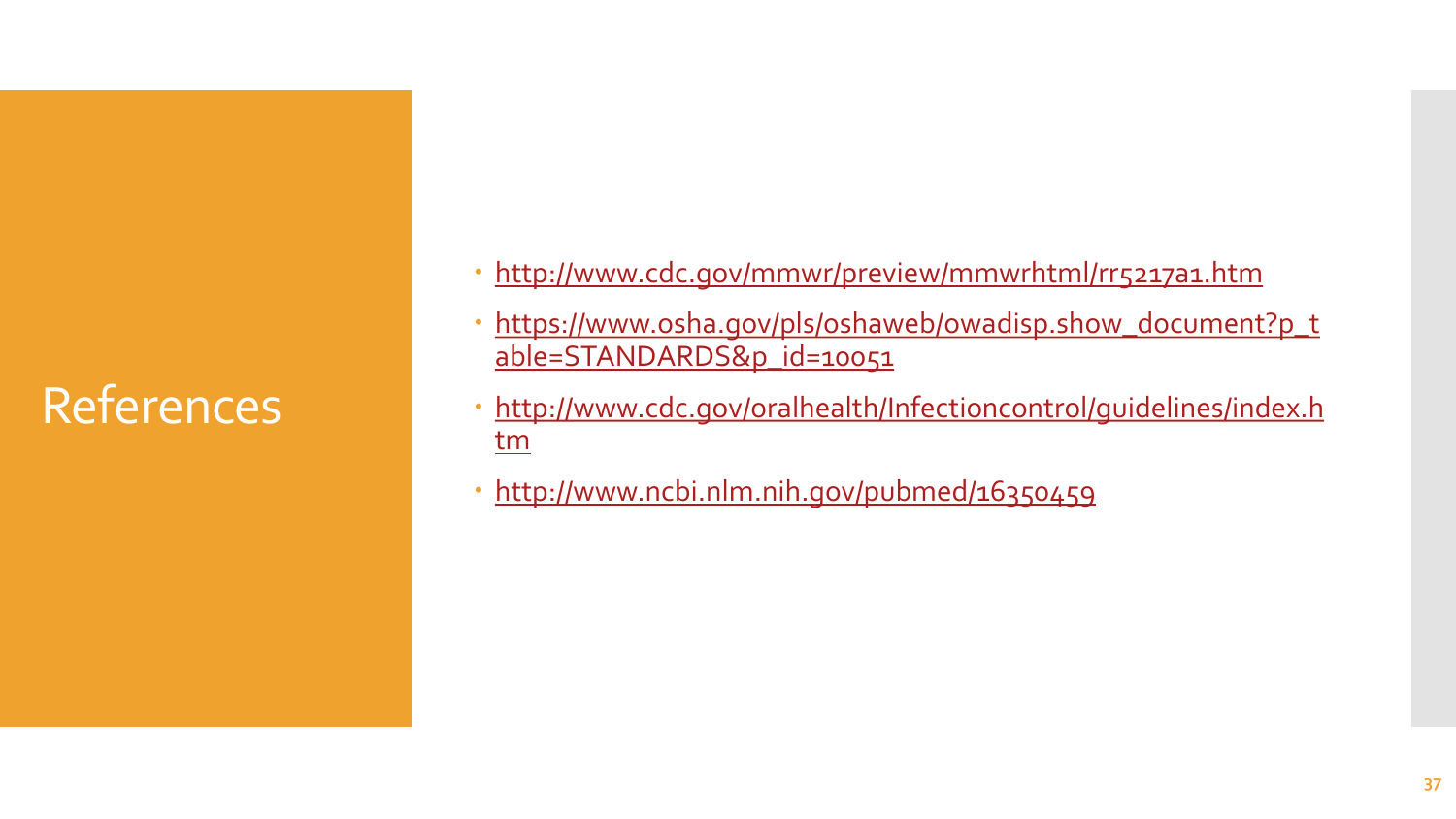### Medical Emergencies

Provided by Dentalelle Tutoring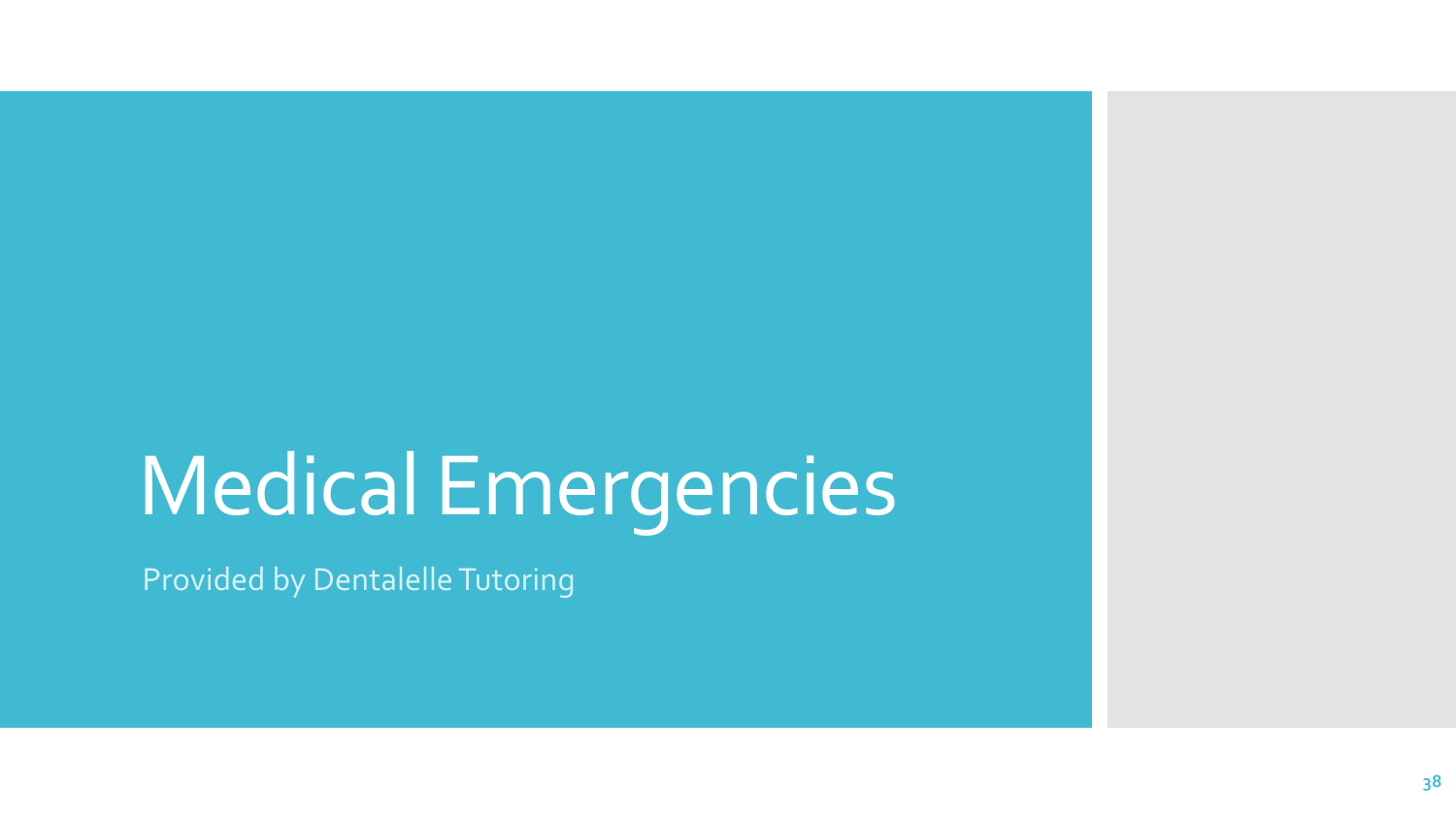#### Essential Emergency Drugs

| Drug |                                          | Indication                                                                                 | Initial Adult Dose                                                                     |
|------|------------------------------------------|--------------------------------------------------------------------------------------------|----------------------------------------------------------------------------------------|
|      | 1. Oxygen<br>2. Epinephrine              | almost any medical emergency<br>anaphylaxis<br>asthma unresponsive to albuterol/salbutamol | 100%: inhalation<br>0.1 mg i.v., or 0.3-0.5 mg i.m.<br>0.1 mg i.v., or 0.3-0.5 mg i.m. |
|      | 3. Nitroglycerin<br>4. Antihistamine     | cardiac arrest<br>pain of angina<br>allergic reactions                                     | $1$ mq i.v.<br>$0.3 - 0.4$ mg sublingual                                               |
|      | (diphenhydramine or<br>chlorpheniramine) |                                                                                            | 25-50 mg i.v., i.m.<br>10-20 mg i.v., i.m.                                             |
|      | 5. Albuterol/salbutamol<br>6. Aspirin    | asthmatic bronchospasm<br>myocardial infarction                                            | 2 sprays: inhalation<br>160-325 mg                                                     |

#### Charts **Charts Charts Additional Emergency Drugs**

| Drug |                                 | Indication                                                                                       | Initial Adult Dose                                      |
|------|---------------------------------|--------------------------------------------------------------------------------------------------|---------------------------------------------------------|
|      | 1. Glucagon                     | hypoglycemia in unconscious patient                                                              | $1$ mq i.m.                                             |
|      | 2. Atropine                     | clinically significant bradycardia                                                               | 0.5 mg i.v. or i.m.                                     |
|      | 3. Ephedrine                    | clinically significant hypotension                                                               | 5 mg i.v., or 10-25 mg i.m.                             |
|      | 4. Hydrocortisone               | adrenal insufficiency<br>recurrent anaphylaxis                                                   | $100$ mg i.v. or i.m.<br>100 mg i.v. or i.m.            |
|      | 5. Morphine or<br>nitrous oxide | angina-like pain unresponsive to nitroglycerin<br>angina-like pain unresponsive to nitroglycerin | titrate $2$ mg i.v., $5$ mg i.m.<br>$-35%$ , inhalation |
|      | 6. Naloxone                     | reversal of opioid overdose                                                                      | $0.1$ mg i.v.                                           |
|      | 7. Lorazepam or                 | status epilepticus                                                                               | $4$ mg i.m. or i.v.                                     |
|      | Midazolam                       | status epilepticus                                                                               | $5$ mg i.m. or i.v.                                     |
|      | 8. Flumazenil                   | benzodiazepine overdose                                                                          | $0.1$ mq i.v.                                           |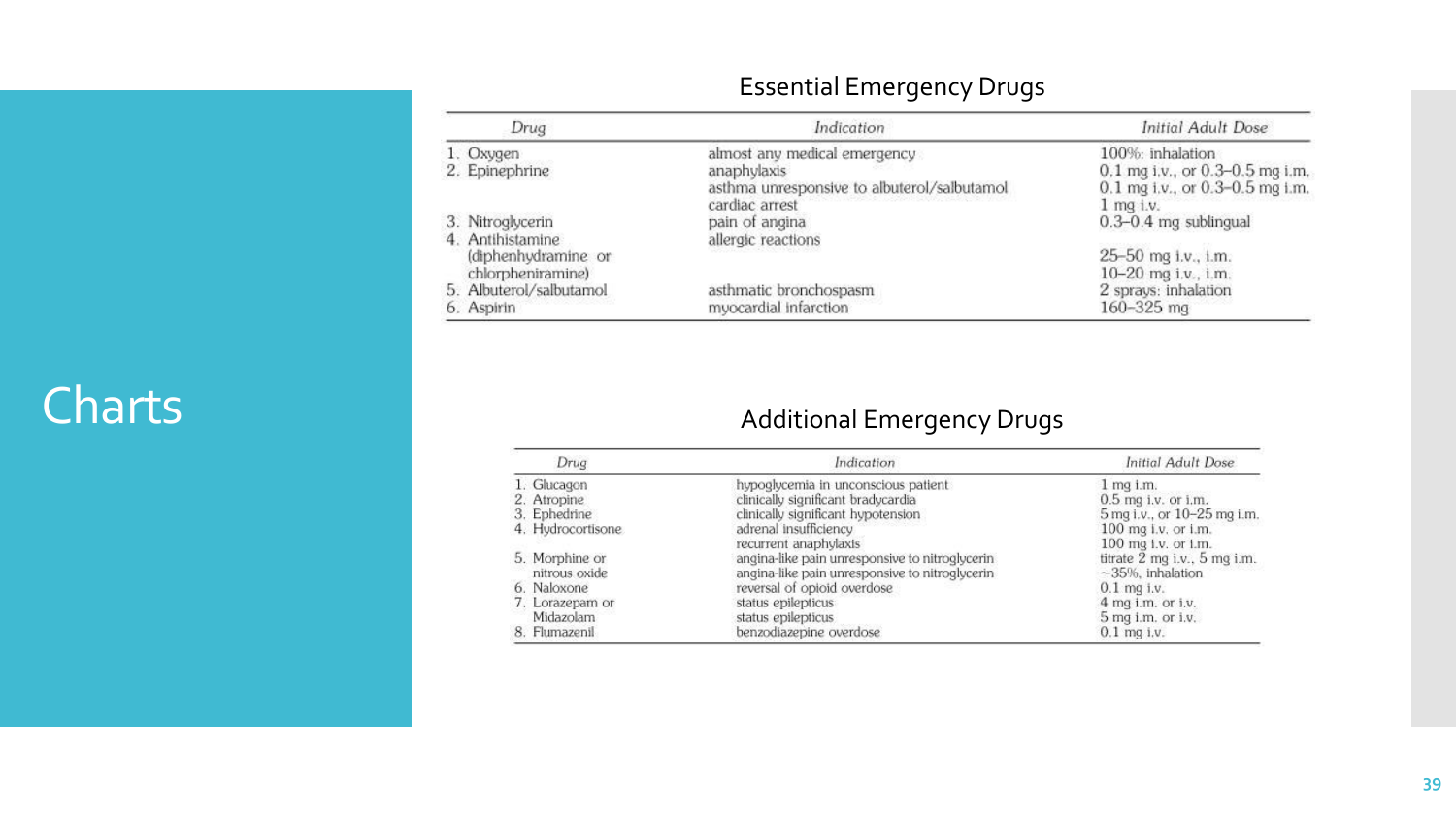#### Medical Emergencies

- Medical emergencies were most likely to occur during and after local anesthesia, primarily during tooth extraction and endodontics. Over 60% of the emergencies were syncope, with hyperventilation the next most frequent at 7%.
- In the United States and Canada, studies have also shown that syncope is the most common medical emergency seen by dentists.Syncope represented approximately 50% of all emergencies reported in one particular study, with the next most common event, mild allergy, represented only 8% of all emergencies.
- In addition to syncope, other emergencies reported to have occurred include allergic reactions, angina pectoris/myocardial infarction, cardiac arrest, postural hypotension, seizures, bronchospasm and diabetic emergencies.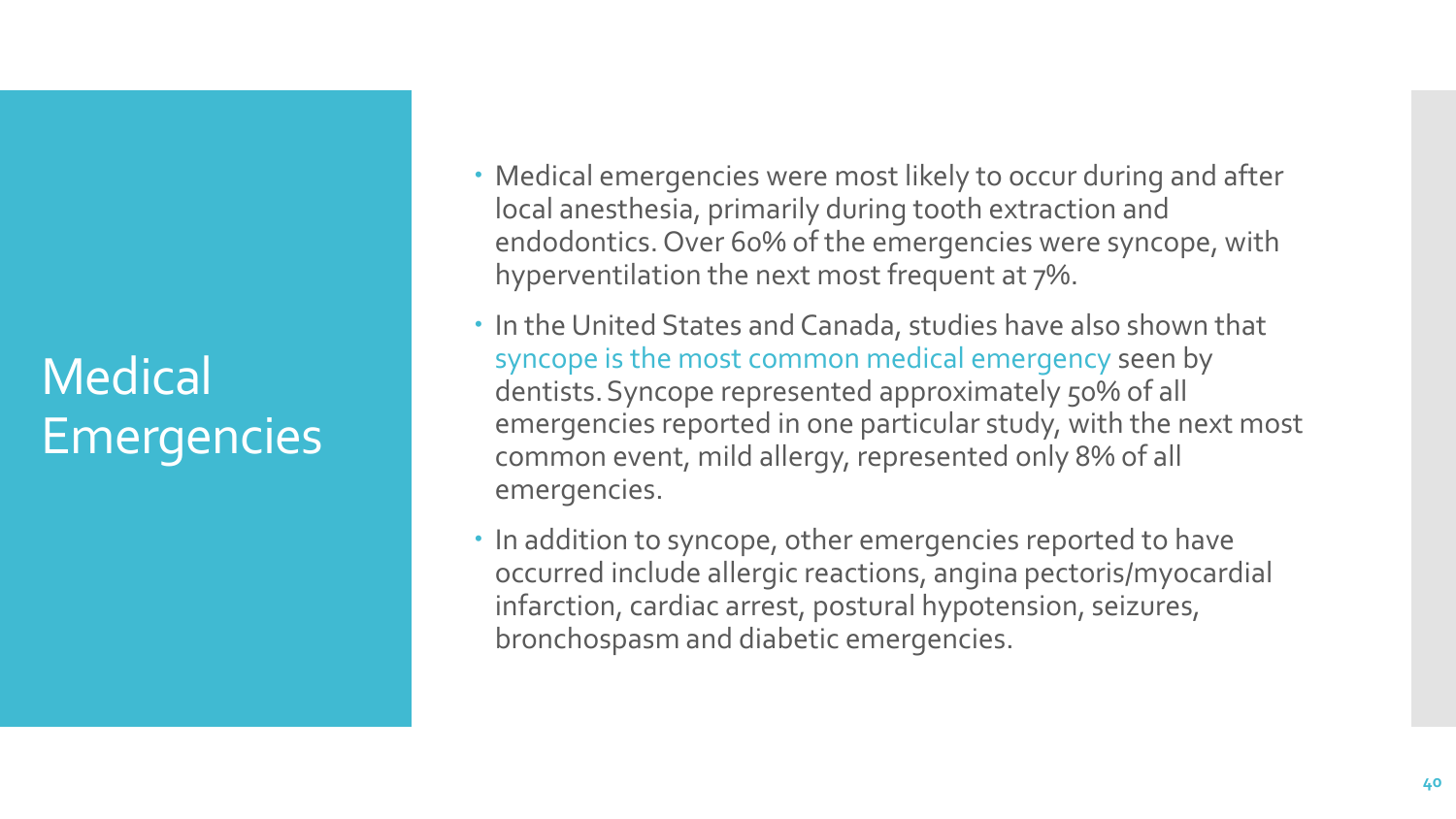## Essential Drug List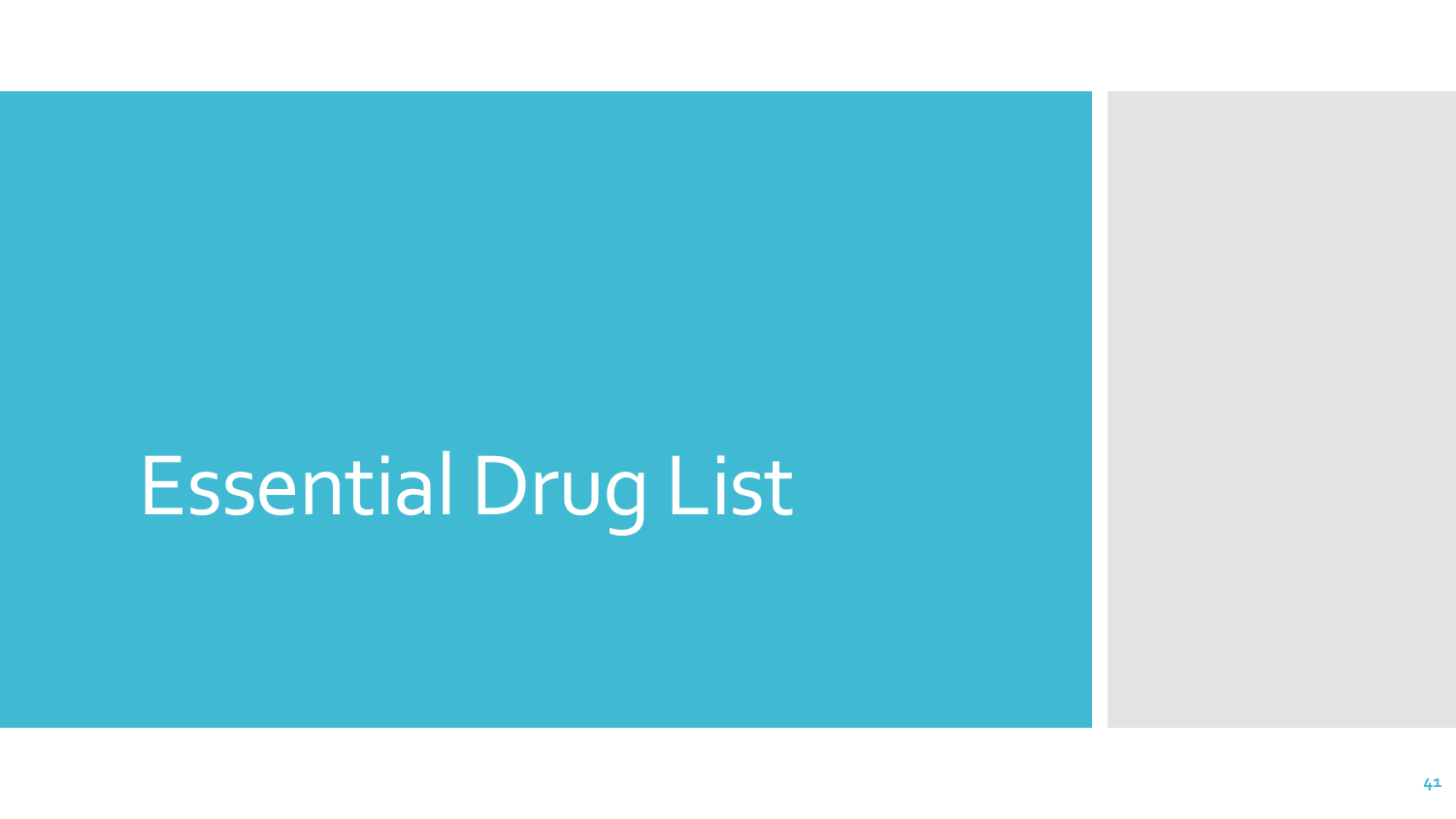#### Jxygen

- Oxygen is indicated for every emergency except hyperventilation. This should be done with a clear full face mask for the spontaneously breathing patient and a bag-valve-mask device for the apneic patient. Therefore whenever possible, with the exception of the patient who is hyperventilating, oxygen should be administered.
- Oxygen should be available in a portable source, an "E"-size cylinder which holds over 600 liters. This should allow for more than enough oxygen to be available for the patient until resolution of the event or transfer to a hospital. If the patient is conscious, or unconscious yet spontaneously breathing, oxygen should be delivered by a full face mask, where a flow rate of 6 to 10 liters per minute is appropriate for most adults.
- If the patient is unconscious and apneic, use a bag-valve-mask device where a flow rate of 10 to 15 liters per minute is appropriate. A positive pressure device may be used in adults, provided that the flow rate does not exceed 35 liters per minute.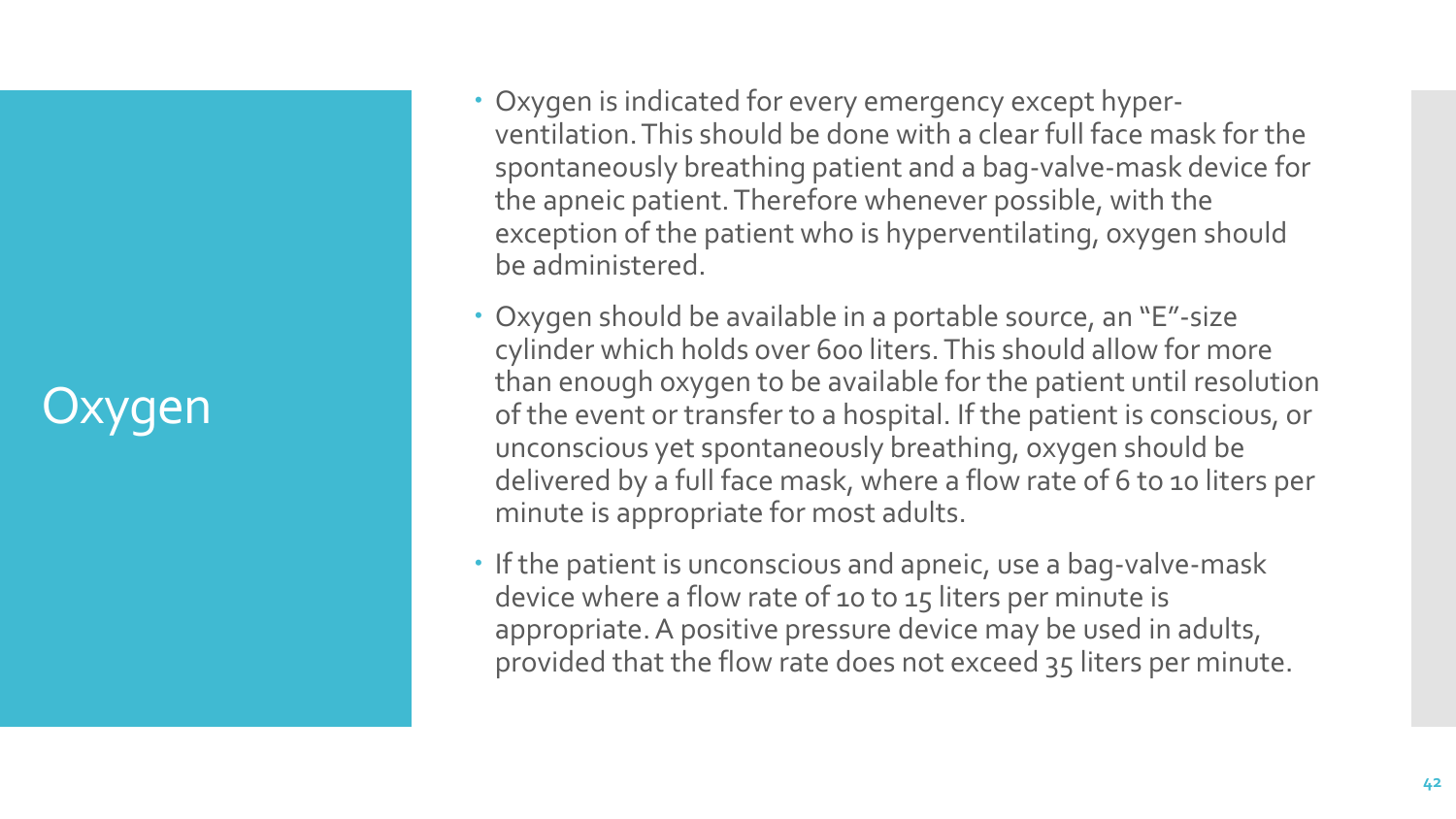### **Epinephrine**

- Epinephrine is the drug of choice for the emergency treatment of anaphylaxis and asthma which does not respond to its drug of first choice, albuterol or salbutamol.
- As a drug, epinephrine has a very rapid onset and short duration of action, usually 5 to 10 minutes when given intravenously. For emergency purposes, epinephrine is available in two formulations. Auto injector systems are also present for intramuscular use (such as the EpiPen) which provides one dose of 0.3 mg as 0.3 mL of 1 : 1,000, or the pediatric formulation which is 1 dose of 0.15 mg as 0.3 mL of 1 : 2,000.
- Initial doses for the management of anaphylaxis are 0.3 to 0.5 mg intramuscularly or 0.1 mg intravenously. These doses should be repeated as necessary until resolution of the event. Similar doses should be considered in asthmatic bronchospasm which is unresponsive to a beta-2 agonist, such as albuterol or salbutamol. The dose in cardiac arrest is 1 mg intravenously. Intramuscular administration during cardiac arrest has not been studied, but would appear to be unlikely to render significant effect.
- Epinephrine is clearly a highly beneficial drug in these emergencies. Concurrently, however, it can be a drug with a high risk if given to a patient with ischemic heart disease. Nevertheless, it is the primary drug needed to reverse the life-threatening signs and symptoms of anaphylaxis or persistent asthmatic bronchospasm.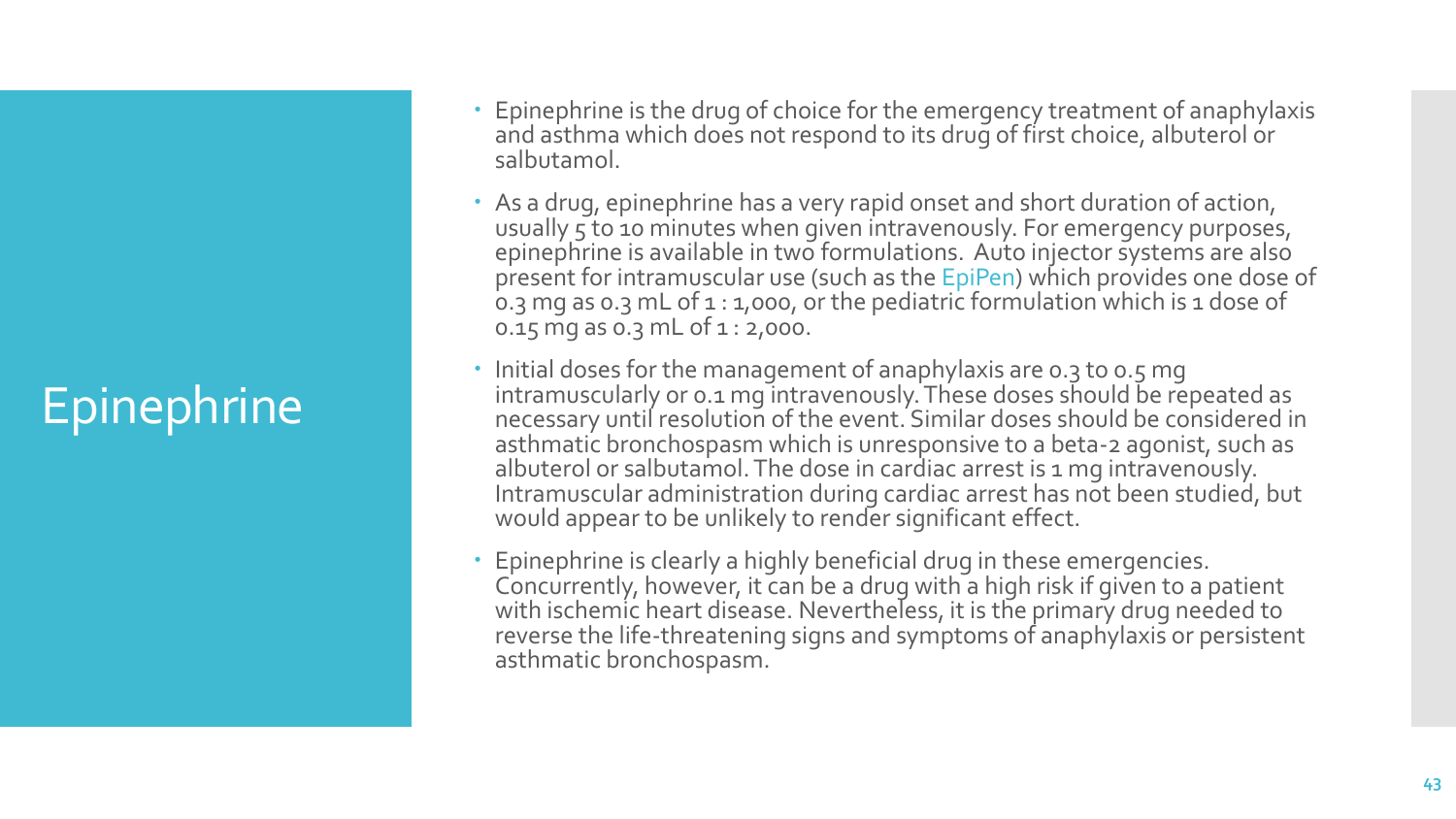### **Nitroglycerine**

- This drug is indicated for acute angina or myocardial infarction. It is characterized by a rapid onset of action. For emergency purposes it is available as sublingual tablets or a sublingual spray. One important point to be aware of is that the tablets have a short shelf-life of approximately 3 months once the bottle has been opened and the tablets exposed to air or light.
- The spray has the advantage of having a shelf-life which corresponds to that listed on the bottle. Therefore, if a patient uses his/her own nitroglycerin, there is a possibility of the drug being inactive. This supports the need for the dentist to always having a fresh supply available. With signs of angina pectoris, one tablet or spray (0.3 or 0.4 mg) should be administered sublingually. Relief of pain should occur within minutes. If necessary, this dose can be repeated twice more in 5-minute intervals. Systolic blood pressures below 90 mmHg contraindicate the use of this drug.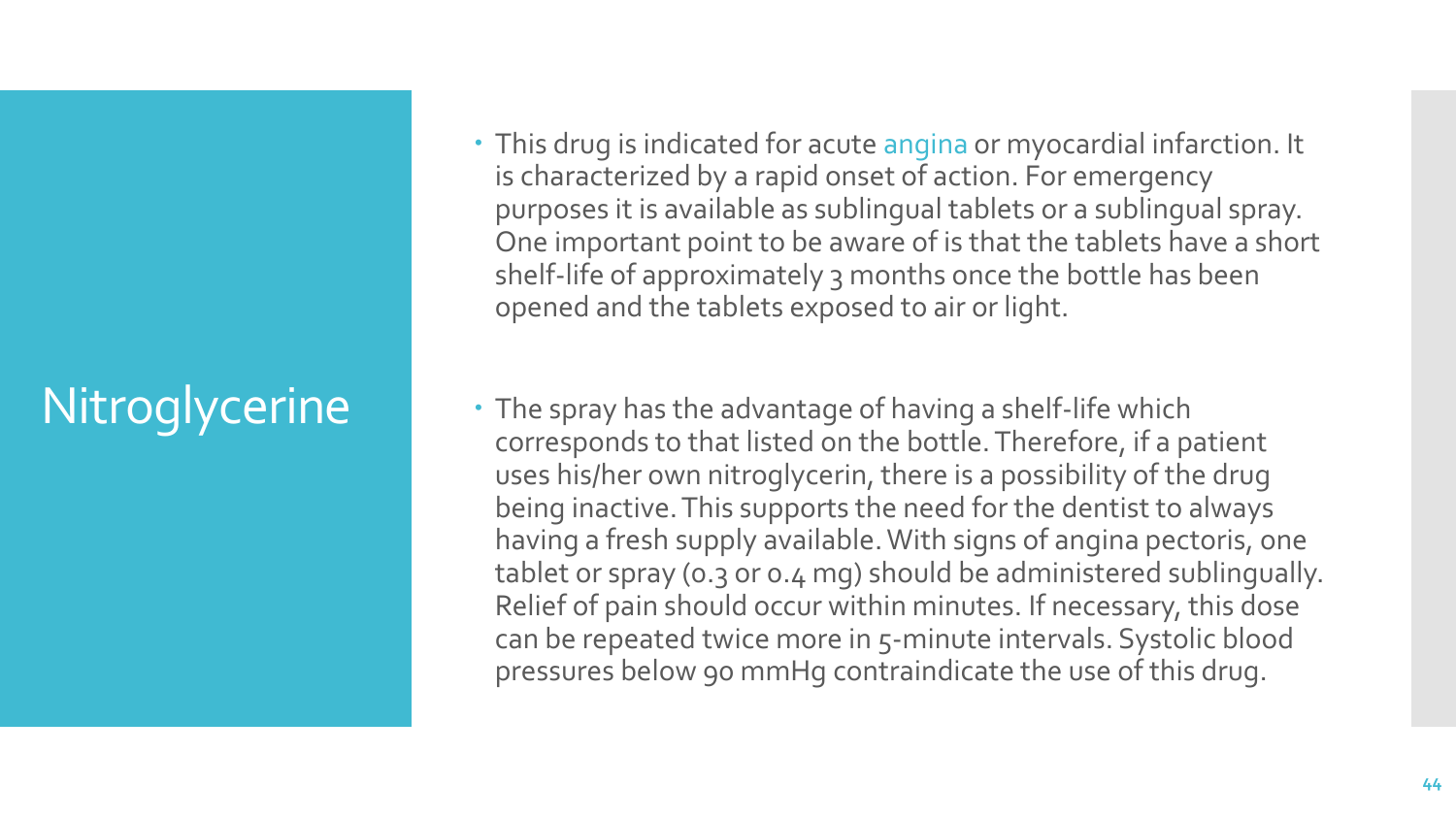#### Antihistamine

- An antihistamine is indicated for the management of allergic reactions. Whereas mild non-life threatening allergic reactions may be managed by oral administration, life-threatening reactions necessitate parenteral administration.
- Two injectable agents may be considered, either diphenhydramine or chlorpheniramine. They may be administered as part of the management of anaphylaxis or as the sole management of less severe allergic reactions, particularly those with primarily dermatologic signs and symptoms such as urticaria. Recommended doses for adults are 25 to 50 mg of diphenhydramine or 10 to 20 mg of chlorpheniramine.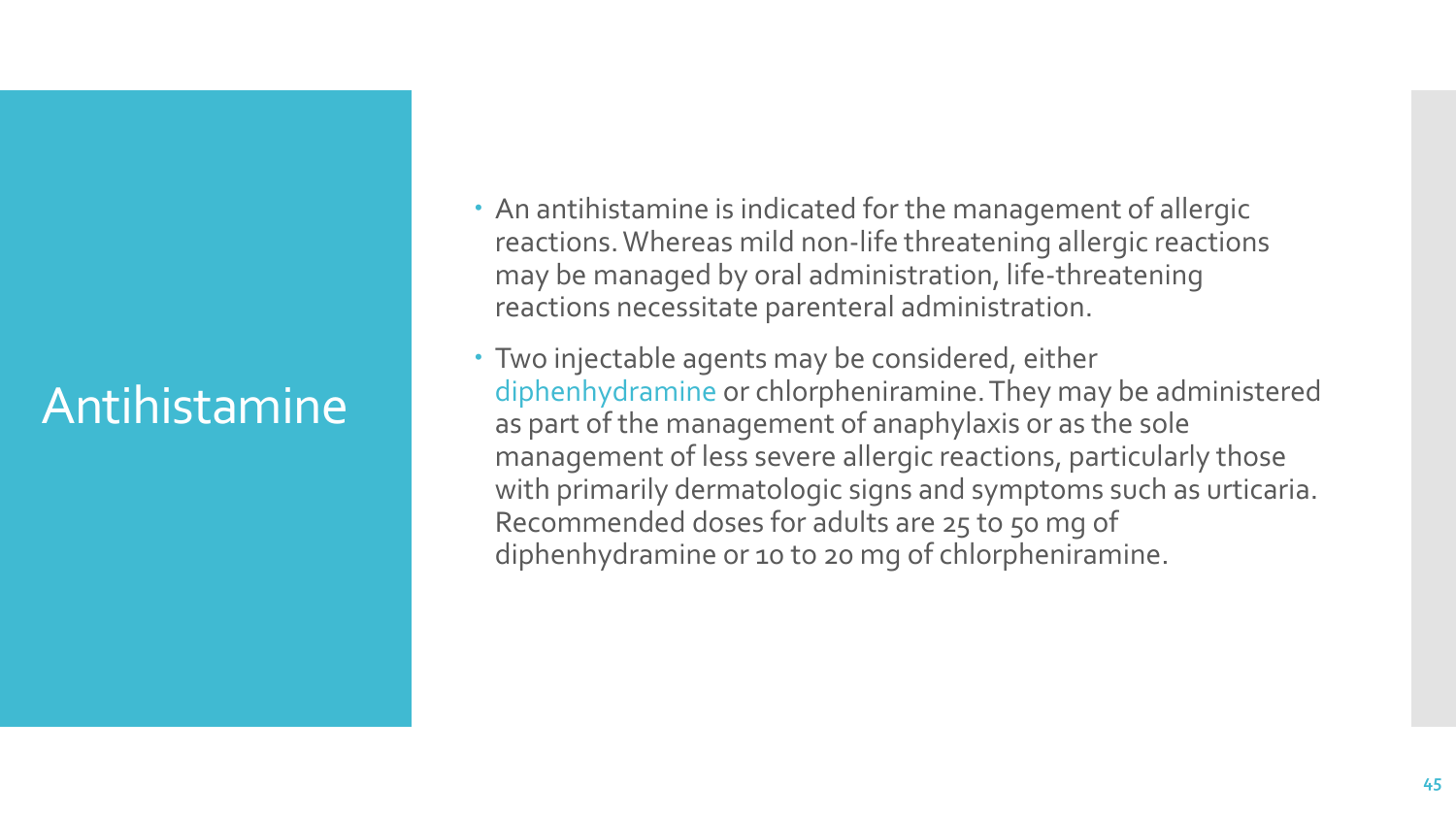#### Albuterol (Salbutamol)

 A selective beta-2 agonist such as albuterol (salbutamol) is the first choice for management of bronchospasm. When administered by means of an inhaler, it provides selective bronchodilation with minimal systemic cardiovascular effects. It has a peak effect in 30 to 60 minutes, with a duration of effect of 4 to 6 hours. Adult dose is 2 sprays, to be repeated as necessary. Pediatric dose is 1 spray, repeated as necessary.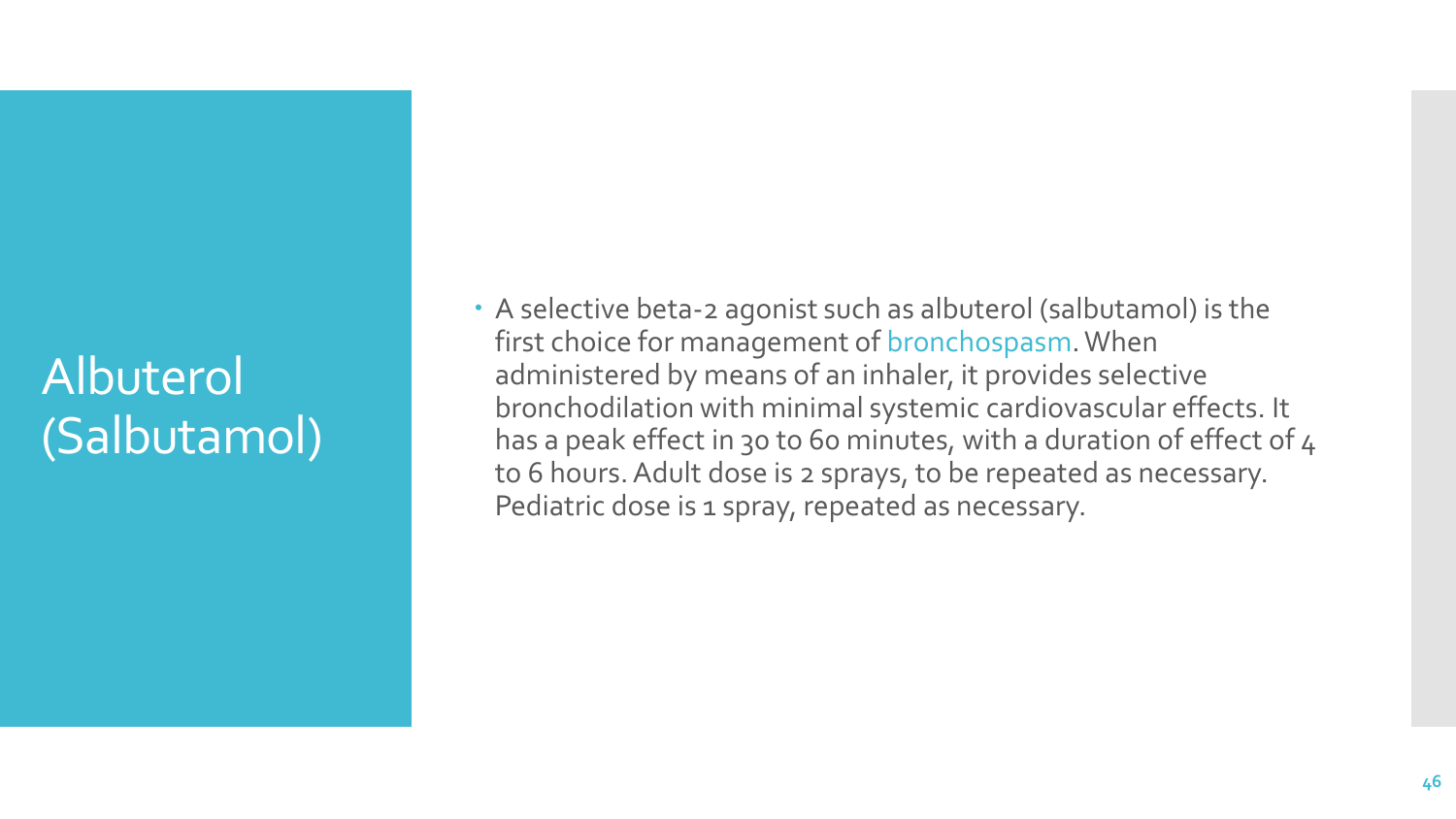#### Aspirin

- Aspirin (acetylsalicylic acid) is one of the more newly recognized life-saving drugs, as it has been shown to reduce overall mortality from acute myocardial infarction.
- The purpose of its administration during an acute myocardial infarction is to prevent the progression from cardiac ischemia to injury to infarction. There is a brief period of time early on during a myocardial infarction where aspirin can show this benefit. For emergency use there are relatively few contraindications. These would include known hypersensitivity to aspirin, severe asthma or history of significant gastric bleeding. The lowest effective dose is not known with certainty, but a minimum of 162 mg should be given immediately to any patient with pain suggestive of acute myocardial infarction.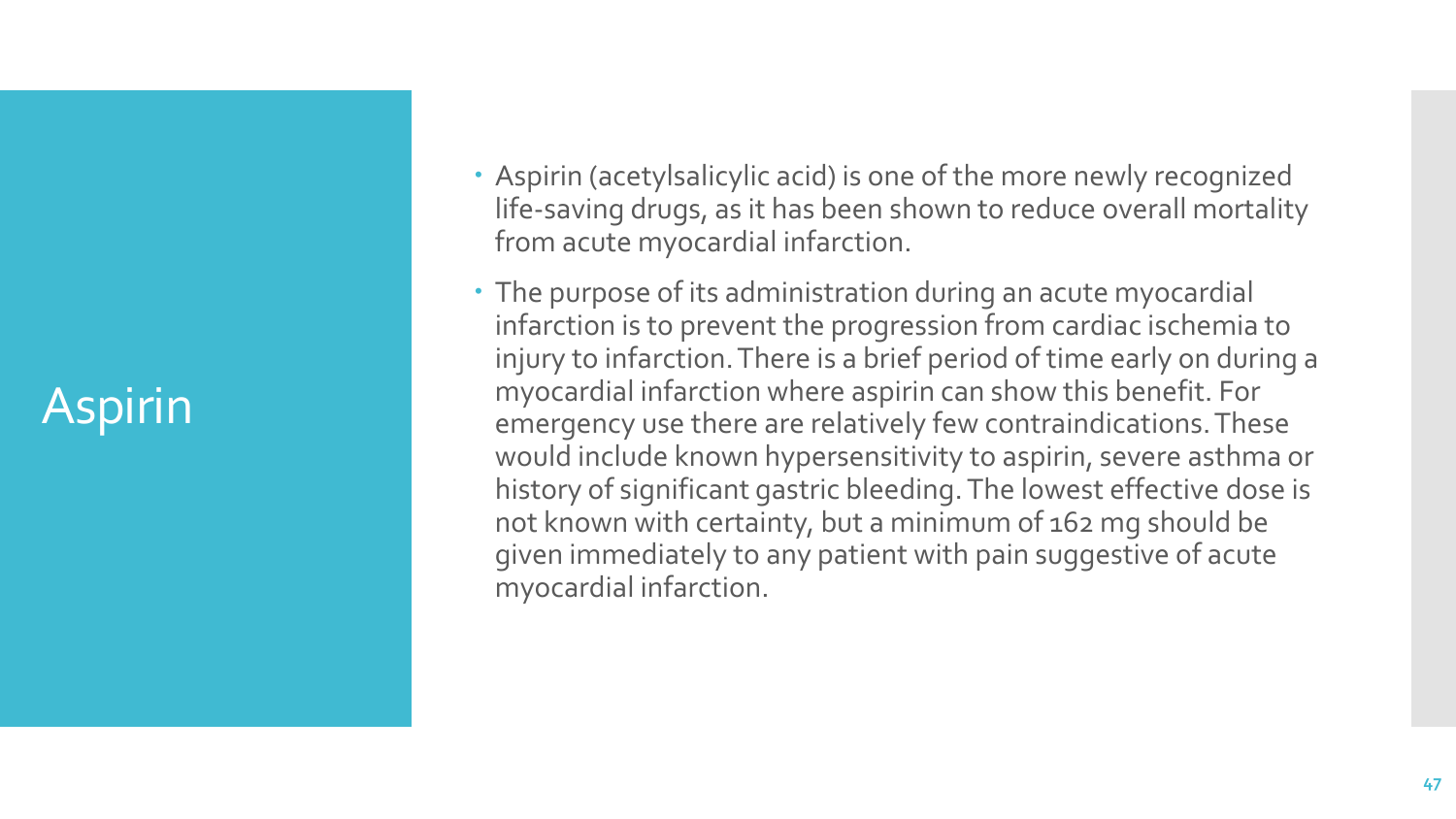Oral Carbohydrate (orange juice)

 An oral carbohydrate source, such as fruit juice or non-diet softdrink, should be readily available. Whereas this is not a drug, and perhaps should not be included in this list, it should be considered essential. If this sugar source is kept in a refrigerator it may not be appreciated that it is a key part of the emergency equipment. Therefore, consideration should be given to making this part of the emergency kit. Its use is indicated in the management of hypoglycemia in conscious patients.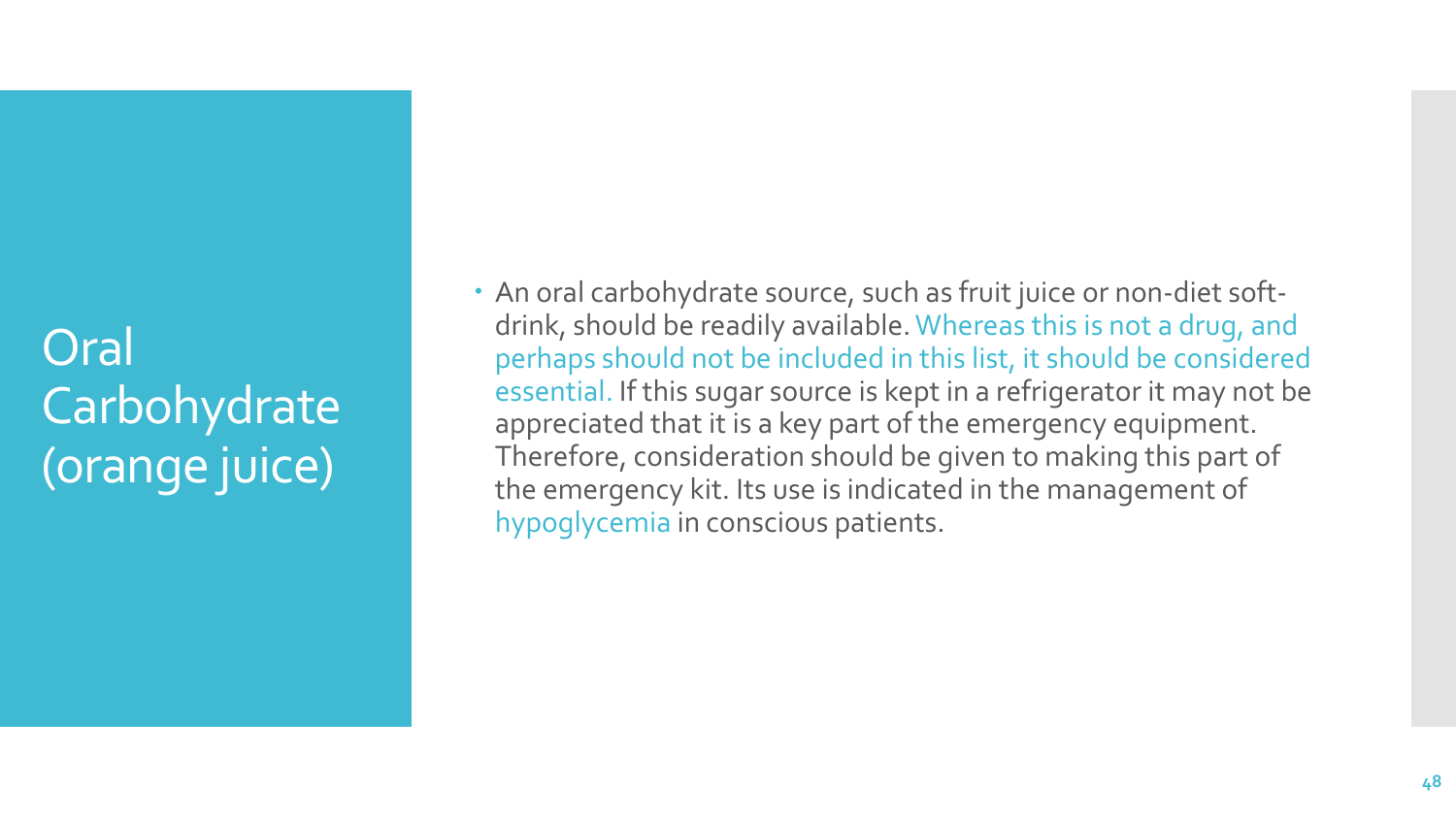# Additional Drug List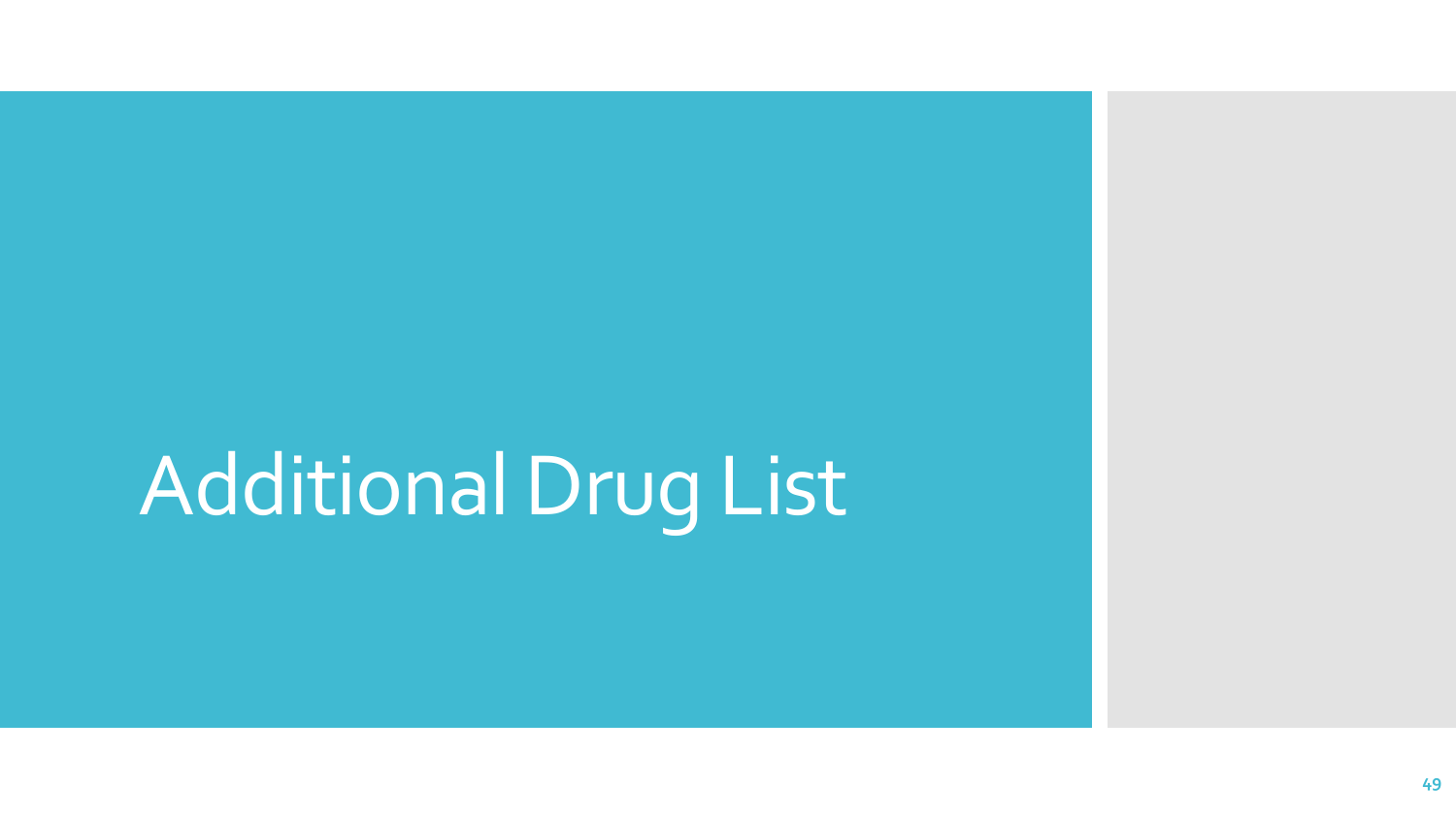### Glucagon

- The presence of this drug allows intramuscular management of hypoglycemia in an unconscious patient. The ideal management of severe hypoglycemia in a diabetic emergency is the intravenous administration of 50% dextrose.
- Glucagon is indicated if an intravenous line is not in place and venipuncture is not expected to be accomplished, as may often be the case in a dental office. The dose for an adult is 1 mg. If the patient is less than 20 kg, the recommended dose is 0.5 mg. Glucagon is available as 1 mg formulation, which requires reconstitution with its diluent immediately prior to use.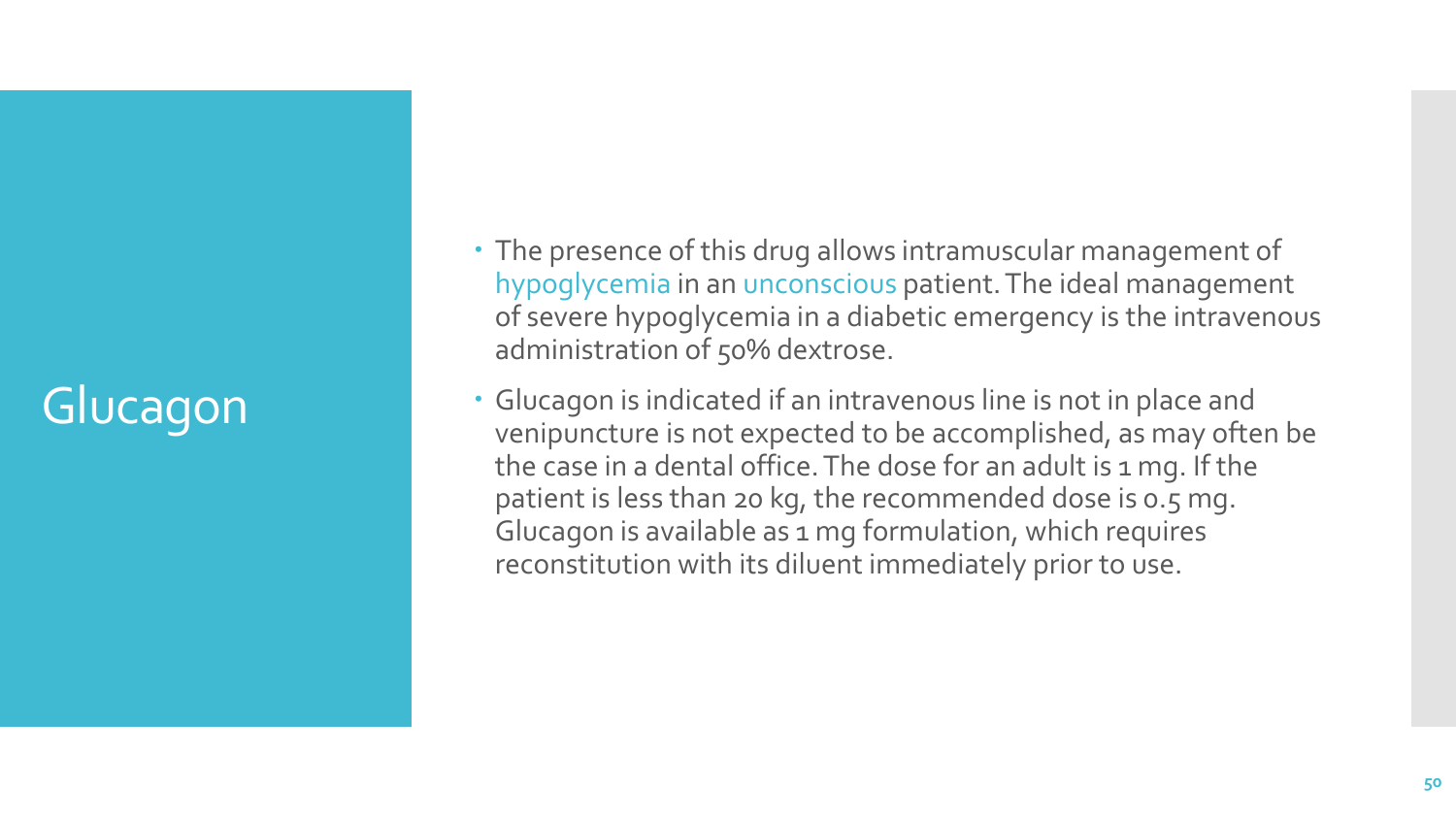#### **Atropine**

 This anti-muscarinic, anti-cholinergic drug is indicated for the management of hypotension, which is accompanied by bradycardia. The dose recommended is 0.5 mg initially, followed by increments as necessary until one reaches a maximum of 3 mg. Paradoxically, doses of less than 0.4 mg have been associated with induction of a bradycardia, likely due to atropine's central nervous system's actions.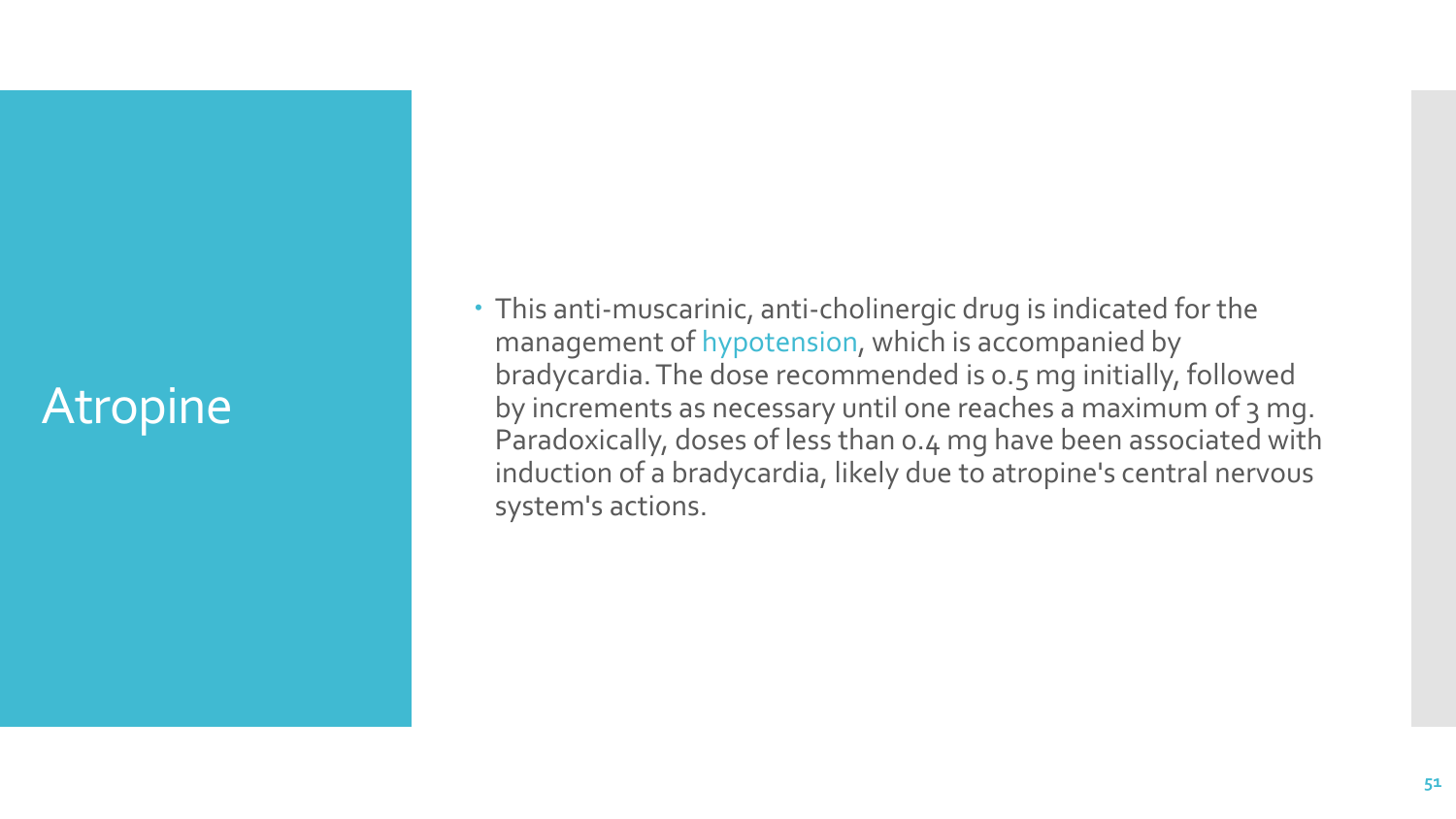#### Ephedrine

 This drug is a vasopressor which may be used to manage significant hypotension. It has similar cardiovascular actions compared with epinephrine, except that ephedrine is less potent and has a prolonged duration of action, lasting from 60 to 90 minutes. Similar precautions as noted with epinephrine administration should be considered when given to a patient with ischemic heart disease. For the treatment of severe hypotenson, it is ideally administered in 5 mg increments intravenously. Intramuscularly it should be given in a dose of 10 to 25 mg.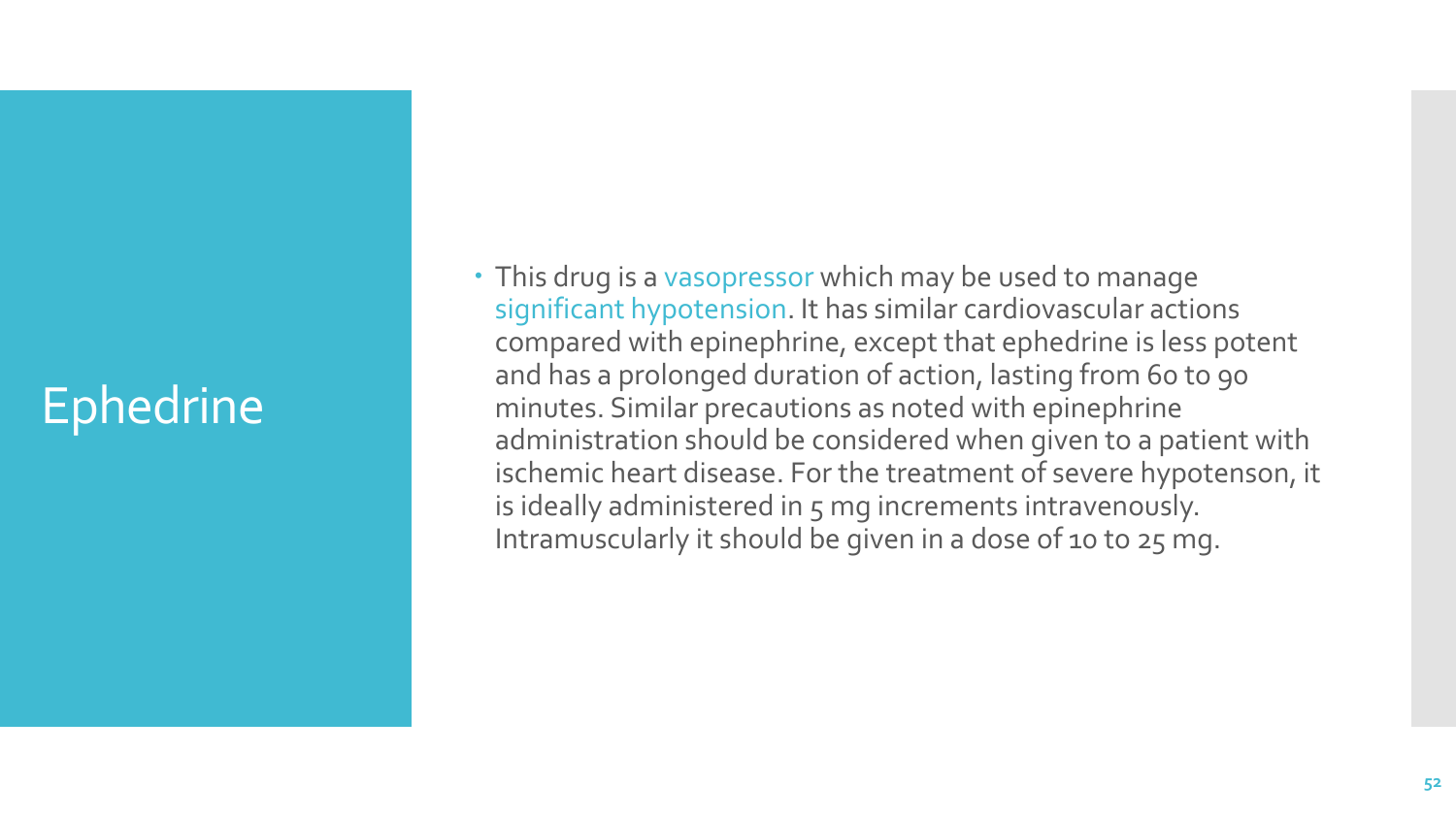#### Corticosteroid

- Administration of a corticosteroid such as hydrocortisone may be indicated for the prevention of recurrent anaphylaxis. Hydrocortisone may also play a role in the management of an adrenal crisis. The notable drawback in their use in emergencies is their relatively slow onset of action, which approaches one hour even when administered intravenously. This is the reason why these drugs are not considered essential, as they are of minimal benefit in the acute phase of the emergency.
- There is low likelihood of an adverse response with one dose. The prototype for this group is hydrocortisone, which may be administered in a dose of 100 mg as part of the management of these emergencies.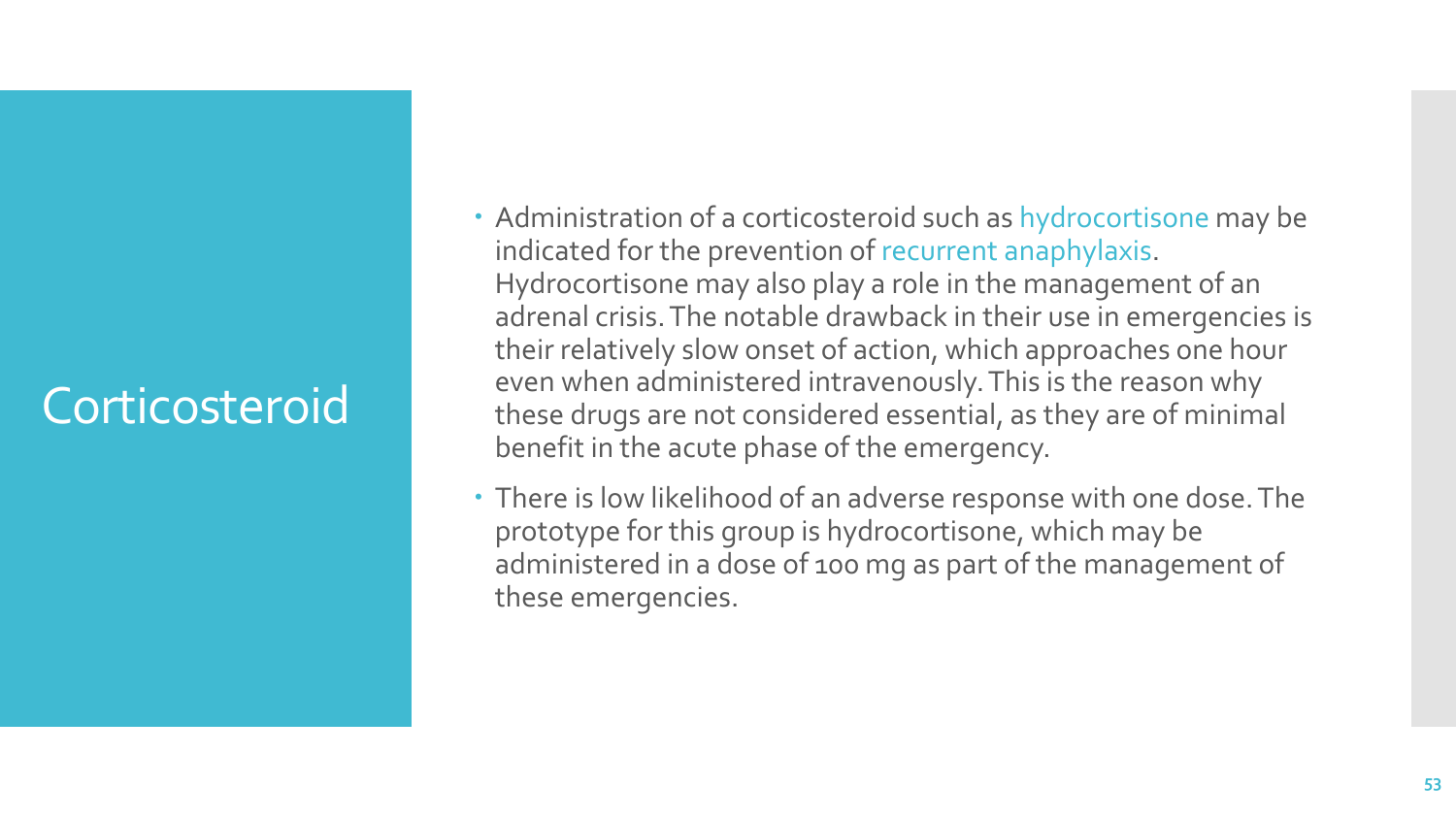#### Morphine

 Morphine is indicated for the management of severe pain which occurs with a myocardial infarction. Advanced Cardiac Life support recommendations list morphine as the analgesic of choice for this purpose.<sup>5</sup>The dose involves titration in one to three mg increments intravenously until pain relief is accomplished. This should be guided by a decrease in blood pressure and respiratory depression. Extreme caution should be used in the elderly. If an intravenous is not in place, consideration can be given to administering morphine in a dose of approximately 5 mg intramuscularly. Again, lower doses need to be considered for the older patient.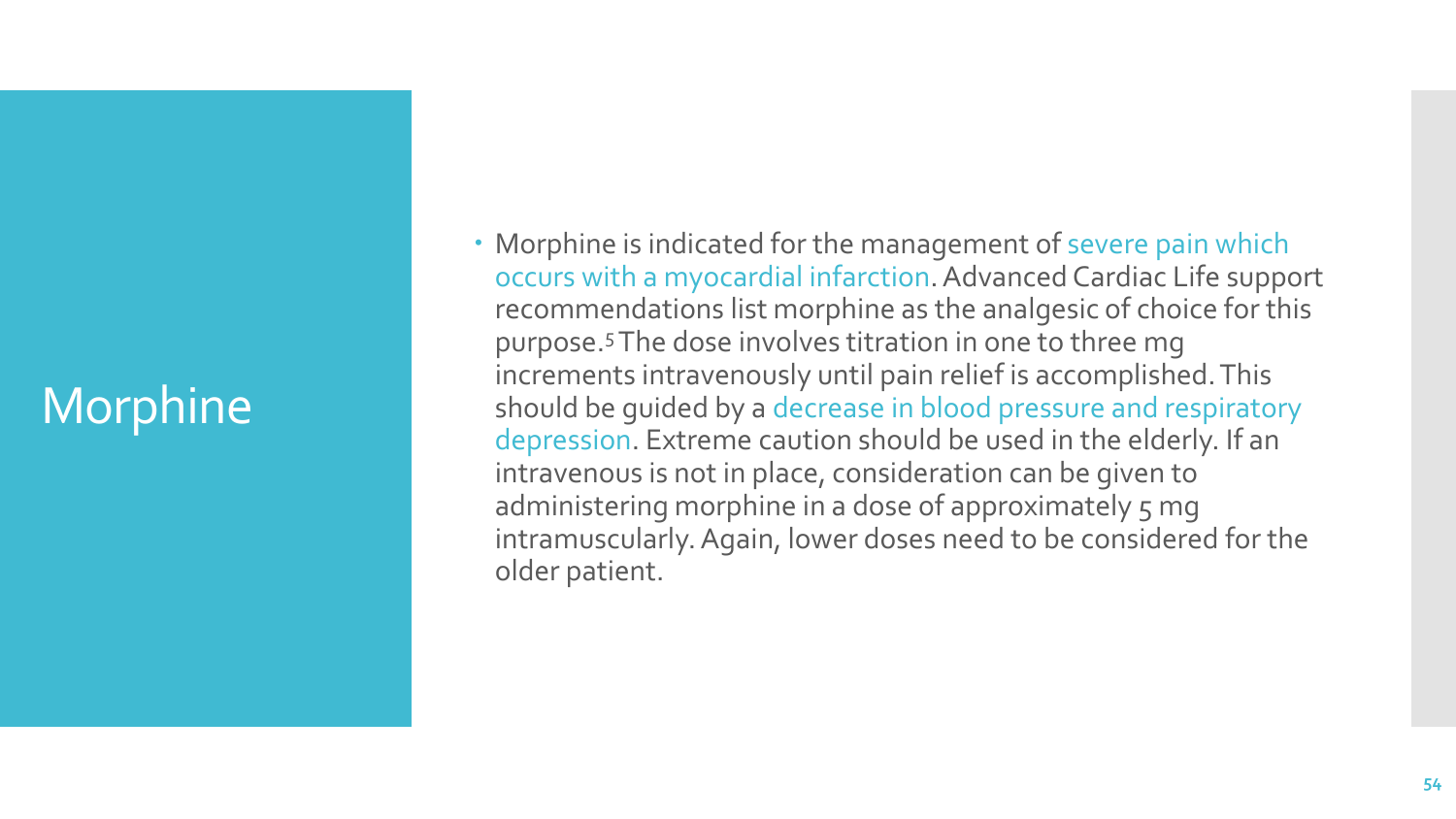#### Naloxone

• If either morphine is included in the emergency kit, or opioids are used as part of a sedation regimen, then naloxene should also be present for the emergency management of inadvertent overdose. Doses should ideally be titrated slowly in 0.1 mg increments to effect.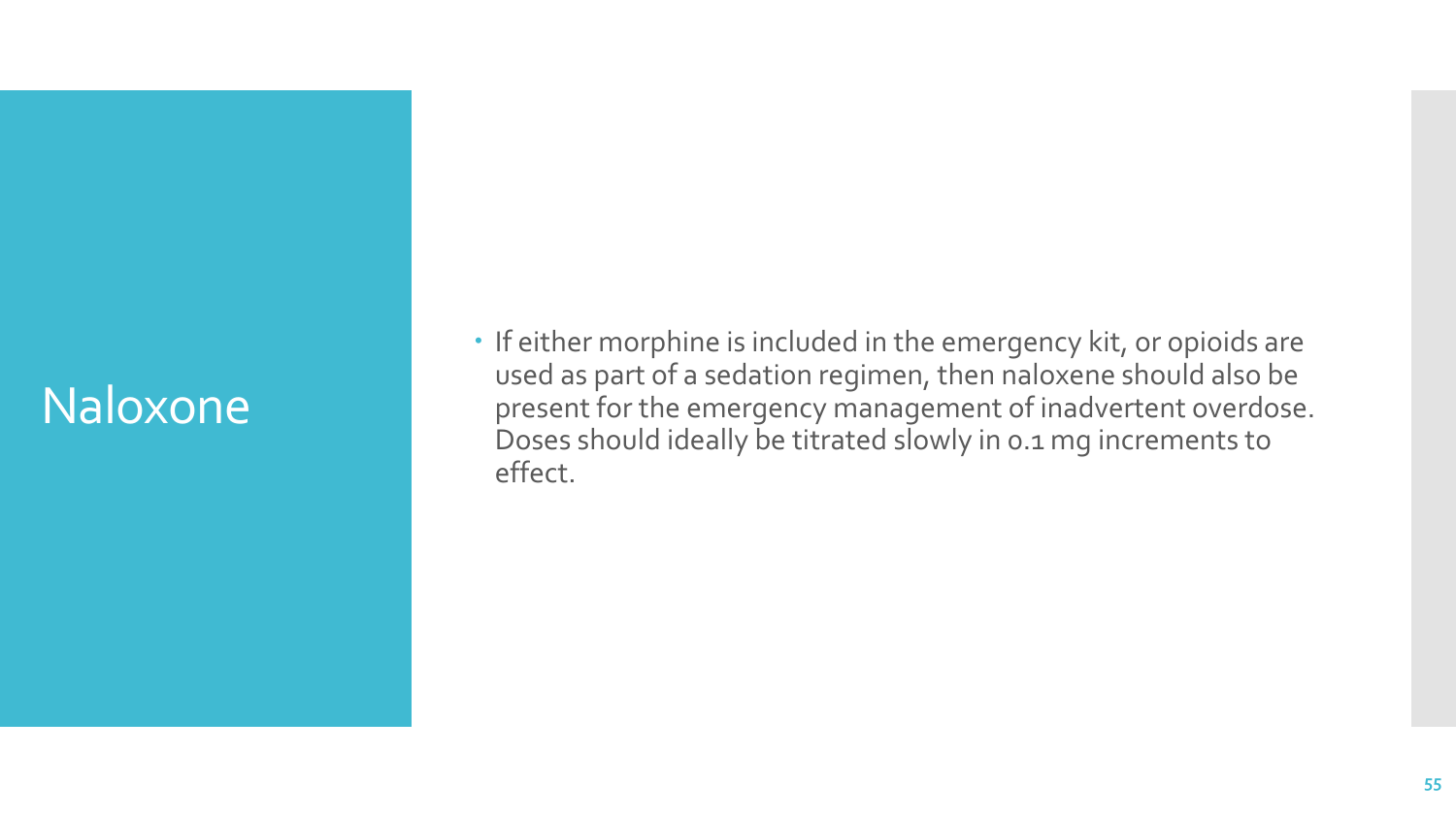#### Nitrous Oxide

 Nitrous oxide is a reasonable second choice if morphine is not available to manage pain from a myocardial infarction. For management of pain associated with a myocardial infarction, it should be administered with oxygen, in a concentration approximating 35%, or titrated to effect.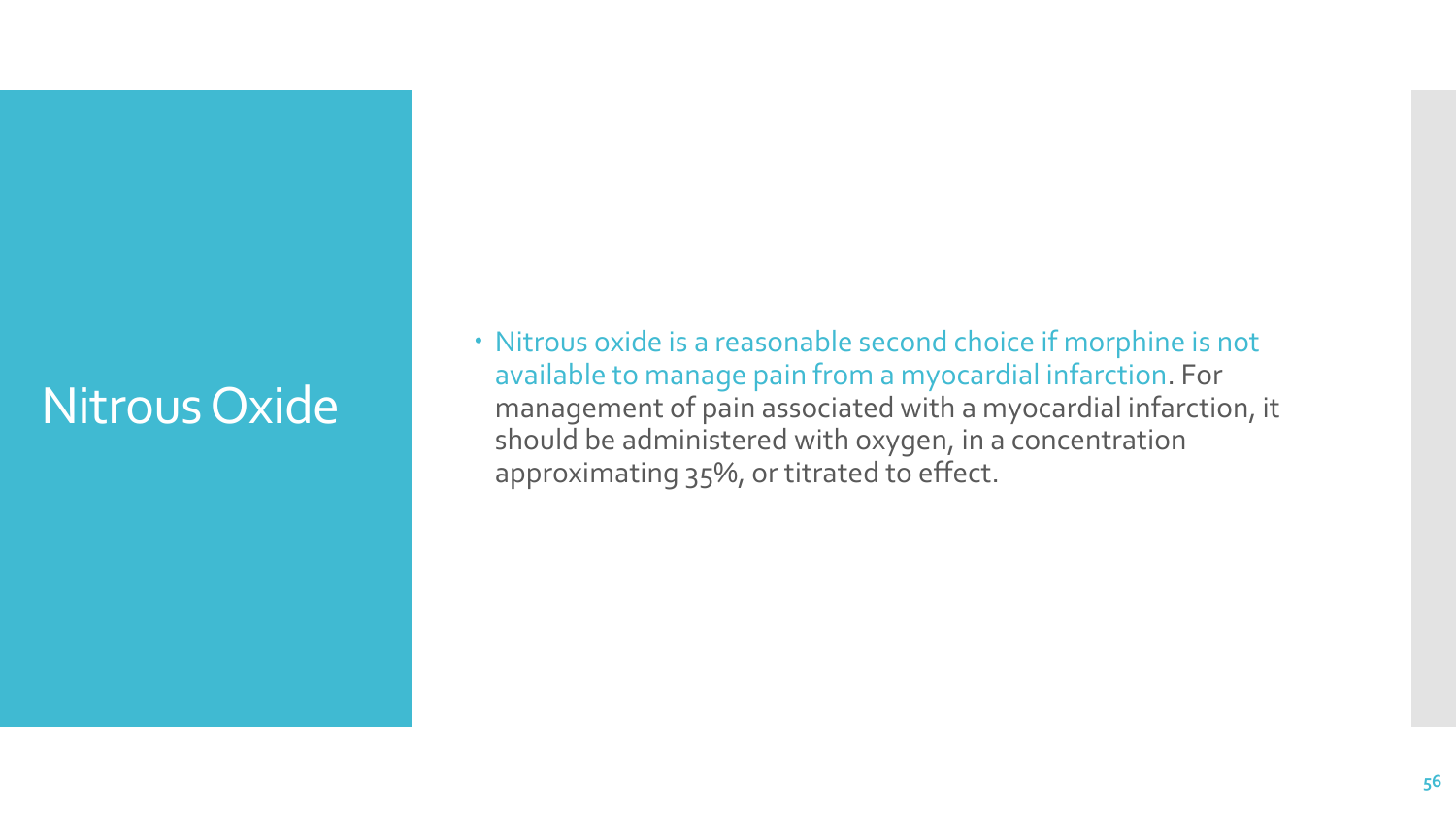#### **Benzodiazepine**

- The management of seizures which are prolonged or recurrent, also known as status epilepticus, may require administration of a benzodiazepine. In most dental practices, it would not be realistic to assume that the dentist could achieve venipuncture in a patient having an active seizure. This leads to the need for a water-soluble agent such as midazolam or lorazepam. Lorazepam has been reported as the drug of choice for status epilepticus and can be administered intramuscularly. Midazolam, however, is another alternative which is water soluble and could be considered. Sedation would be an expected side effect and patients should be appropriately monitored.
- Adult doses to consider for lorazepam are 4 mg intramuscularly, or midazolam 5 mg intramuscularly. If an intravenous is in place, these drugs should be slowly titrated to effect.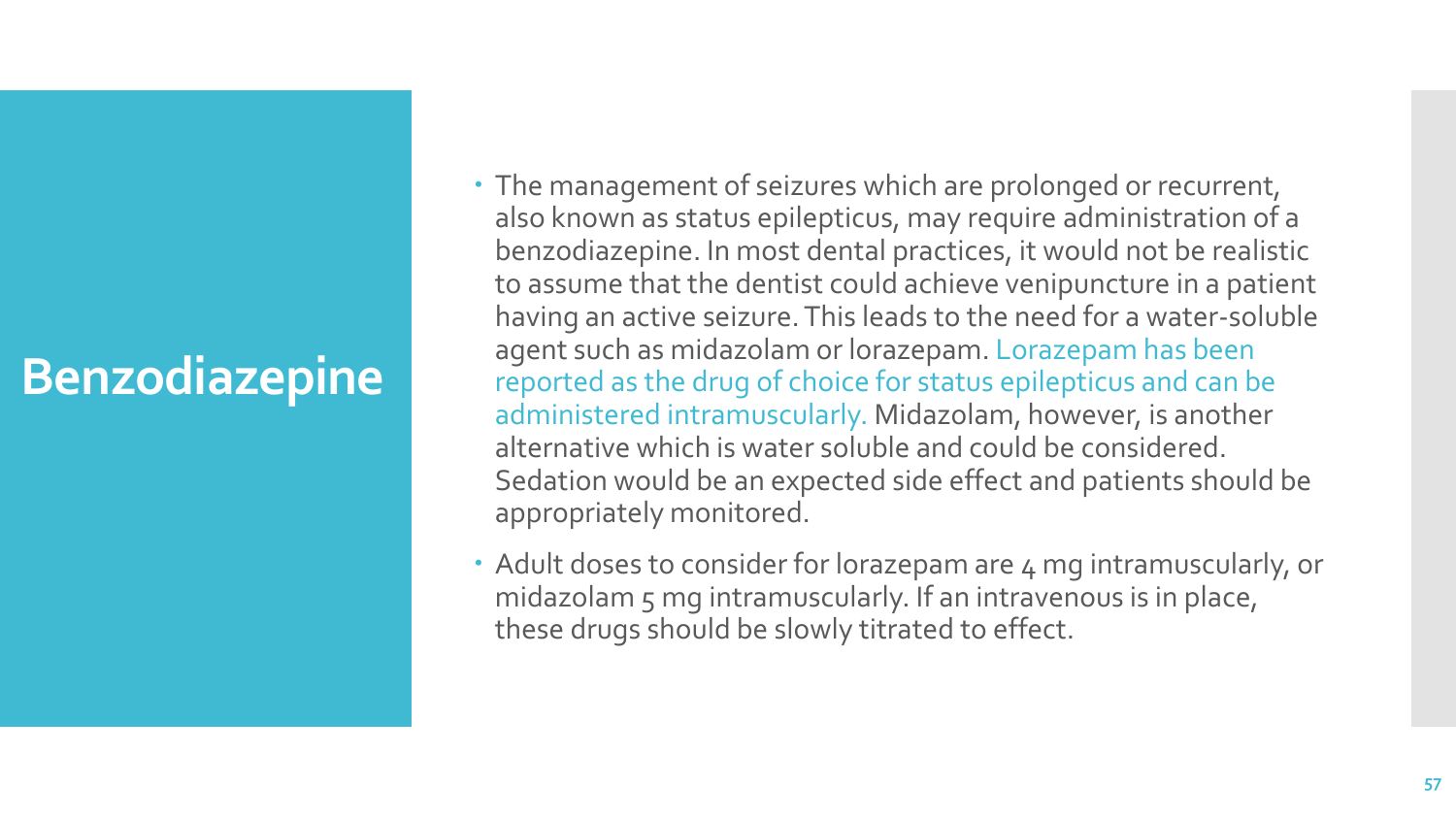#### **Flumazenil**

- The benzodiazepine antagonist flumazenil should be part of the emergency kit when oral or parenteral sedation is used, as these techniques are usually based on effective use of benzodiazepines. Dosage is 0.1 to 0.2 mg intravenously, incrementally.
- In addition to having drugs available, a small amount of basic equipment should be readily available. This includes a stethoscope, blood pressure cuff, an oxygen delivery system, syringes and needles. Dentists should also consider having an automated external defibrillator (AED), as a means to treat cardiac arrest. Usage of this latter piece of equipment is easily learned and only requires strong knowledge of basic CPR with a small amount of additional training.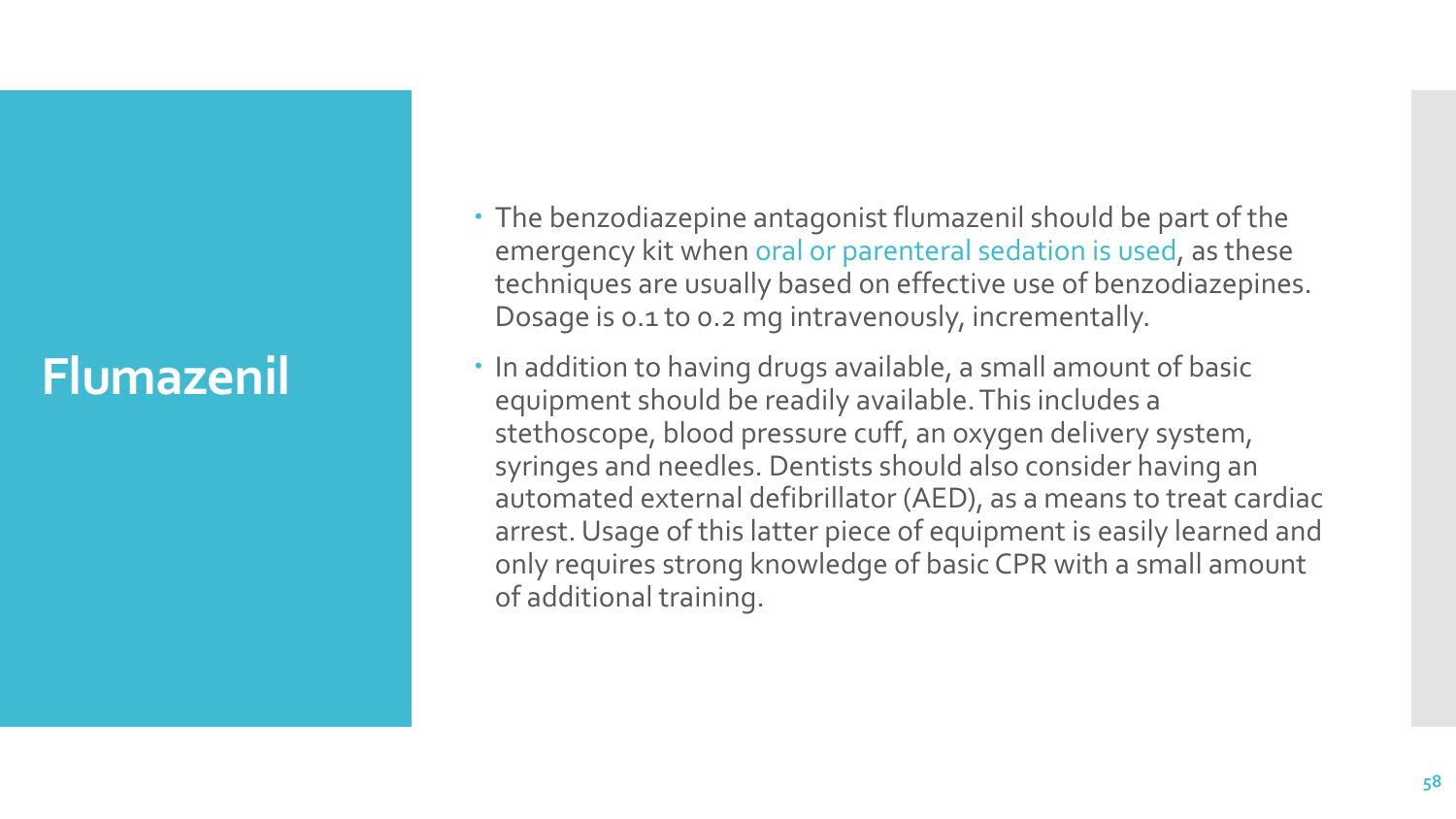### What Can Happen?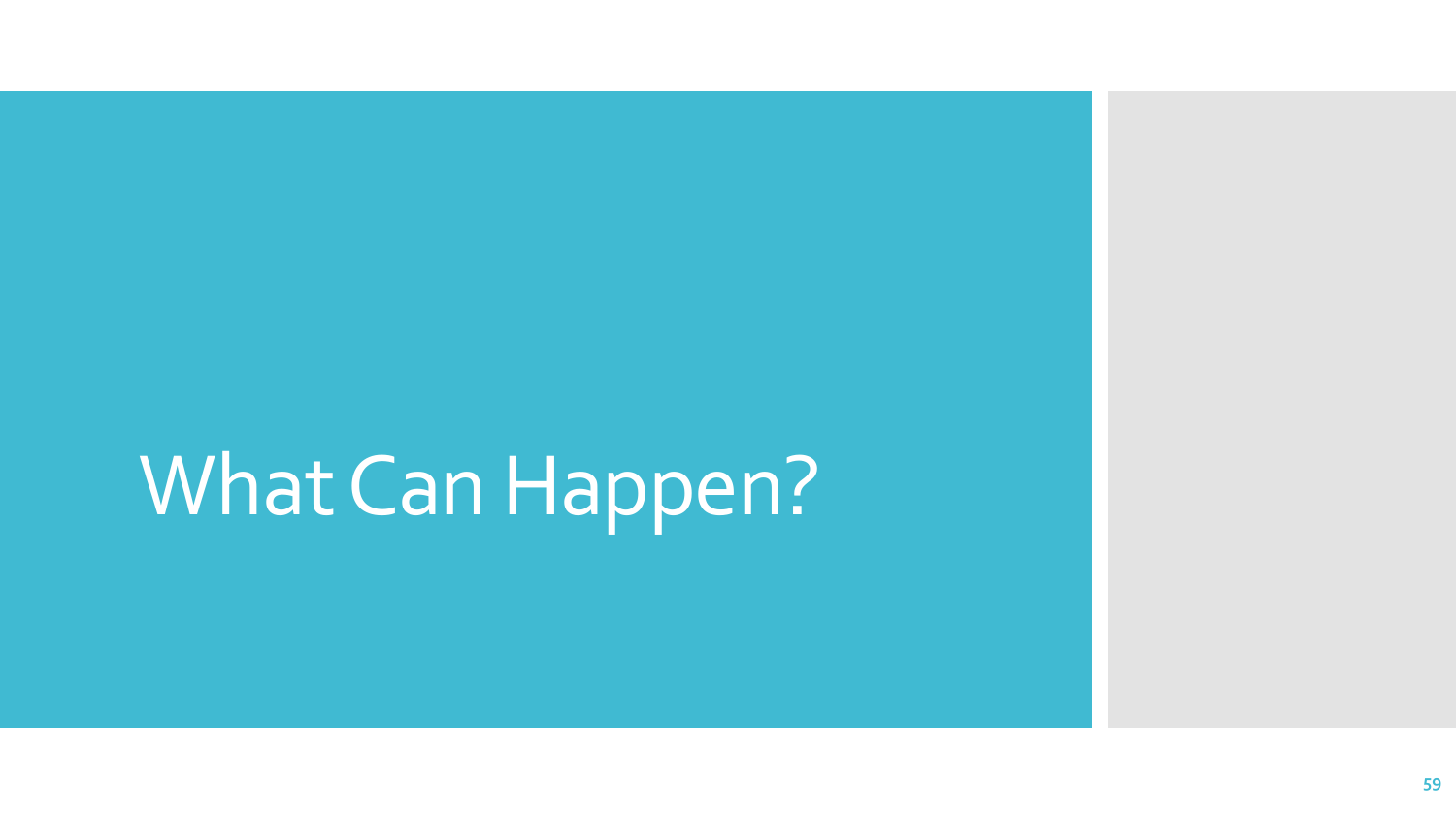#### Examples

- A medical emergency is a stress induced, relatively sudden, acute, uncontrolled failure of physiologic adaptation capability (or decompensation in the face of stress).
- A. Stress induced: This implies that there is usually a more or less recognizable cause or identifiable stress that is driving the system toward failure. This could be the presence of an allergen, anxiety, drugs or foreign object in the airway that stresses the system maximally and beyond in such a manner that the system is no longer able to cope.
- B. Relatively sudden: While some emergencies occur rapidly, many take time to evolve. An identifiable, gradual chain of events often conspire to lead a patient to the point where they are maximally stressed and failure occurs as the last link in the chain. Prevention centers on breaking the chain of events prior to reaching failure.
- C. Acute: The central theme of all emergencies is that they are acute occurrences happening right now. From this perspective they require immediate recognition and attention.
- D. Uncontrolled failure: Emergencies rarely display intrinsic control by the patient. Clearly, the patient's system has lost the ability to respond to the stres's and extrinsic help must be brought in. The key to management of emergencies is the resumption of control by the clinician.
- E. Decompensation: Loss of compensation implies that compensation was happening in the first place. In the normal healthy subject, this ability to compensate for stress or strategic reserve is maximal and much has to happen before the system is no longer able to adapt to rising levels of stress. In the medically compromised patient, some of this reserve has been lost as a function of the underlying illnéss and decompensation or failure occurs earlier and in the face of lower levels of stress.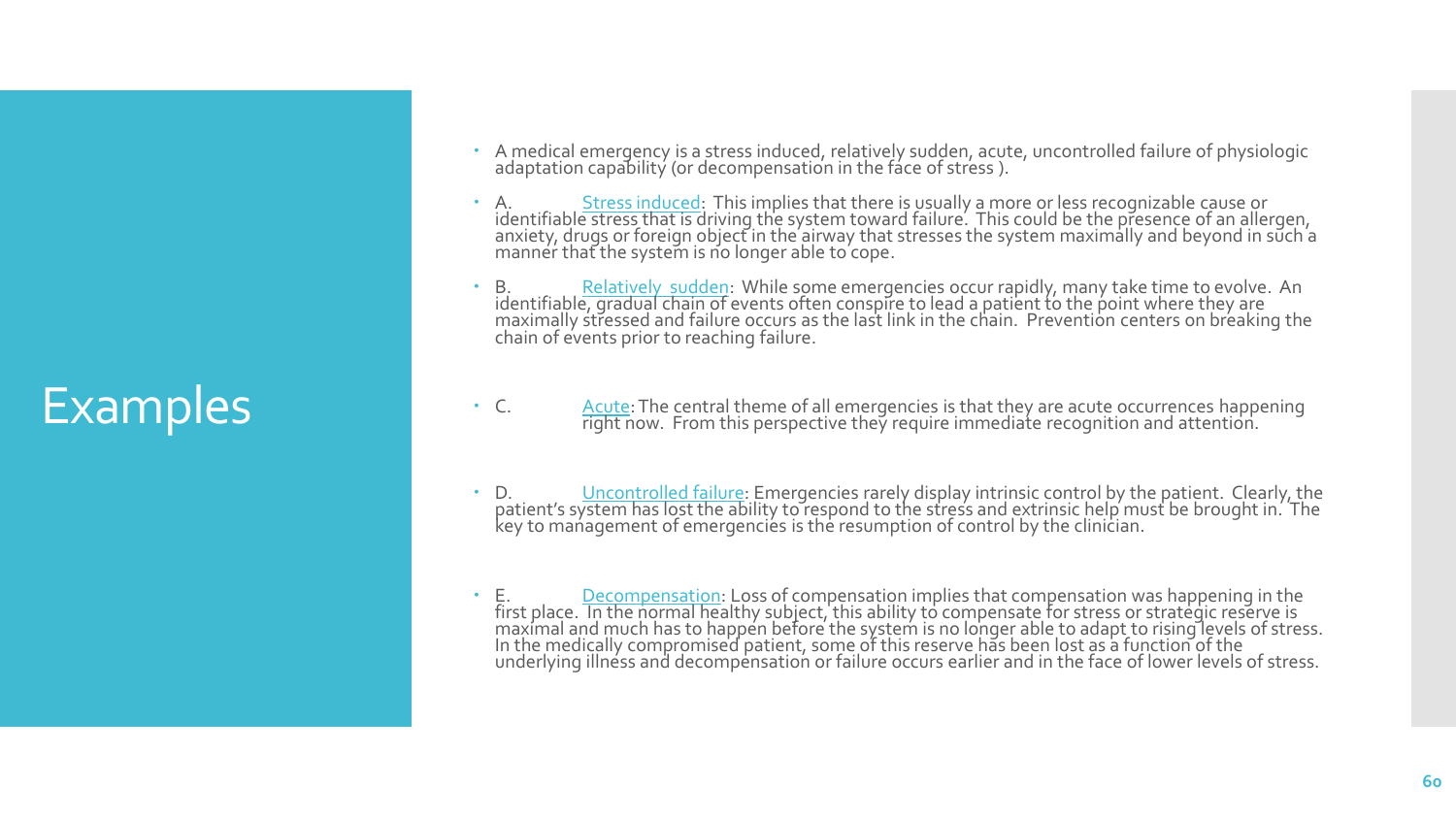#### Prevention

- The most successful way to manage an emergency is to prevent it form happening in the first place. This is based on:
- a) An assessment of relative risk: This is the 'product' of medical compromise multiplied by the complexity of the procedure. The more ill the patient and the more invasive the procedure, the greater the likelihood of an emergency. Careful medical assessment is the key to determining where the patient is sitting on the compensation curve, and therefore, their medical risk.
- b) Risk reduction and hazard avoidance: Having recognized increased risk (as a function of illness and procedural complexity), prevention revolves around risk reduction (medical tune up in order to ensure optimal control of medical compromise) and hazard avoidance (reduce anxiety, avoid allergens, avoid drug interactions, reduced pain, shorter procedures, avoid aspiration, refer, etc.).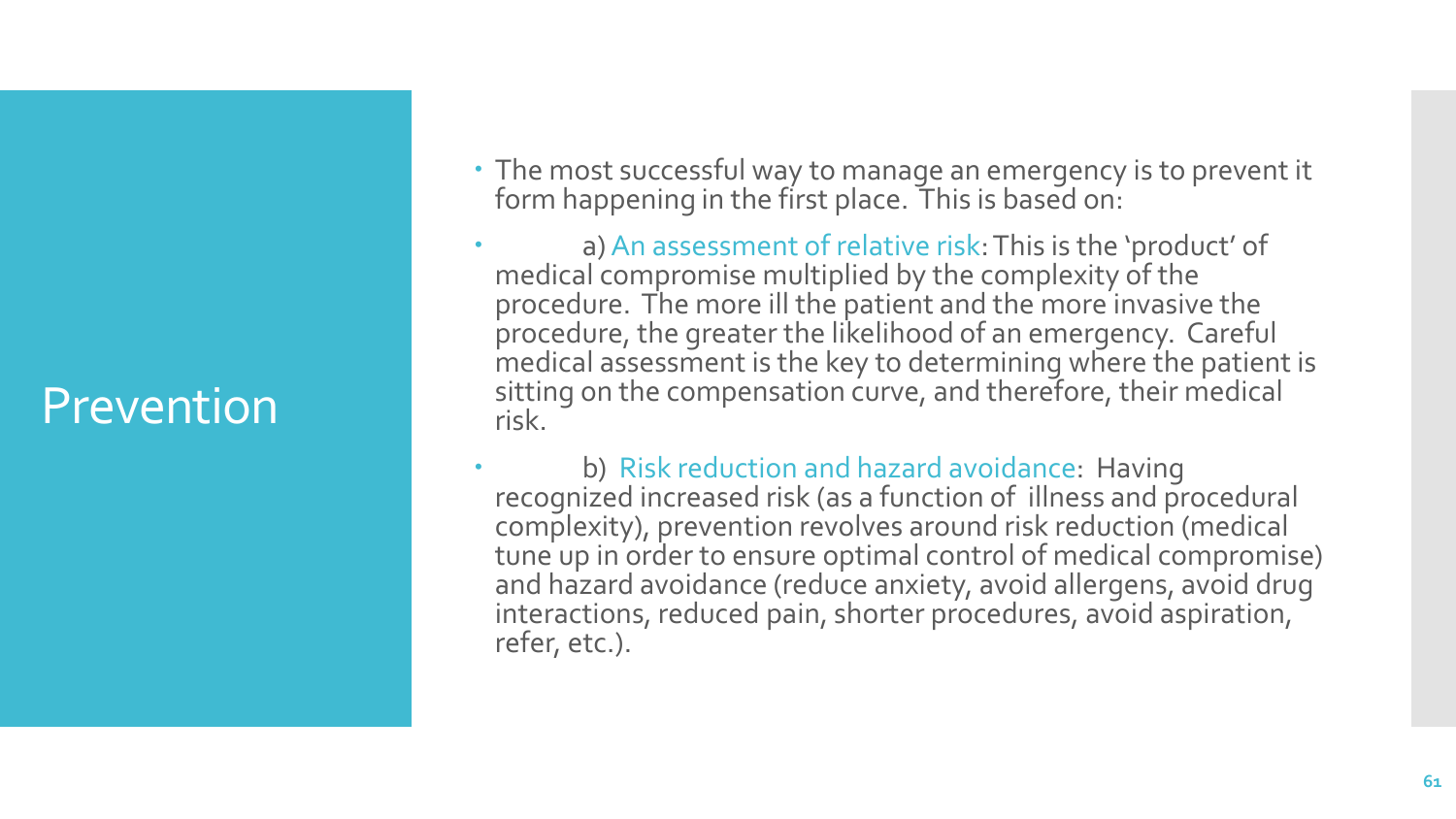#### Be Prepared

- a) Medical assessment: Careful medical assessment not only allows for identification of risk and thus avoidance, it should also give the practitioner an indication of the type of medical emergency that the patient may have, for example: bronchospasm in the asthmatic. Having this information readily at hand when dealing with an emerging problem will save on considerable guesswork and allow the practitioner to zero in on the most likely diagnosis.
- b) Emergency kit: An important aspect of preparation for emergencies is the purchase and careful maintenance of an emergency kit. This should include key drugs and equipment needed to manage emergencies. A key example of this is to ensure that there are syringes and needles for the delivery of emergency drugs when needed. A further point to stress is the need to monitor expiration dates and the condition of equipment such as airways or masks. The following is a short list of recommend drugs and equipment: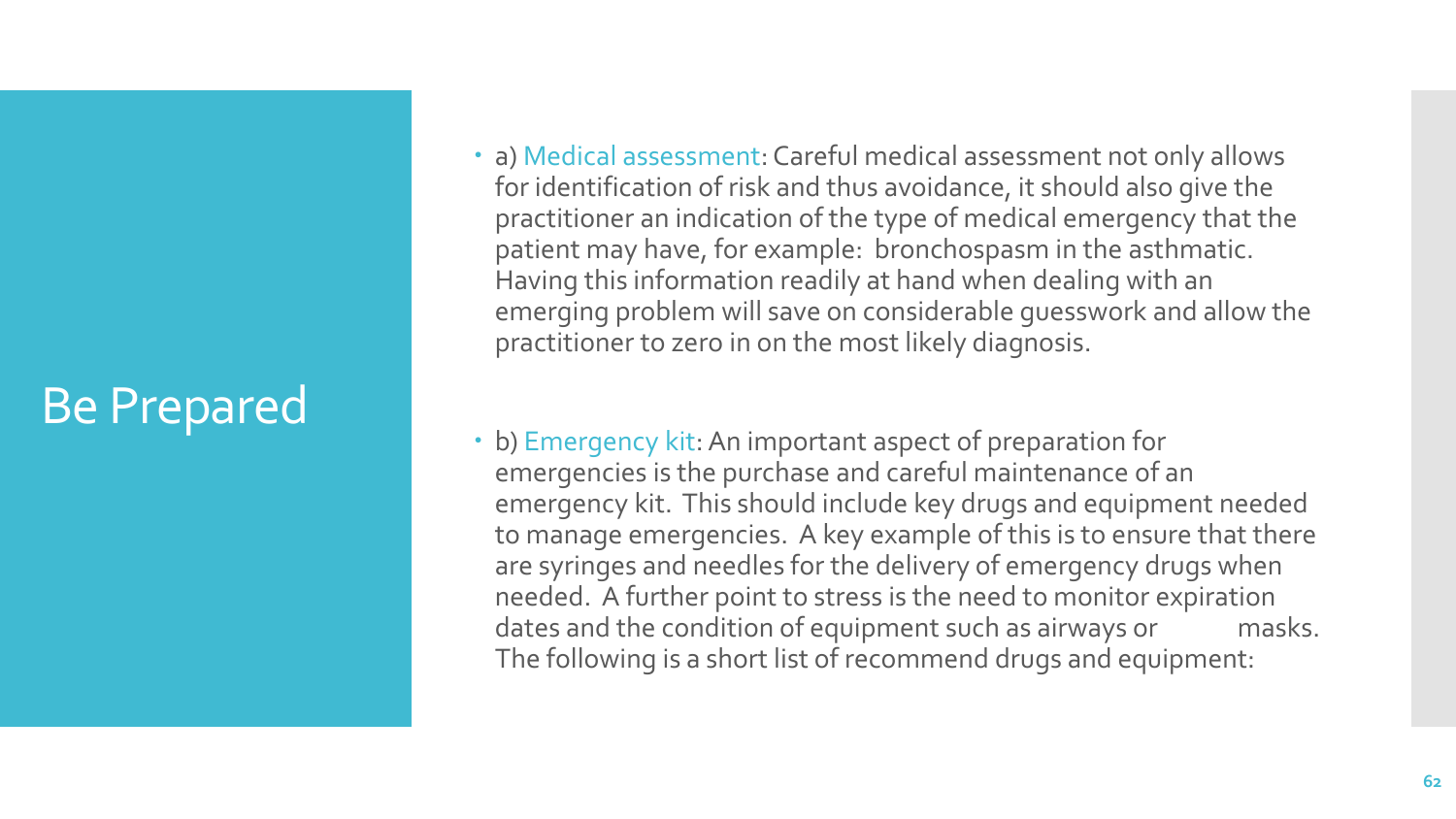#### Continued

- c) Assessment of severity: Determining the severity of a problem is a function of the interplay of a complex series of observations and then the performance of mental arithmetic in order to extrapolate ahead and try to predict just how bad things might get and how soon they might get there.
- If a patient was fine two minutes ago and is now swelling visibly and wheezing audibly following the administration of a local anesthetic, its a good bet that he going to continue getting worse in a hurry. This determination of how severe things are (and how severe they are going to get) directs management in terms of the intensity of response. The above noted patient needs epinephrine right now and an ambulance ride as soon as possible if he hopes to survive the day.
- On the other hand a simple episode of syncope from which the patient recovers quickly may only require repositioning and reassurance before resuming the treatment. Measurable parameters like heart rate, blood pressure and respiratory rate are much more objective guides to the ongoing status of the patient and as such will be very helpful in determining whether a patient is worsening or improving.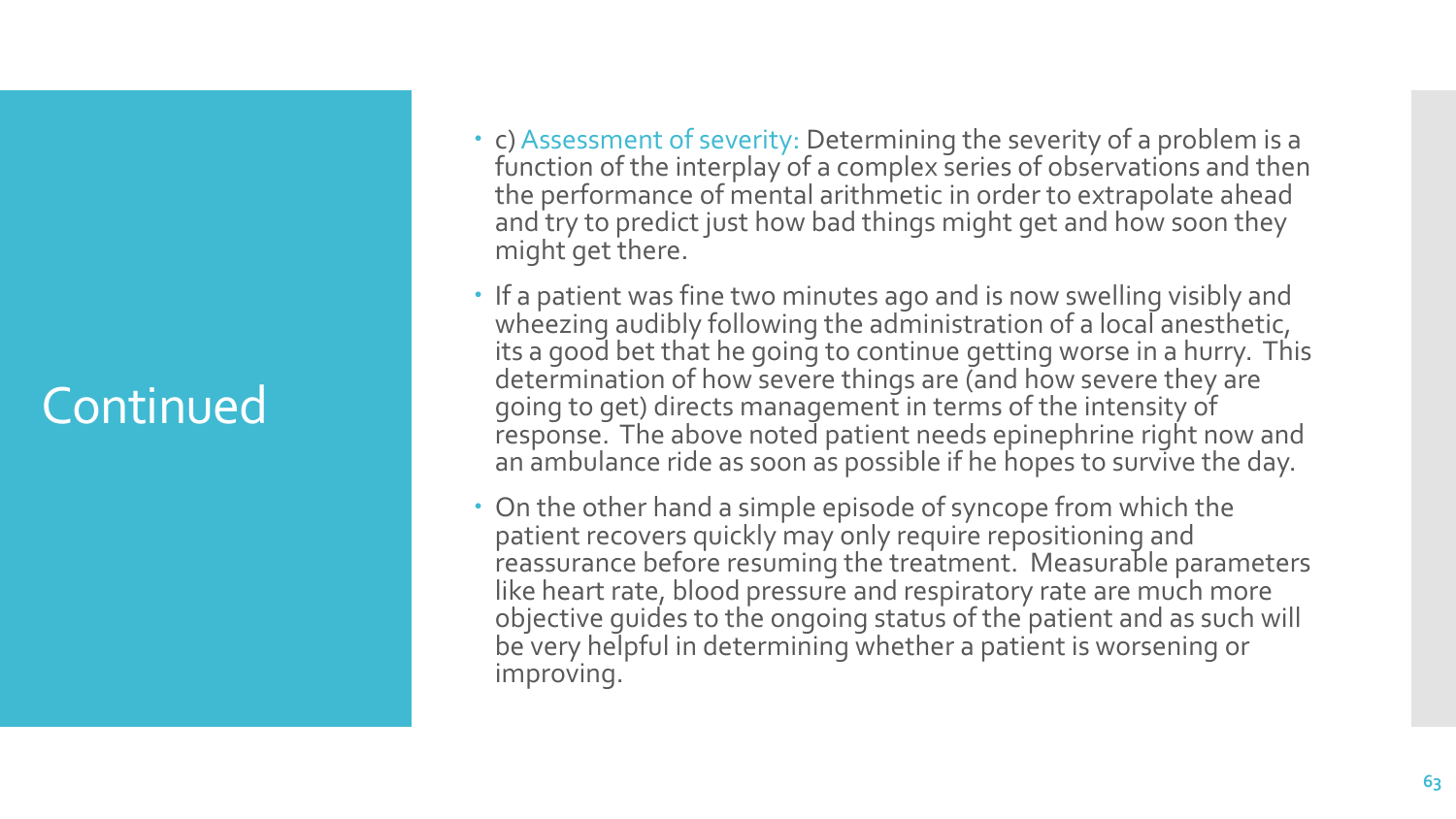#### Continued

- d) Diagnosis and differential diagnosis: In some cases, the diagnosis will be obvious. Examples of this are epileptic convulsions or airway obstruction following loss of a crown down the patients' throat. In these cases, the obvious diagnosis leads to early appropriate management. In other situations, the diagnosis of the emergency situation may be obscure.
- An unconscious patient lying on the floor of your waiting room may have fainted, overdosed on drugs, hypoglycemic, dead, having a heart attack or simply be asleep. Having a working differential diagnosis will direct the early steps in managing this situation to supporting the basic ABC's and to determining the exact nature of the problem. Quick review of the medical history is often helpful at this point.
- In other circumstances, the results of early intervention may be diagnostic if applied appropriately. An excellent example of this is the patient with chest pain. If the nitroglycerine does not clear up the problem after three dosages, then a call to the ambulance and a trip to the local emergency room is indicated to rule out an MI.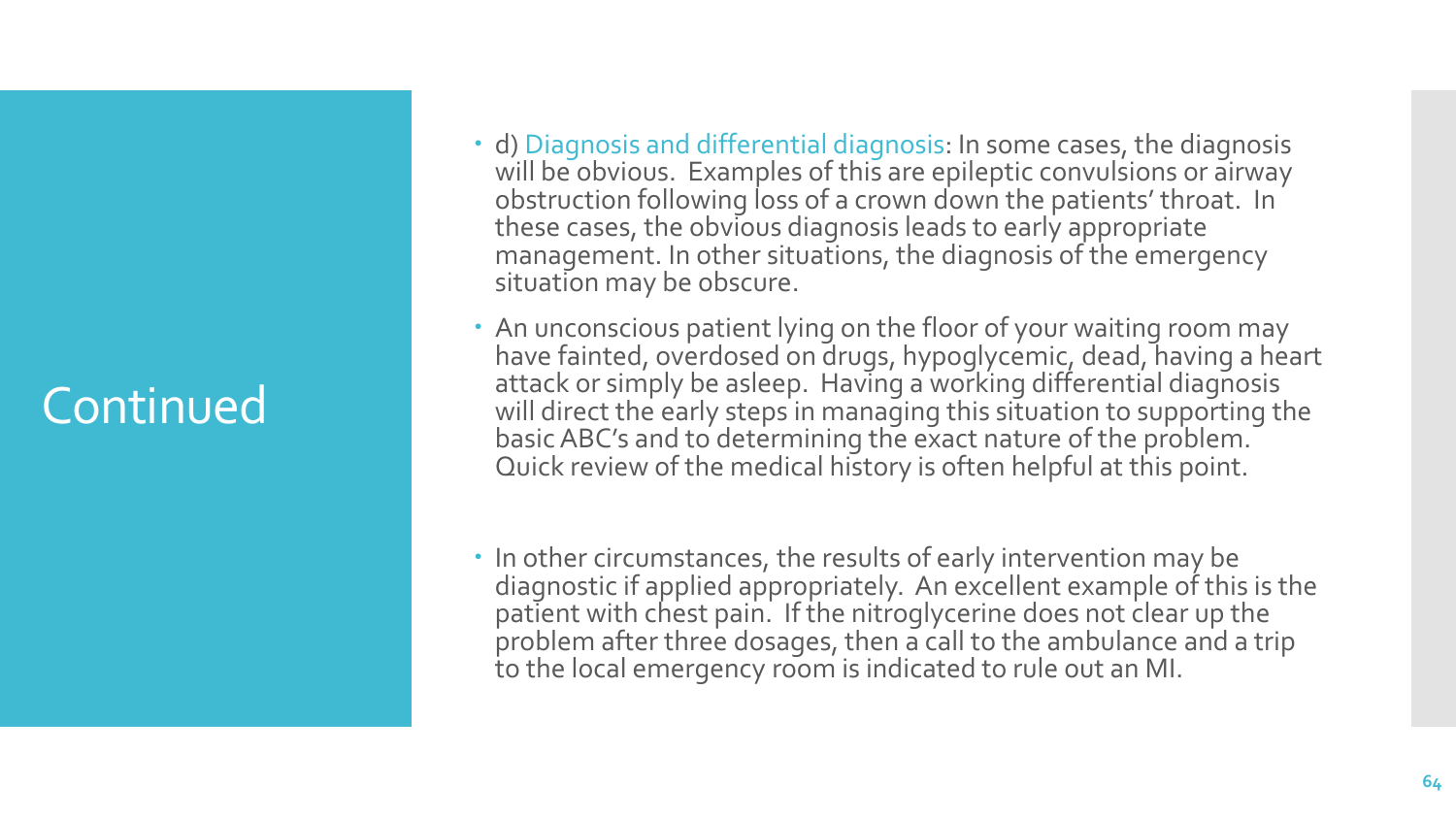#### **Definitions**

- Antisialagogue drug used to decrease secretion of salivary glands
- Aphasia inability to speak
- Apnea not breathing
- Arrhythmias irregularities or abnormal heart rhythms
- Ascites fluid accumulation in the abdomen
- Aspiration act of inhaling fluid or vomit into the lungs
- Atherosclerosis build-up of fatty deposits in the arteries
- Benzodiazepines class of drugs used to reduce anxiety
- Brachial artery artery which can be palpated on the inside of the antecubital space
- Bradycardia slow heart rate, less than 60 beats per minute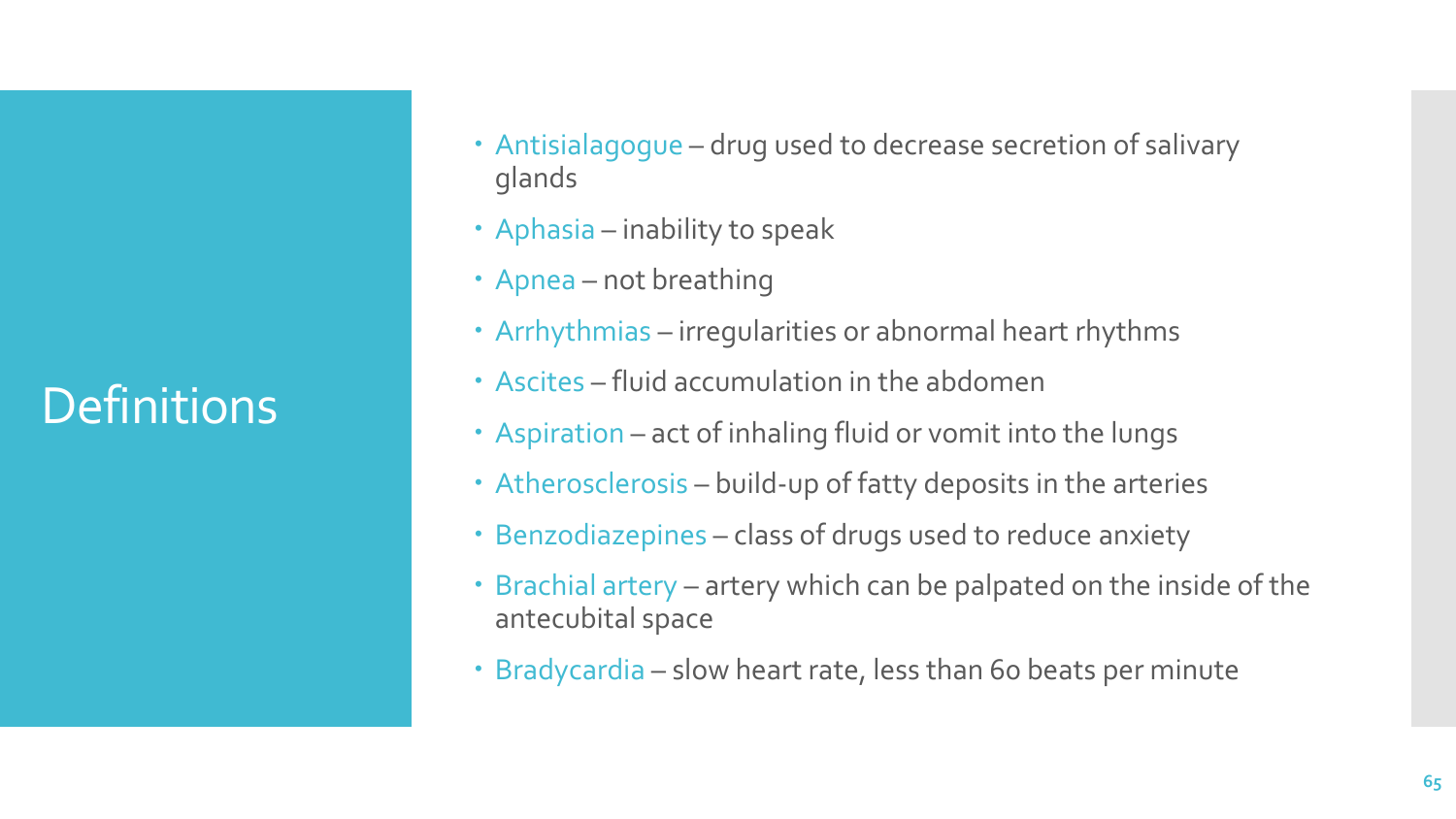

- Bronchitis inflammation of the bronchi caused by irritation
- Bronchodilator drug capable of relaxing (dilating) the bronchioles
- Bronchospasm constriction or narrowing of the bronchioles due to muscle constriction
- Carpopedal spasm painful claw-like appearance of the hands seen in hyperventilation
- Cerebral cortex outer layer of the brain controlling higher functions (motor function, consciousness, sensation)
- Circumoral around the mouth
- Clonic repetitive muscle contraction and relaxation phase of a seizure
- COPD chronic obstructive pulmonary disease, a combination of emphysema and bronchitis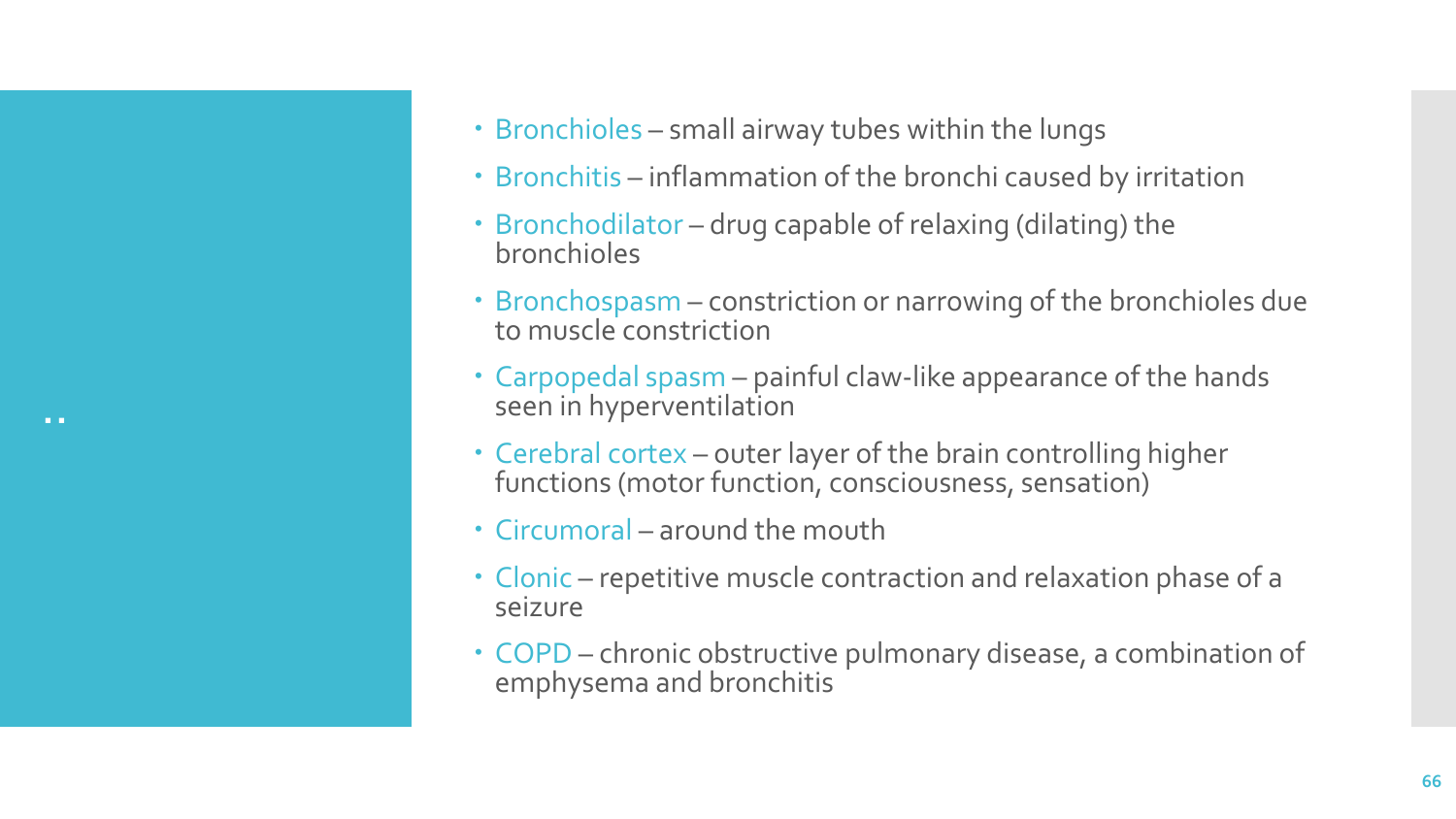- Cyanotic bluish discoloration of the skin caused by low oxygen levels in the blood
- Dehydration condition caused by the abnormal loss of fluid from the body
- Diabetes disorder of sugar metabolism due to a
- lack of insulin
- Diaphoresis sweating
- Diastole relaxation phase of the heart cycle
- Diastolic the lower, or second, of the two pressures making up the blood pressure; the force of blood against the blood vessel walls during ventricular relaxation
- Dyspneia shortness of breath
- Emphysema chronic, progressive disease of the lung involving the smaller airways and air sacs
- Epigastric the upper portion of the abdomen
- Epilepsy neurological disorder associated with seizures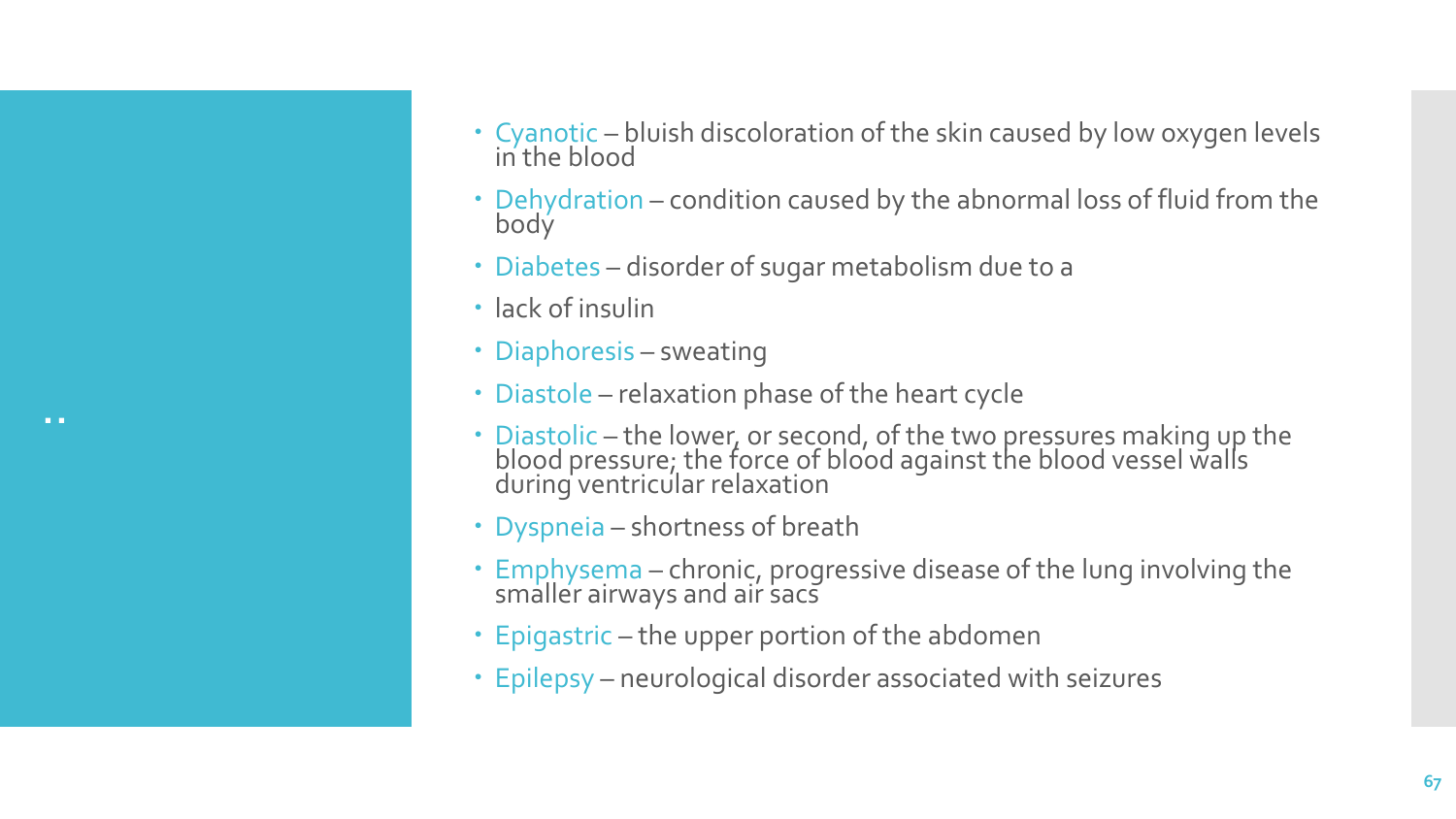- Exhalation movement of air out of the lungs
- Fibrinolysis process when a clot or coagulation
- **·** is broken down
- Gingival hyperplasia an overgrowth of gingival
- tissue often requiring surgery to reduce
- Glaucoma increased pressure in the anterior
- chamber of the eye which may lead to blindness
- Glucose form of sugar preferred by the body as
- an energy source for metabolism
- HEPA respirator High Efficiency Particulate
- Arresting; air respirator used for personal
- protection when working with patients with known
- or suspected tuberculosis
- Hepatomegaly swelling or enlargement of the
- liver seen in right heart failure
- Histamine potent chemical released by body
- cells in response to infection or allergy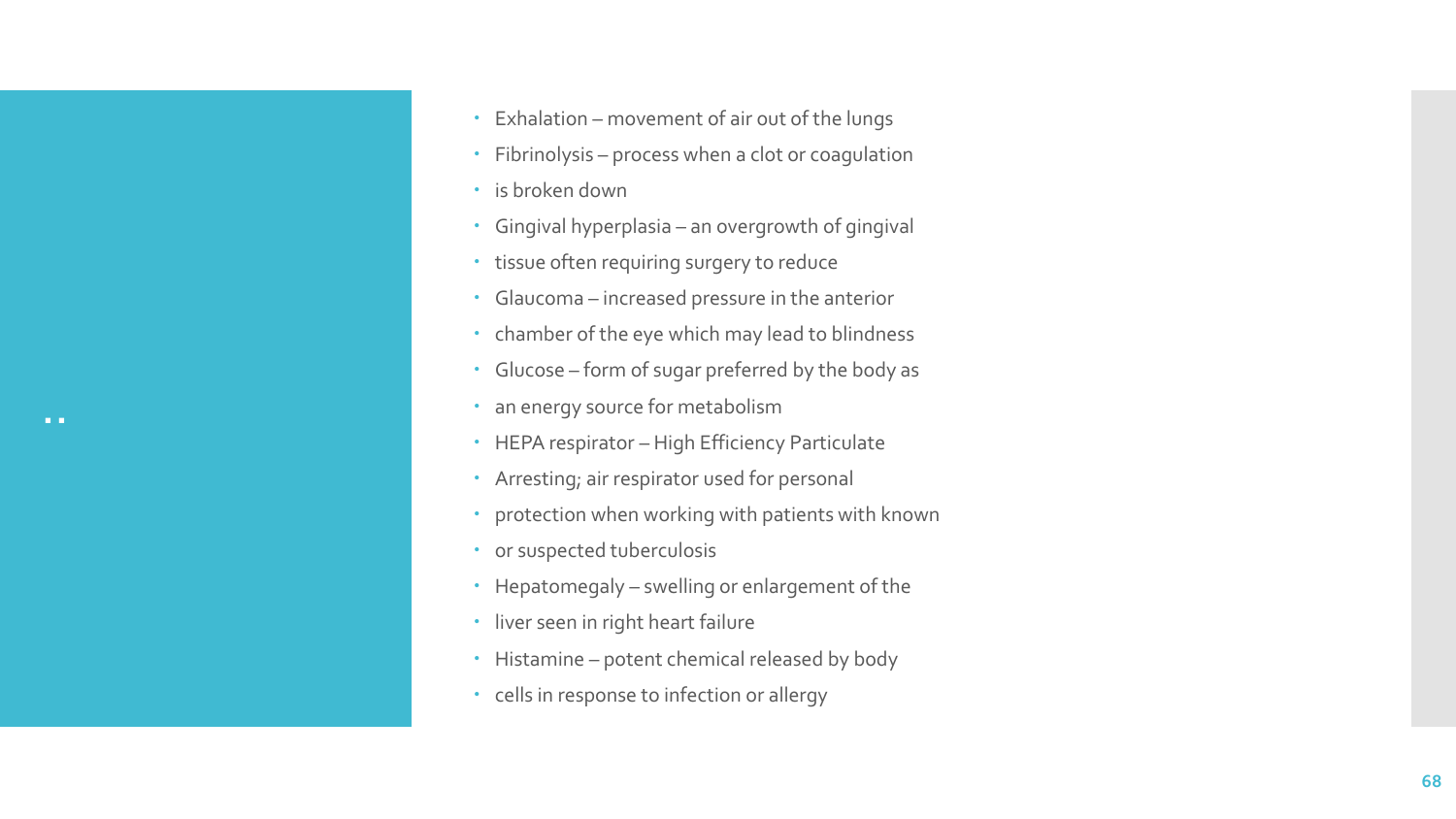- Hypertension elevated blood pressure exceeding 140/90
- Hyperventilation increased rate and/or depth of breathing leading to excessive excretion of carbon dioxide
- Hypoglycemia low blood sugar
- Hypopharynx lower portion of the pharynx (throat) at openings of trachea and esophagus
- Hypotension lower than normal blood pressure
- Hypoxia body is deprived of adequate oxygen supply
- IM intramuscular; drug administration into a muscle
- $\cdot$  Inhalation movement of air into the lungs
- Ischemic decreased or inadequate blood supply to an organ or tissue
- $\cdot$  IV intravenous; drug administration into a vein
- Jaundice yellow discoloration of the skin and sclera due to liver disease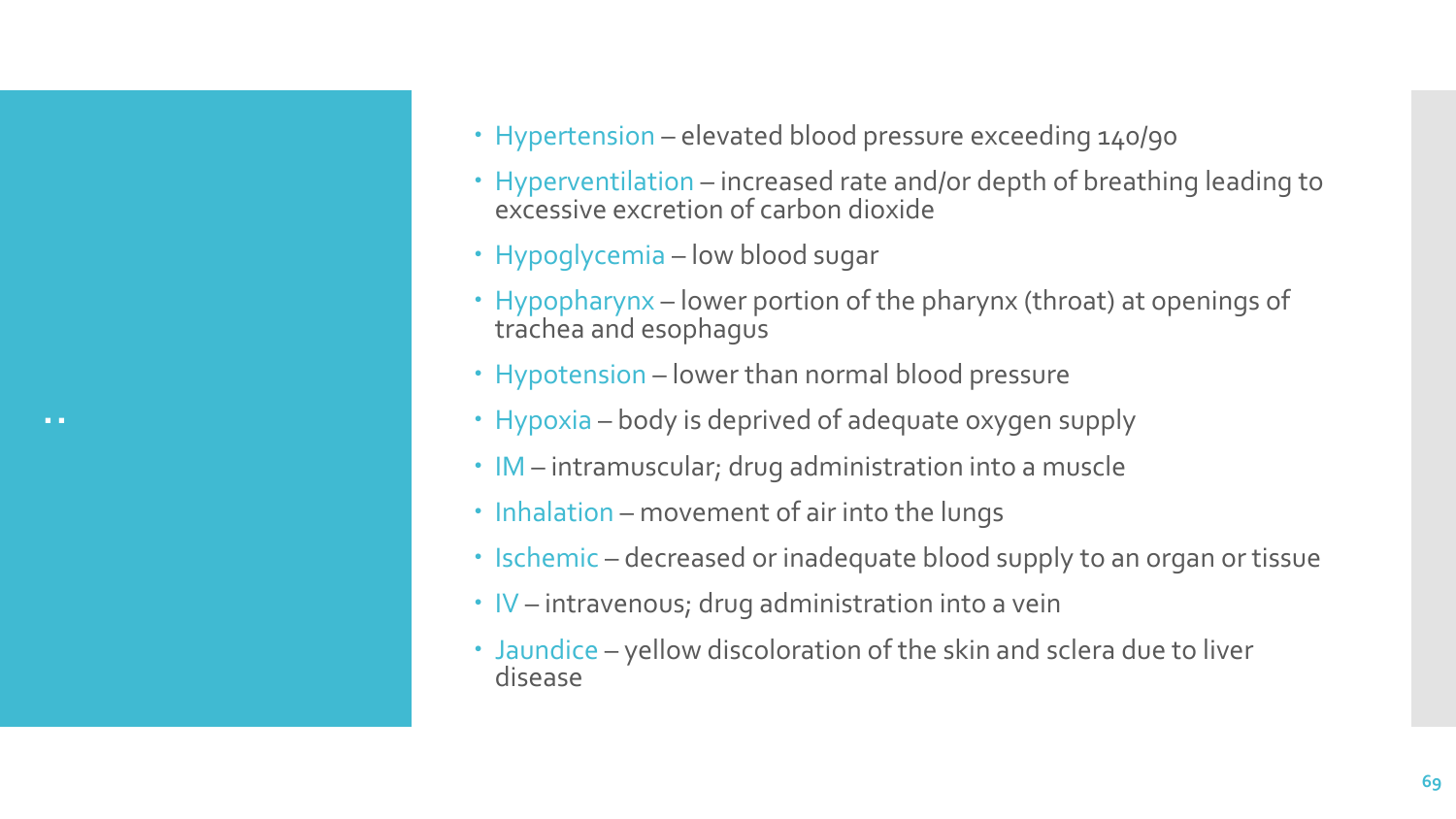- Kussmaul respirations rapid deep ventilations seen in diabetic ketoacidosis
- Laryngoscope instrument used to view the larynx
- Laryngospasm spasm (constriction) of the vocal cords
- Larynx the voice-box
- Magill forceps instrument used for manipulation of structures or tubes in the pharynx
- Metabolic relating to metabolism; chemical reactions that happen within the body to maintain life
- Myocardial infarction (MI) heart attack; portion of heart muscle becomes ischemic and dies
- NTG abbreviation for nitroglycerin; blood vessel dilator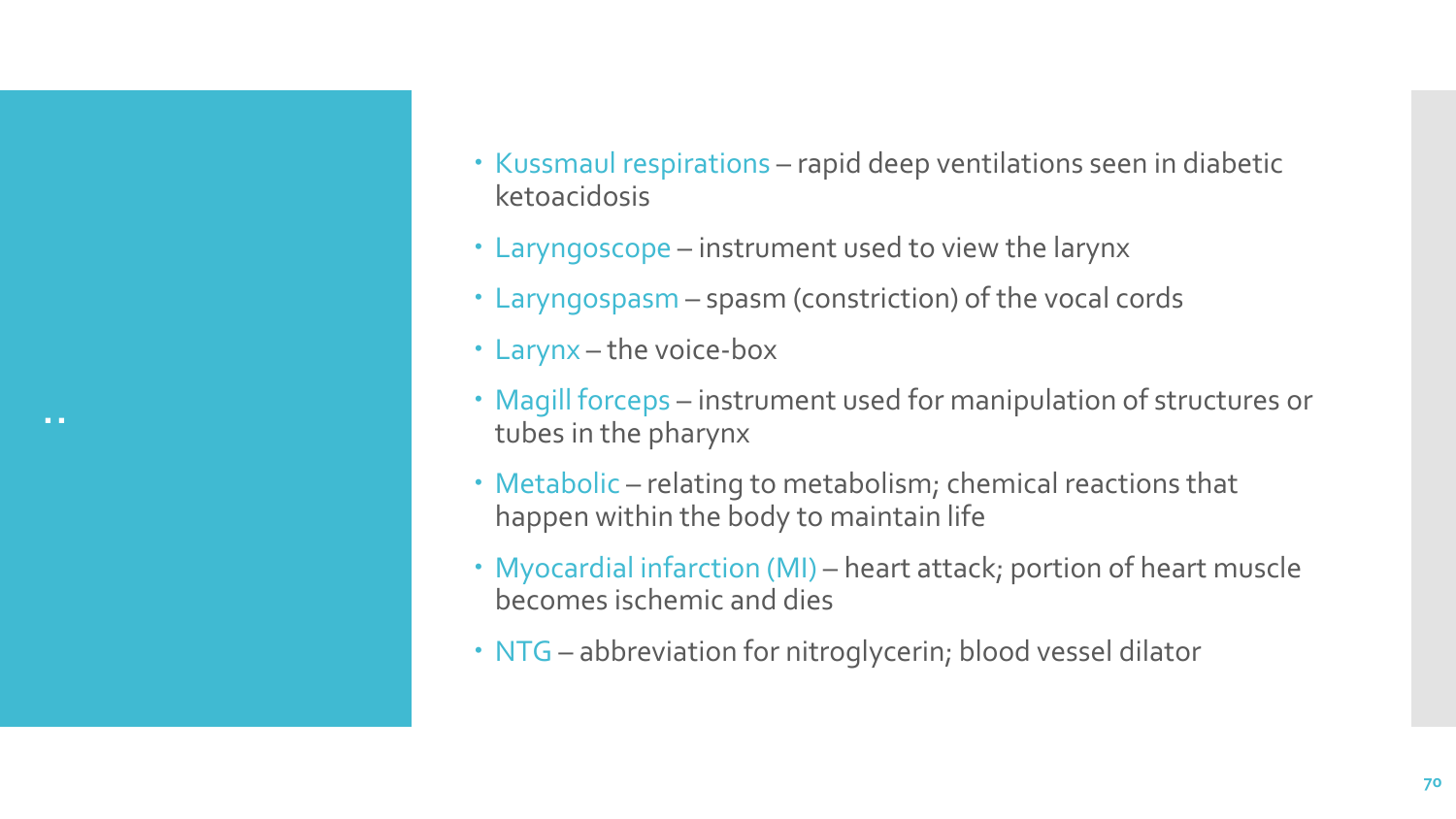- Orthopnea difficulty breathing only when lying flat
- Orthostatic hypotension decreased blood pressure caused by rapid movements from supine to standing posture, or loss of body fluids
- Osmotic pressure on water exerted by dissolved substances in a fluid separated by a semipermeable membrane
- Pallor pale appearance to the skin due to decreased blood flow in the skin
- Palpated feeling a body part or structure
- Pharynx the throat
- Pitting edema swelling of the ankles and feet due to heart failure
- PO by mouth; administration of drugs by mouth (per os)
- Polyuria excessive urination
- Post-ictal the time period immediately following a seizure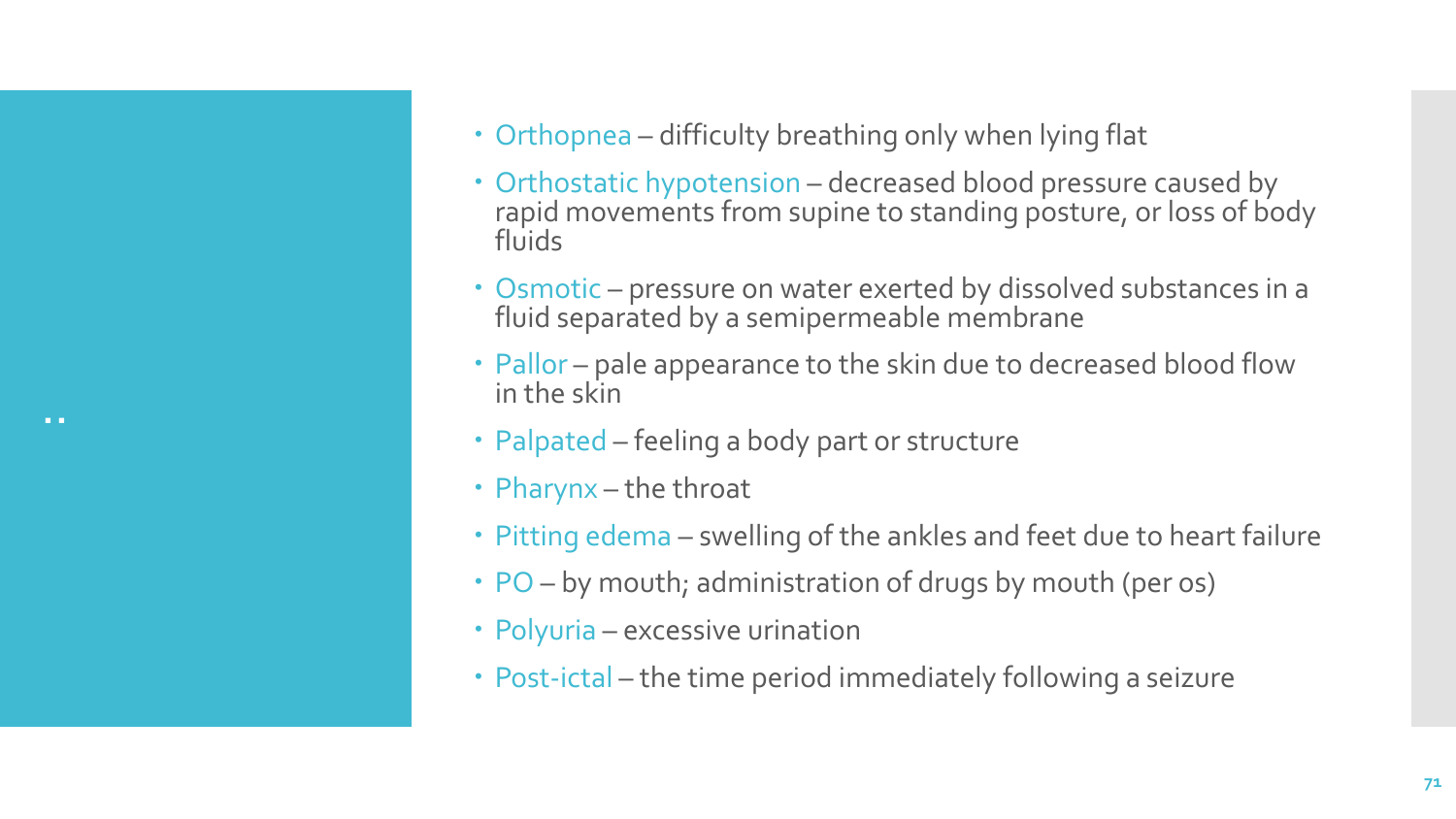..

- Prodromal initial symptom or sign
- Pruritus itching
- Pulmonary edema fluid build-up in the lung due to left heart failure
- Rales crackling or bubbling sounds heard in the chest with pulmonary edema
- Respiratory rate number of respirations per minute
- Sphygmomanometer inflatable blood pressure cuff with Velcro closure
- SQ subcutaneous; injection of drugs into subcutaneous (fat) tissue
- Sternocleidomastoid muscle of the side of the neck
- Stethoscope instrument for listening to breath or heart sounds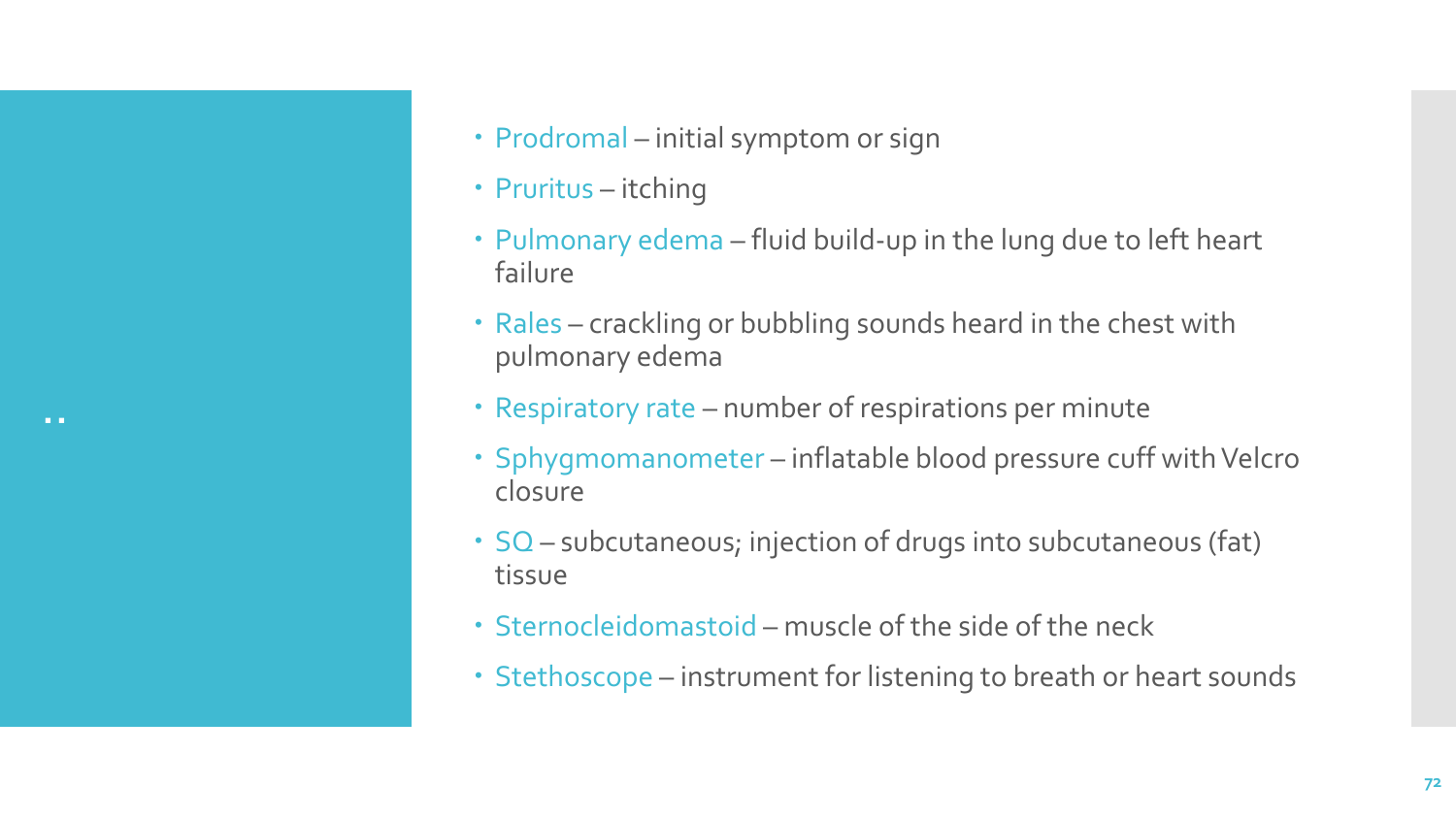- Stridor high pitched breathing sound caused by partial collapse or obstruction of the upper airway during inhalation
- Supine lying on the back in a horizontal plane; subsupine positioning is when the head is slightly lower that the knees to return more blood flow to the brain
- Syncope fainting
- Systole contraction phase of the heart cycle
- Systolic top, or first, of the two pressures making up the blood pressure; the force of blood against the blood vessel walls during ventricular contraction
- Tachycardia a rapid heart rate, faster than 100
- beats per minute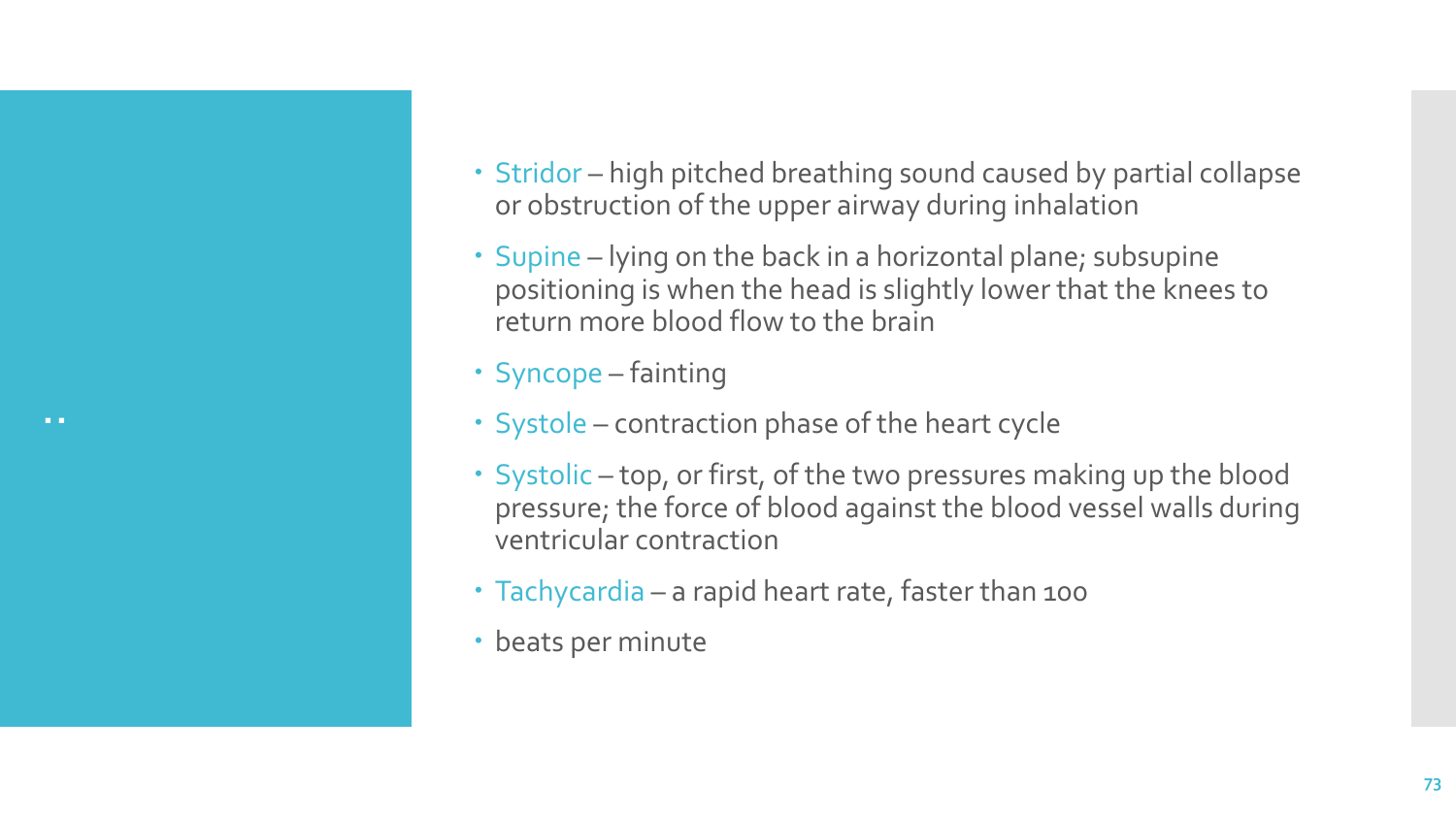- Tonic phase of seizure where all muscles of the body remain contracted
- Umbilicus navel or belly button
- Urticaria raised wheals (hives) of the skin seen in allergic reactions
- Ventricular fibrillation disorganized heart rhythm that does not result in a pulse
- Xiphoid process lower-most pointy part of sternum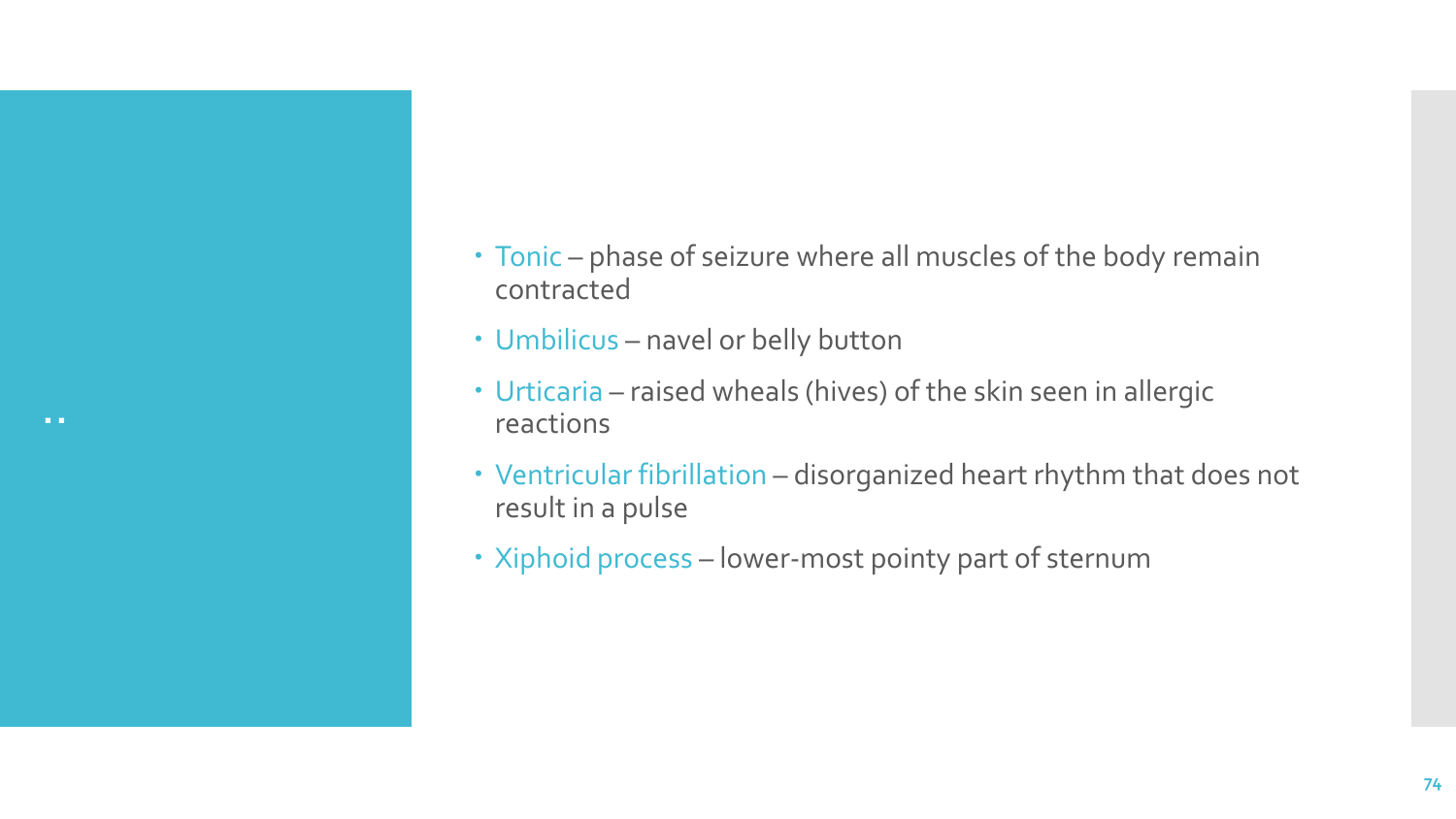# Specific Attacks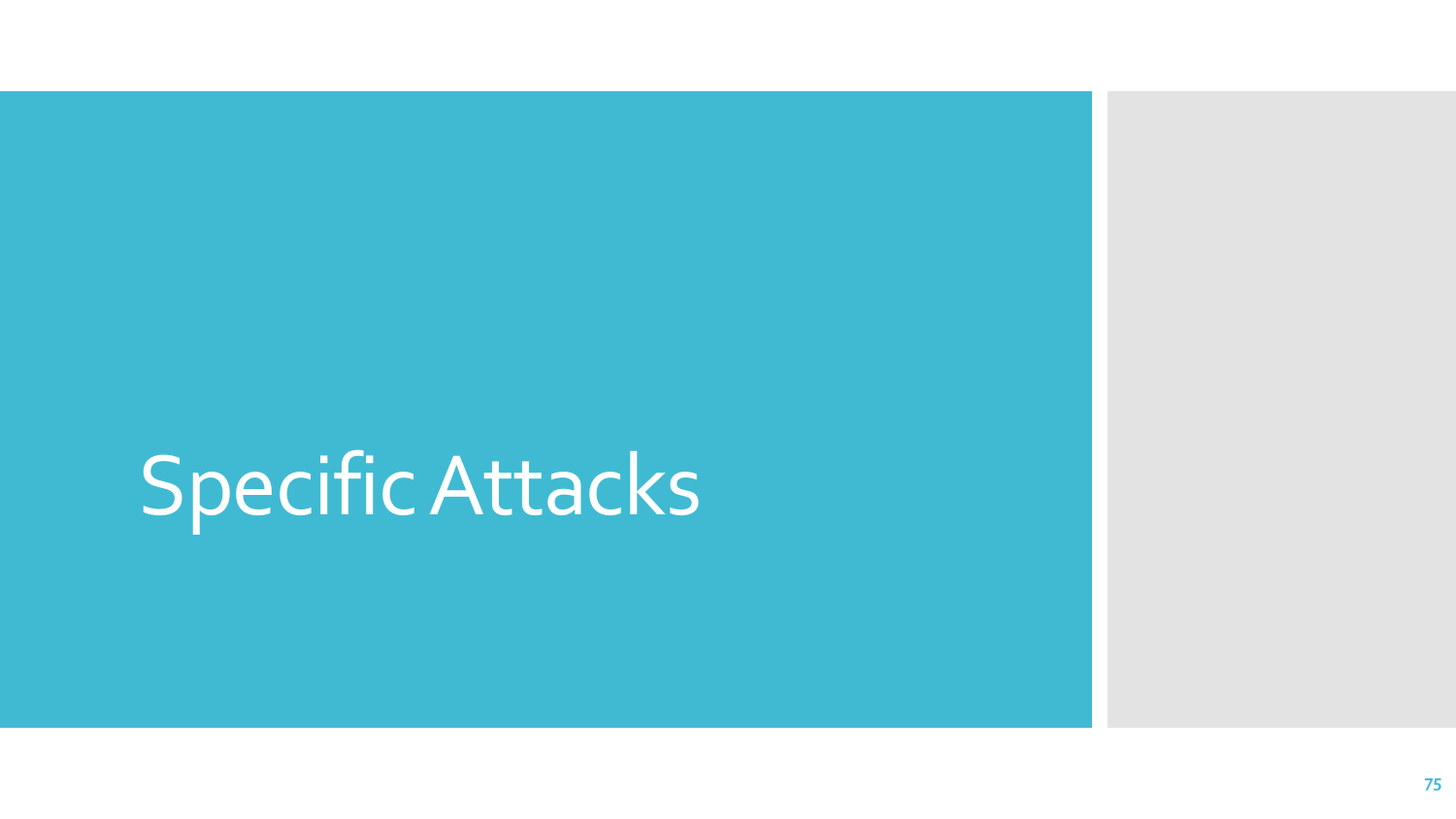### Airway **Obstruction**

- Foreign bodies falling into the hypopharynx can lead to partial or complete airway obstruction.
- The patient may complain of a foreign body sensation in the throat, be coughing, or become apneic and cyanotic. They may grasp their throat with their hand (universal choking symbol) and, in the case of complete airway obstruction, will be unable to speak. If not corrected immediately, respiratory arrest will lead to cardiac arrest within minutes.
- If the patient is coughing let them do so but if they are having trouble breathing you must stand behind the patient, and place the thumb side of the fist into the abdomen above the umbilicus and below the rib cage. Administer slow, inward and upward thrusts until the object pops free or the patient loses consciousness.
- With loss of consciousness, help the patient to the floor, open the airway and sweep out any obstructions which can be reached with the finger. Attempt to ventilate. If the patient cannot be ventilated, the airway is still obstructed. Continue the steps for CPR - checking mouth and ventilating at the appropriate time.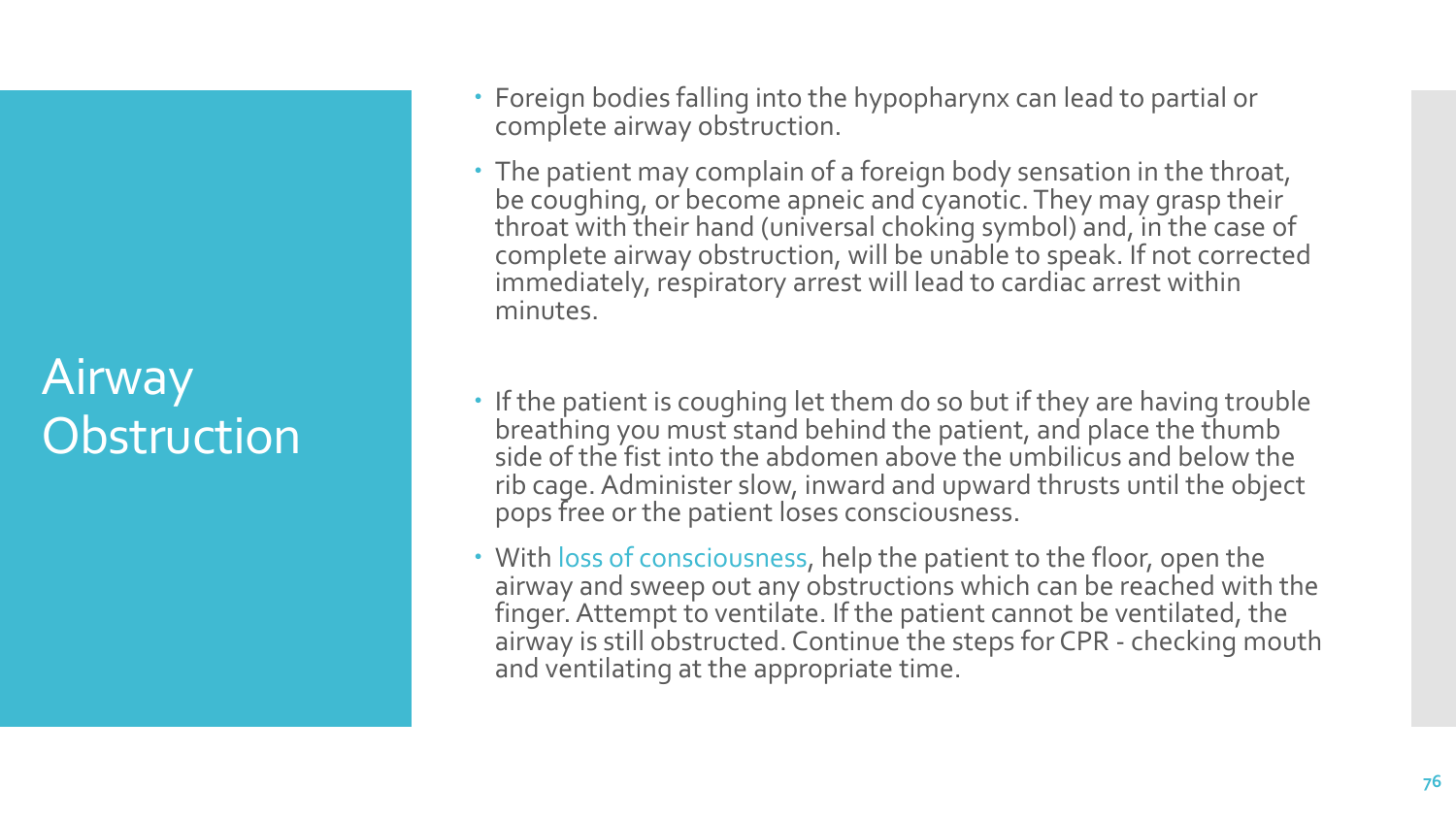#### Asthma

- Patients may respond to anxiety and aerosolized particulate matter with bronchospasm. Many cases can be prevented by pretreatment with the patient's metered dose inhaler (puffer) of bronchodilator medication. The inhaler should also be readily available at chairside.
- The patient may abruptly develop bronchospasm as evidenced by wheezing, coughing, and difficulty breathing, and may also complain of chest tightness and develop cyanosis.
- The patient should be placed in an upright position with arms forward to facilitate breathing and oxygen should be administered by mask or nasal cannula. The patient should use their inhaler and self administer one puff with instructions to inhale and exhale slowly. If the patient recovers well, treatment can continue. If the patient does not improve within five minutes, a second dose should be administered and it is recommended that treatment be postponed to another date.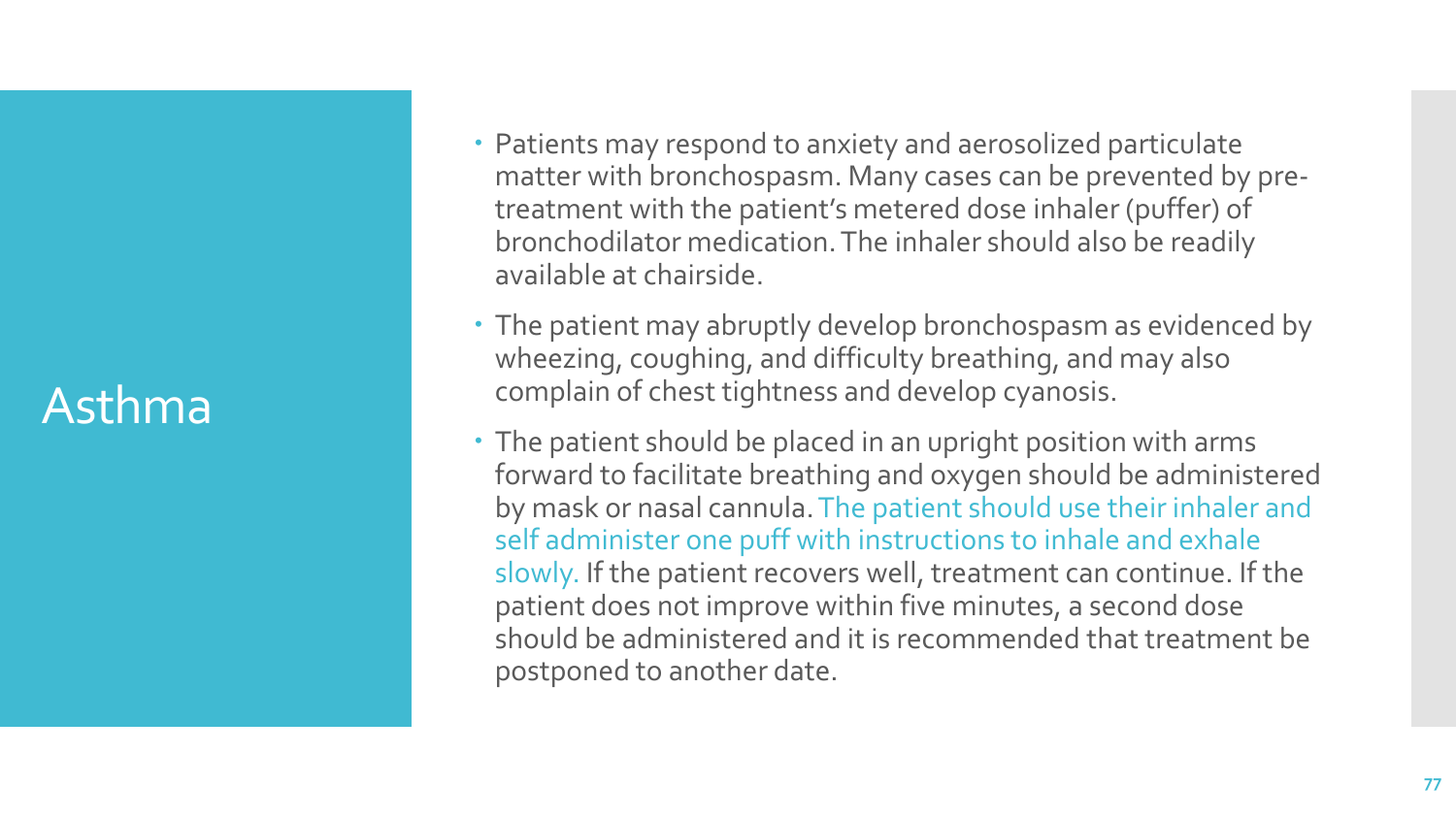## Cardiac Arrest

- Cardiac arrest may result from an abnormal heart rhythm or be secondary to respiratory arrest. In either case, time and immediate intervention is of the essence.
- Immediately upon assessing unconsciousness in a patient, call 911. The rescuer should open the airway, look, listen, and feel for respirations. Next, check the carotid pulse for five to ten seconds. If a pulse is absent, lay the patient flat with board beneath chest or move patient to floor. Begin CPR and when possible, use the tworescuer technique.
- Attach AED if available and follow the instructions. Continue to monitor all vital signs and give that information to emergency personnel when they arrive.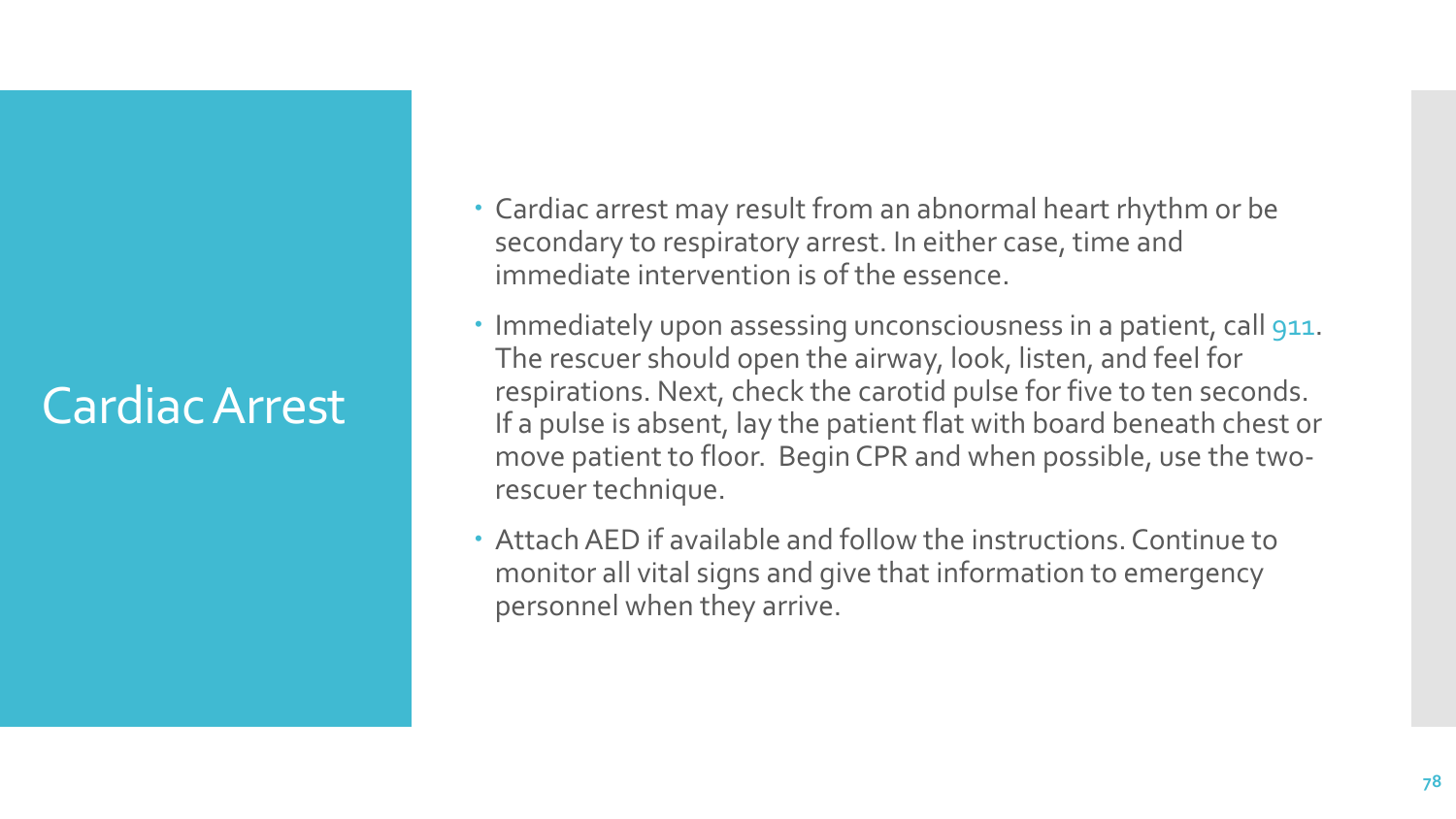### Stroke

- This happens when not enough blood is getting to the brain. The signs and symptoms may be of short duration (TIA) which resolve spontaneously or persist for months or years. A transient ischemic attack is a forewarning of a major ischemic CVA; these patients must be evaluated by a physician to prevent such an occurrence.
- The patient may have an altered level of consciousness or periods of confusion. Weakness or paralysis in one half of the body (right or left side) may be obvious. The patient may also be unable to speak or understand speech. When these severe symptoms occur without warning, they are likely to alarm both the patient and staff.
- Call 911. Place the patient on their side to maintain their airway, and suction oral secretions to prevent aspiration. These are both necessary as the patient frequently loses control of the facial muscles. Calm and reassure the patient and monitor their vital signs. Can also give oxygen if needed.
- If an ischemic stroke is confirmed, and the onset of symptoms has been less than 3 hours, a medication will be administered to help remove the clot and restore blood flow to the affected brain areas.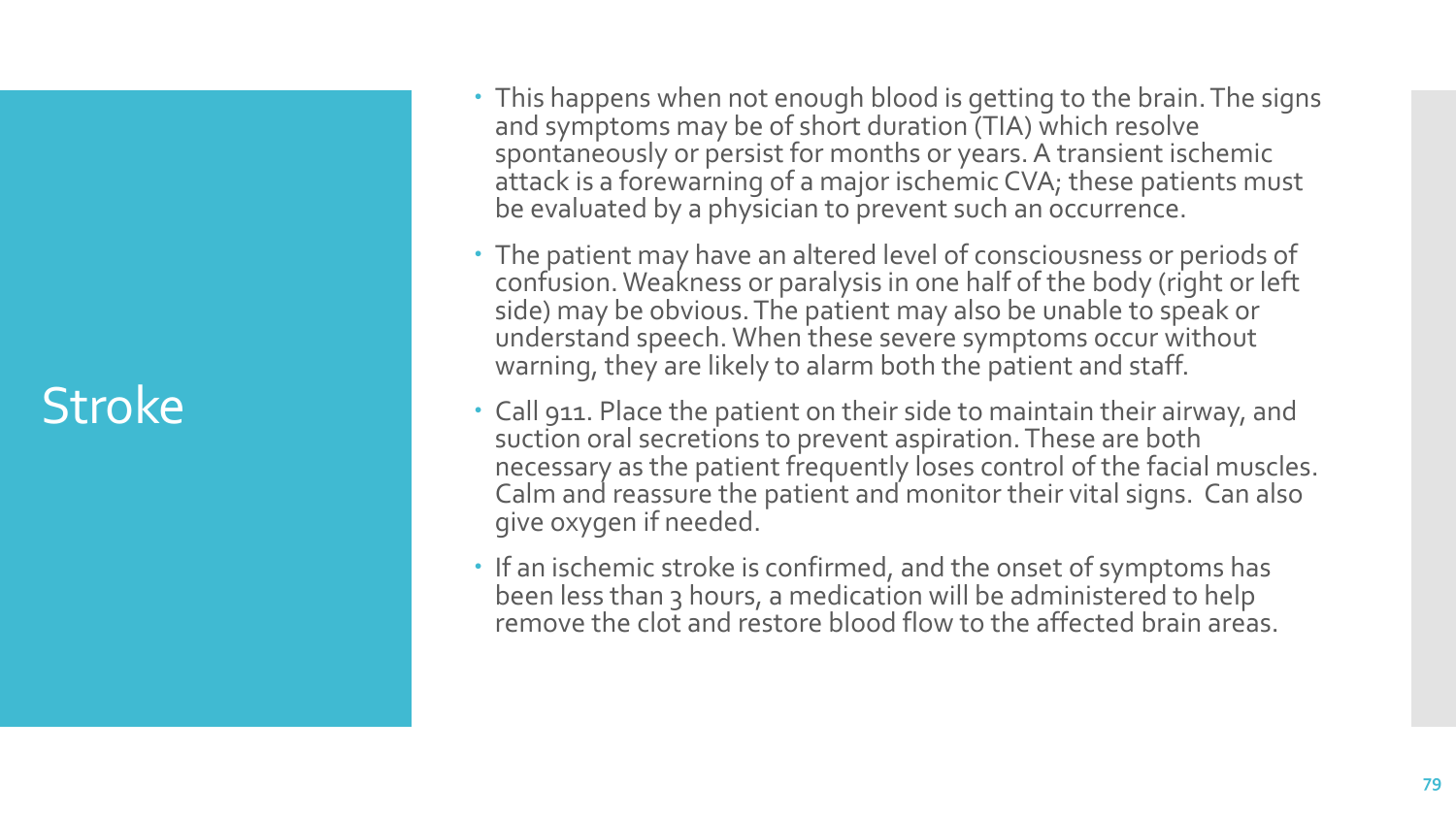### Chest Pain

- The development of central chest discomfort frequently results from stressful situations in patients with coronary artery disease. In angina episodes, the coronary artery narrowed by atherosclerosis is unable to supply the heart muscle with adequate amounts of oxygenated blood, causing chest pain. The decreased oxygen supply to the heart muscle is usually of short duration (less than five minutes) and no permanent damage occurs.
- In myocardial infarction (MI or heart attack), a blood clot develops in one of the coronary arteries completely cutting off blood supply to a portion of the heart muscle. Without a blood supply, the heart muscle dies within a few hours. The ischemic heart is very irritable and susceptible to cardiac arrhythmias. This is the patient most susceptible to sudden death. Whenever and wherever a myocardial infarction is recognized, 911 must be called immediately. This is critical, as about 50 percent of patients experiencing a myocardial infarction will die in the first two hours!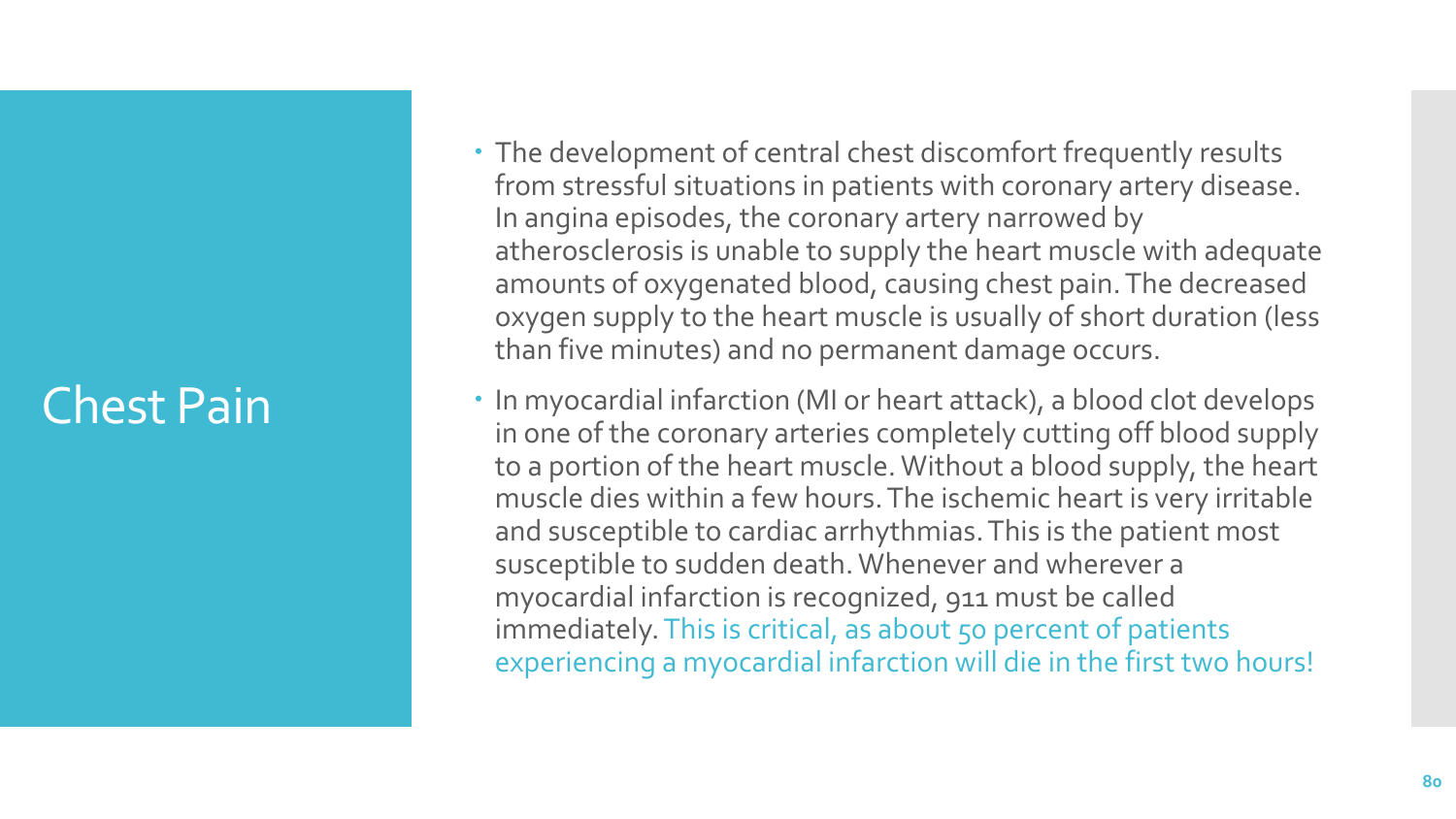- In both cases the patient will complain of chest pain usually described as a pressure or weighty sensation. This pain or numbness may radiate into either of their shoulders, arm, the neck, jaw, straight through to the back or to the upper part of the abdomen. Complaints of shortness of breath, nausea or vomiting are common, and the  $\overline{ }$ patient's skin may be pale and sweaty. If the patient has experienced angina in the past, they will be able to determine if this pain is different in character.
- It is recommended that out-of hospital patients are administered a single, chewed dose of 162 mg to 325 mg of aspirin to begin fibrinolysis. When chewed, the clinical effects are realized more quickly. Administer oxygen and monitor vital signs. Nitroglycerin 0.4  $mg$  má $\gamma$  be administered sublingually every five minutes but is usually more effective in treating the pain associated with an angina episode. If the patient has not previously had nitroglycerin, it is advisable to administer it while the patient is in a supine position, as hypotension is frequently seen in first time users.
- Calm and reassure the patient. The experience can be extremely frightening, with some patients voicing feelings of impending doom or death.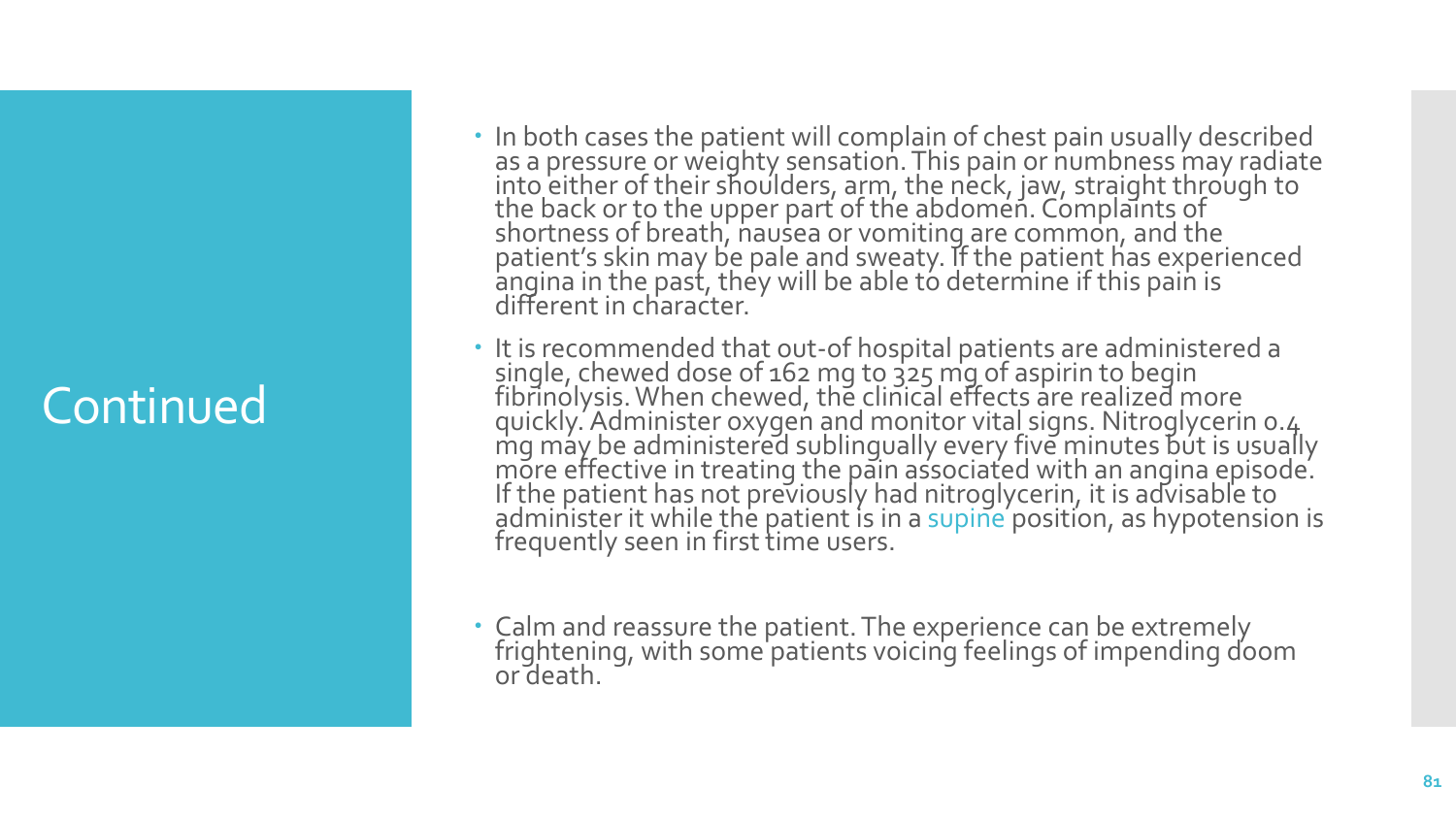### Heart Failure

- Heart failure may involve either the left ventricle (left ventricular failure-LVF) or the right ventricle (right ventricular failure-RVF). Of the two, left ventricular failure is the more serious and occurs first. In LVF, blood backs up into the lungs causing pulmonary congestion and shortness of breath, particularly when the patient is lying flat. In RVF, the blood backs up into peripheral circulation causing swollen legs and ankles resulting in pitting edema.
- Left ventricular failure is frequently precipitated by an acute myocardial infarction. When this occurs, call the rescue squad (911) immediately and place the patient in whatever position is most comfortable for them, usually sitting bolt upright. Administer oxygen by mask and monitor vital signs. If the patient complains of chest pain, nitroglycerin may be given.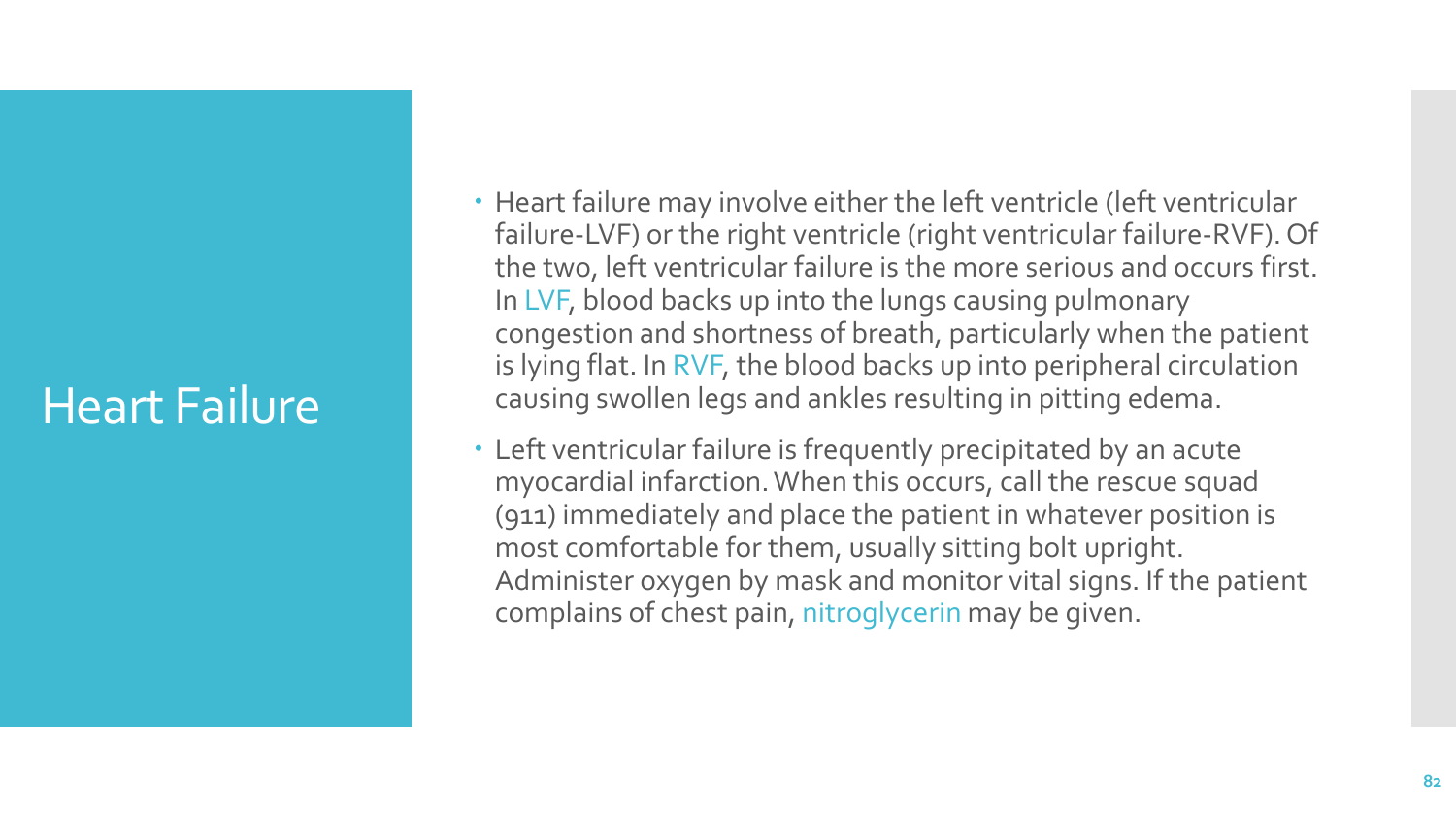# Hypoglycemia

- Hypoglycemia occurs when blood sugar levels drop below 80 mg/dl and typically becomes more acute in the 20-30 mg/dl range.
- Hypoglycemia can be prevented by making sure the insulin dependent diabetic has eaten before treatment, by scheduling appointments in the morning, and by having a glucose source readily available at chairside.
- If the patient exhibits signs and symptoms of hypoglycemia, administer an oral carbohydrate such as regular cola, table sugar, or even a spoonful of honey or icing to raise blood glucose levels. For a patient who becomes unconscious, maintain their airway, turn the patient on their side to prevent aspiration and administer glucose in the dependent cheek. This will usually provide sufficient glucose to allow the patient to regain consciousness. The patient should then drink a liquid high in sugar to increase their blood glucose level.
- Following a hypoglycemic reaction, advise the patient to eat a meal to maintain blood sugar levels and prevent a recurrence of the hypoglycemic episode.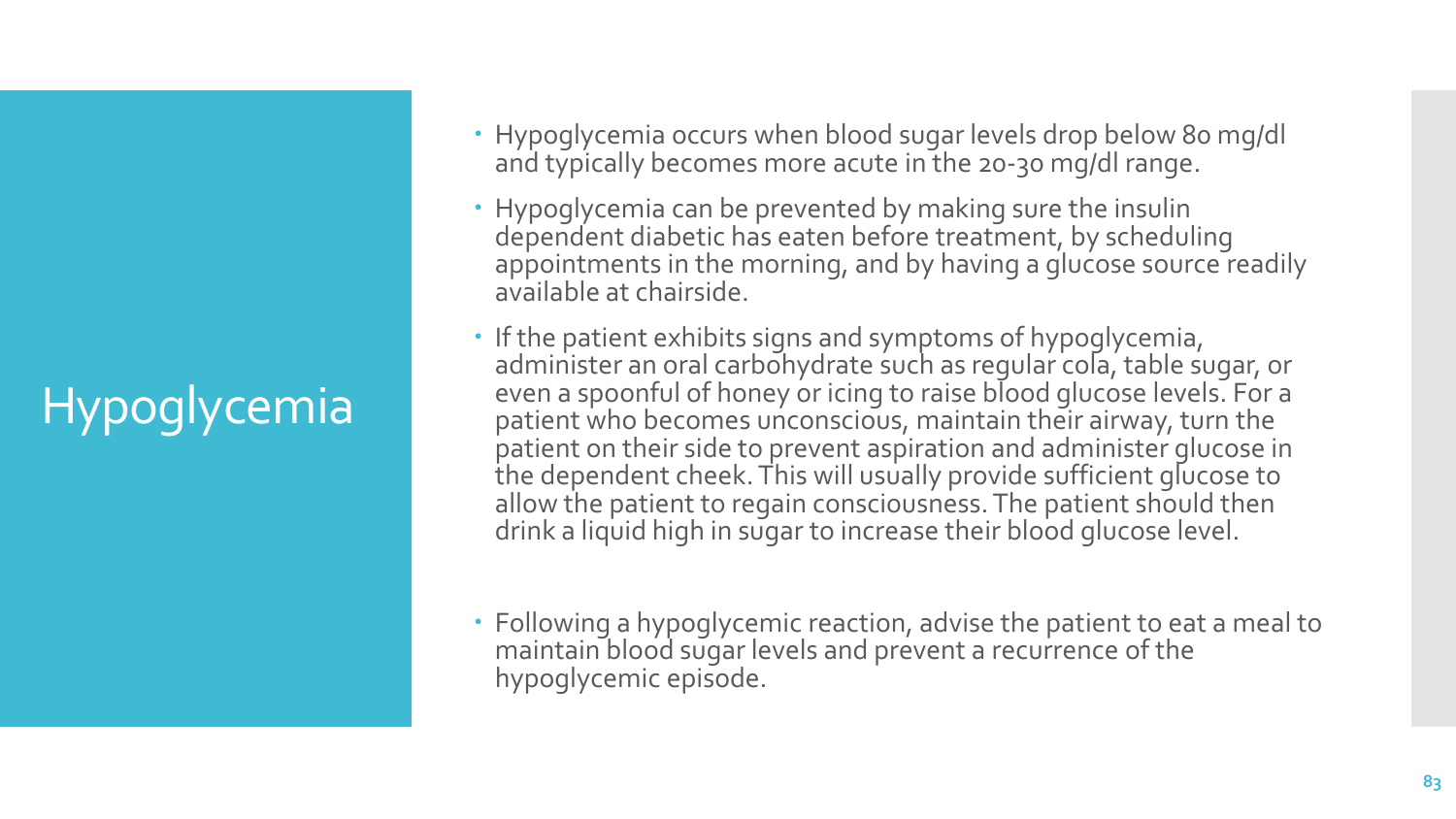### **Diabetic Ketoacidosis**

- Diabetic ketoacidosis occurs when there is not enough insulin available to move glucose into cells. This causes the cells to use fats and proteins for energy, leaving behind waste products which build up in the blood. Over time, from hours to days to sometimes weeks, the  $\,$ blood sugar level continually increases.
- Frequently an underlying medical problem such as heart attack, infection, or stroke may precipitate diabetic ketoacidosis even in diabetics who are normally in good control.
- The signs and symptoms of diabetic ketoacidosis are related to the osmotic effects of the very high blood sugar, the cellular acidosis, and the body's attempt to compensate for the acidosis. Patients may hyperventilate and have a fruity odor to their breath; extreme thirst due to severe dehydration and polyuria are also common. Because of the loss of fluids, the skin is warm, red, and dry to the touch. As the dehydration and acidosis become more severe, blood sugar levels will excéed 300 mg/dl, and the patient finally may lose consciousness.
- Maintain airway and ventilations by placing the patient on their side to prevent aspiration. Treatment of hyperglycemia will require hospitalization of the patient.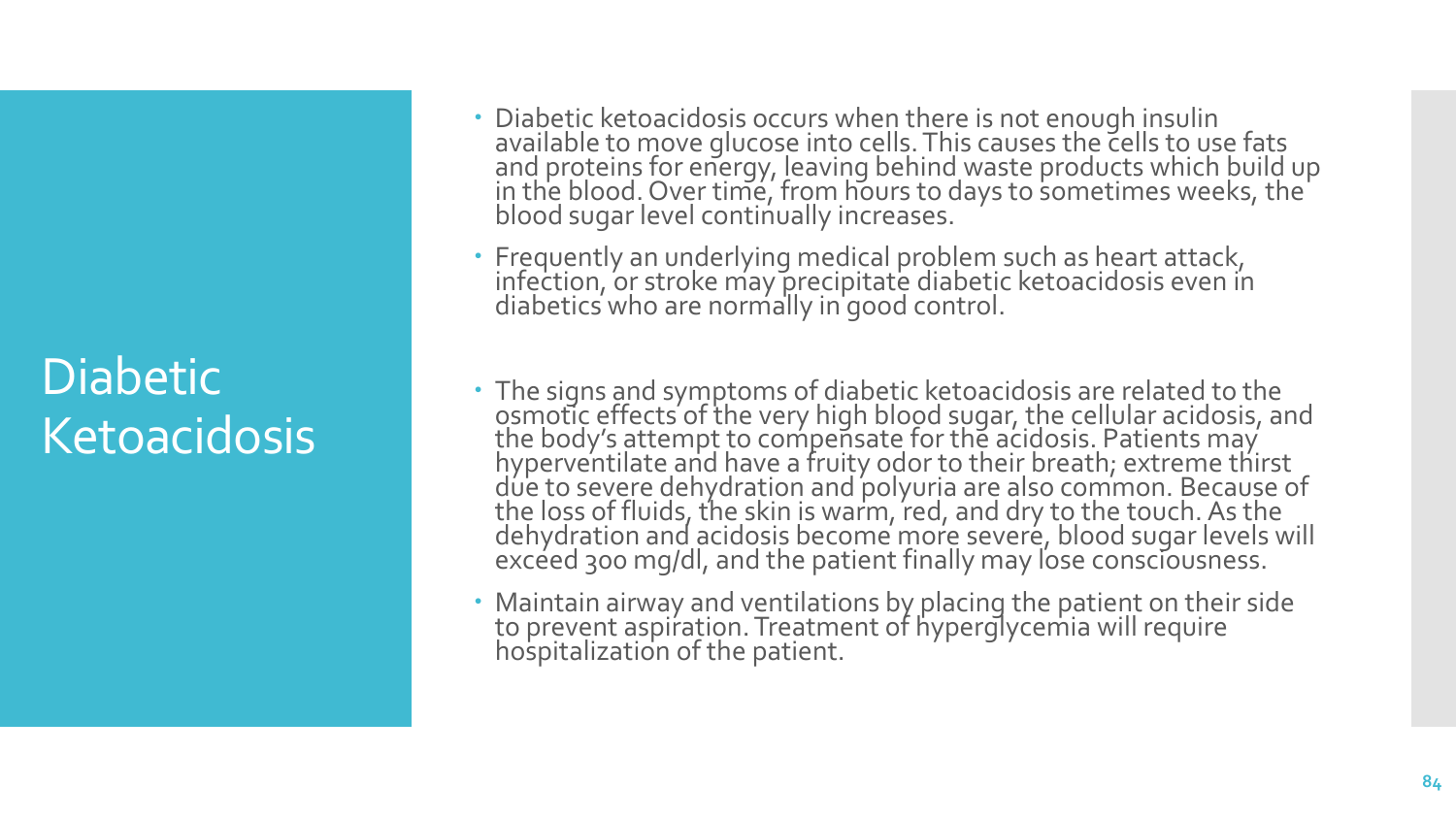# Allergy

- In the dental office, the most likely culprits are exposures to latex, local anesthetics, or antibiotics, but foods the patient may have eaten prior to their visit such as nuts, shellfish, milk products, and strawberries can also trigger this syndrome.
- The treatment of allergic reactions and anaphylaxis is the sameprovide supportive care and administer epinephrine. Maintain the patient's airway, administer oxygen, and monitor the vital signs. Administer epinephrine 1:1000 0.3-0.5 mg SQ, often into the upper arm or thigh. Every office should include at least 3 auto injector epinephrine pens in their office emergency kit. Twinject®and Epi-Pen®are the most common pens for kits. Epinephrine is the treatment of choice for allergic reactions, as it reverses all the histamine induced symptoms and blocks the further release of histamine. Benadryl®50 mg IM or PO may be administered to treat the hives and relieve itching of the skin. Call 911!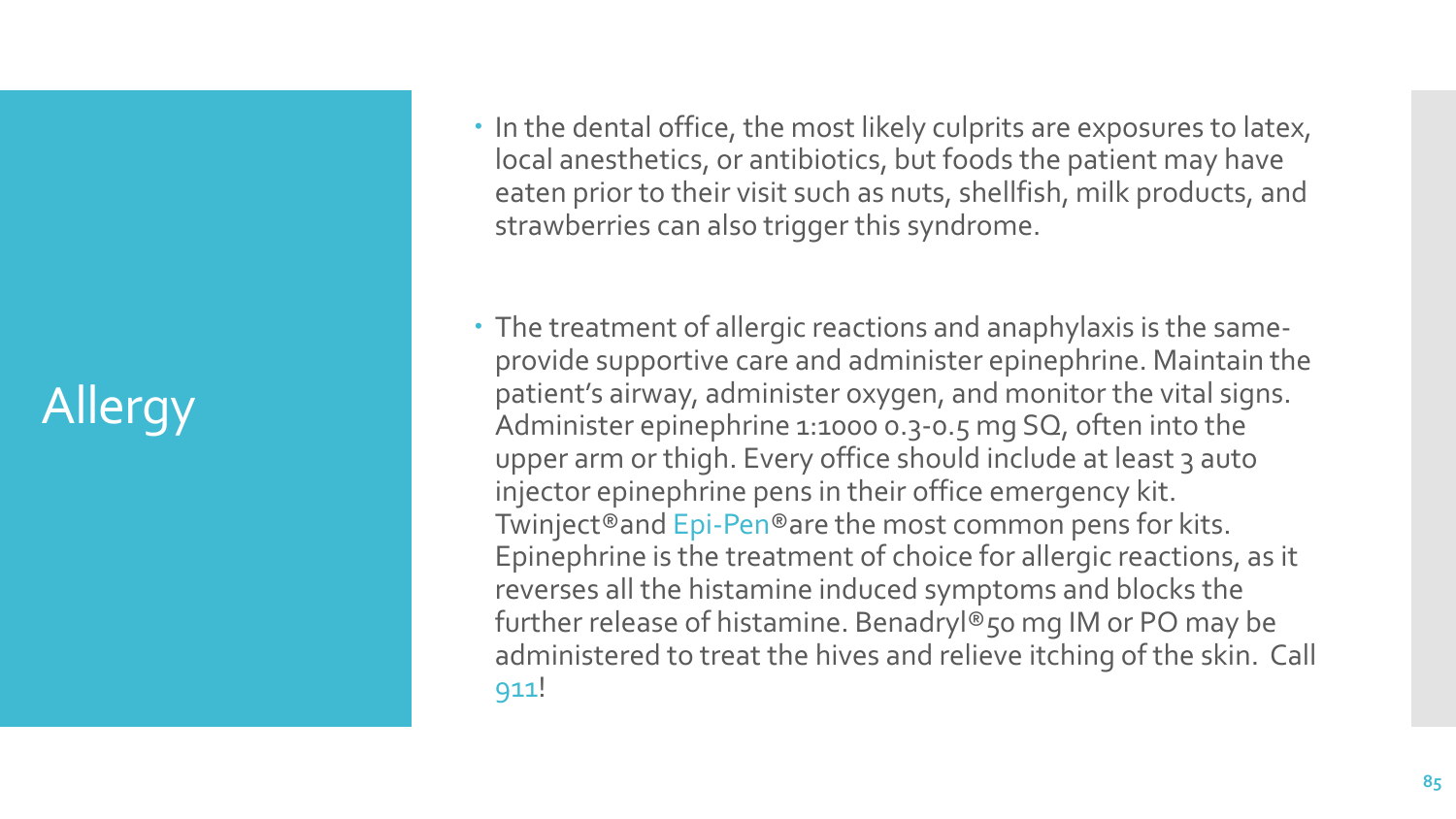## **Overdose**

- Rapid administration, excessive dosing, or inadvertent intravascular administration may all result in increased drug effects. Prevention is the key in avoiding adverse drug reactions. Question the patient before treatment about allergies and hypersensitivity.
- Narcan® can be used to reverse the hypotension, respiratory depression, and decreased level of consciousness caused by these narcotics. In the case of the benzodiazepines such as Valium®(diazepam) and Versed®(midazolam), a specific antidote-Romazicon (flumazenil)-is also available.
- Most drugs have a few specific antidotes available. There are two notable exceptions. Narcan® (naloxone) is the antidote for accidental overdose of narcotics given IV such as Demerol®(meperidine).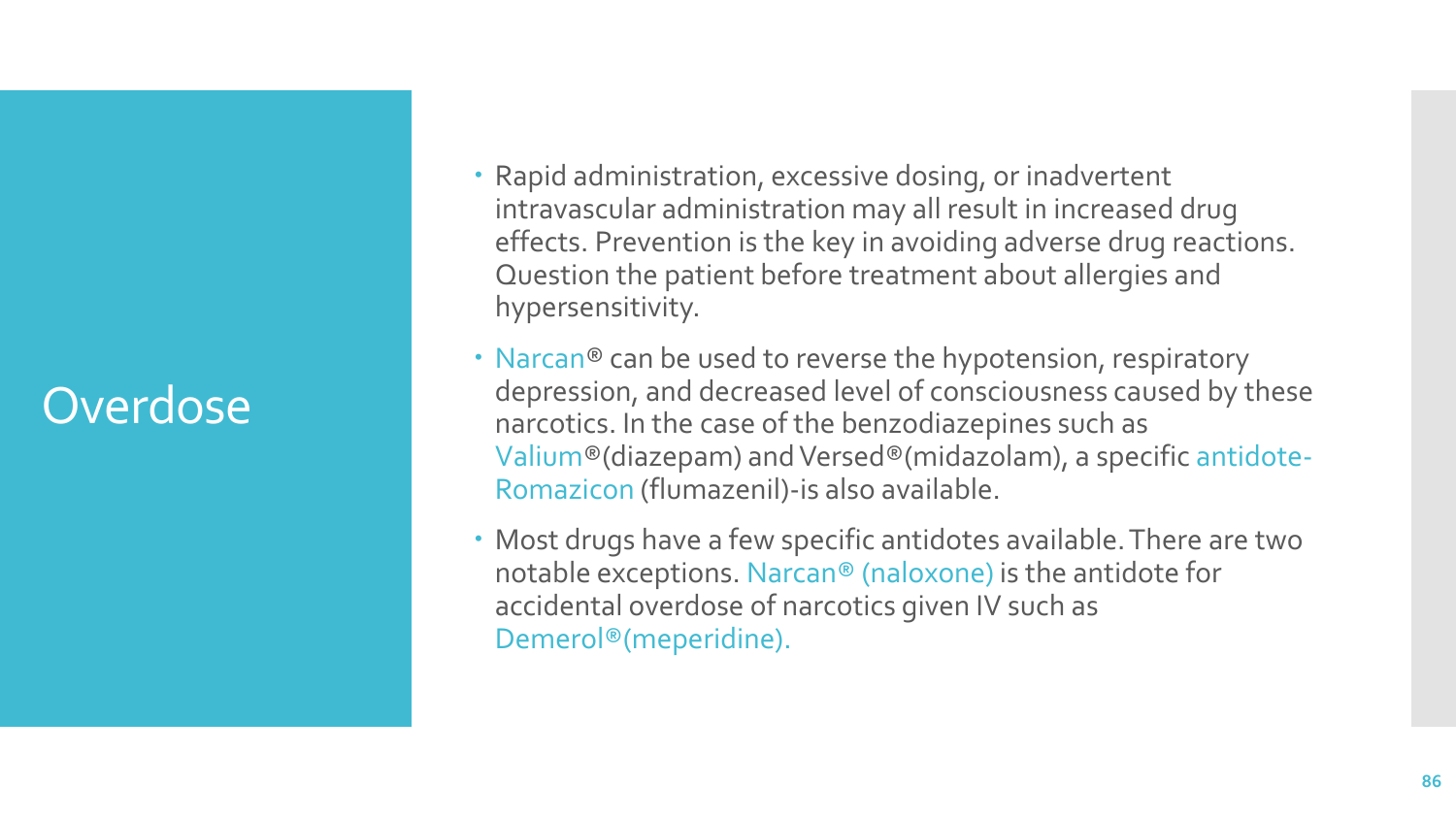- The patient should be treated supportively until the effects of the drug wear off. Stop the administration of the drug, maintain the airway and ventilations, monitor vital signs, and contact 911 if the patient fails to show prompt improvement.
- All of the toxic effects of lidocaine are due to its effects on the central nervous system and the conduction of nerve impulses. The signs and symptoms of lidocaine toxicity are shown in Figure 22. As there is no specific antidote for lidocaine toxicity, provide supportive care. Maintain the airway, administer oxygen, and treat other problems as they arise.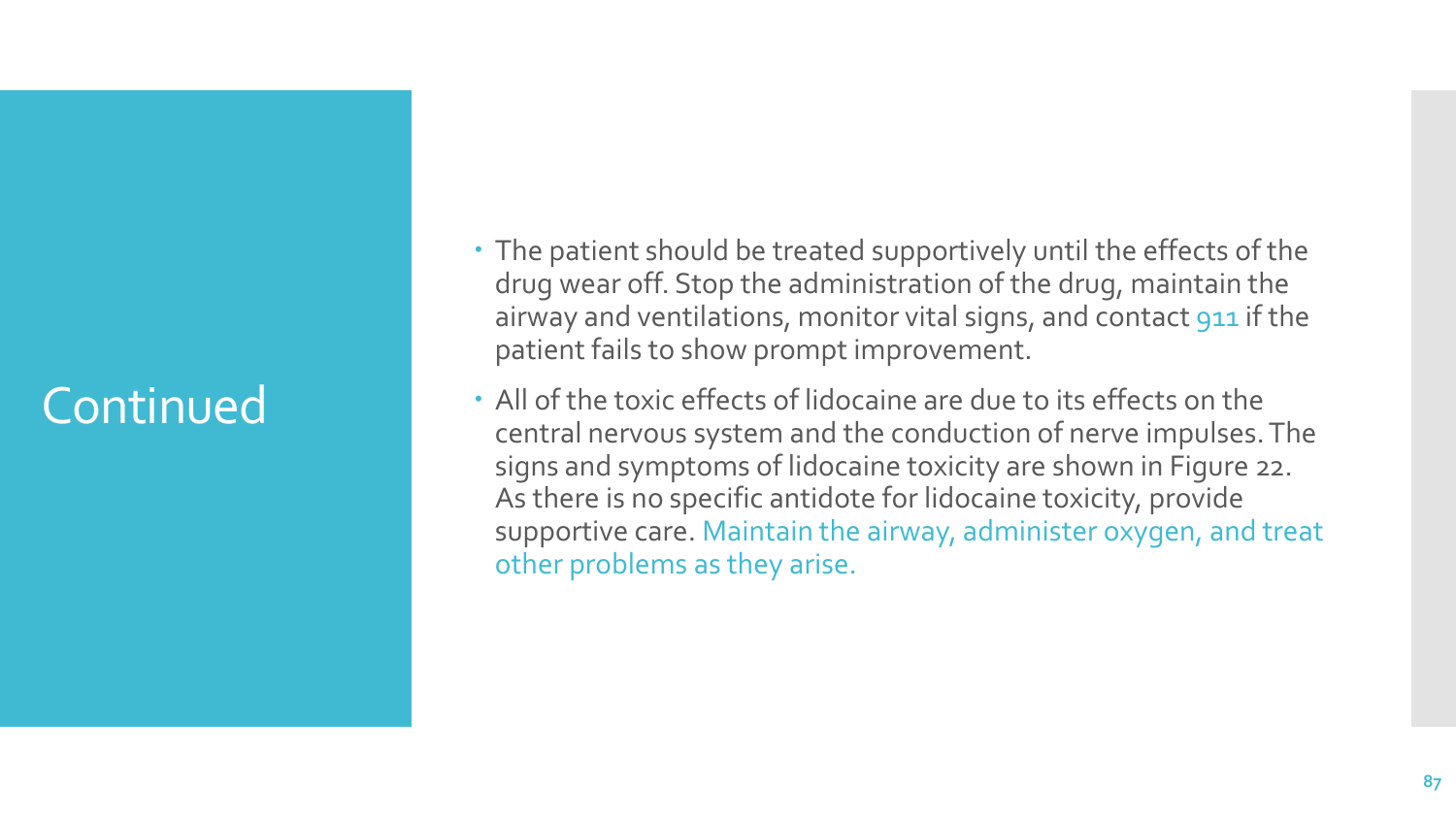# Hyperventilation

- Anxiety, fear, and pain in susceptible individuals can result in a conscious overdrive of ventilation called hyperventilation. The excessive excretion of carbon dioxide that occurs due to the greatly increased respiratory rate can cause unpleasant symptoms which exacerbate the situation.
- Apprehension, air hunger (a sense that they "can't catch their breath") coupled with numbness and tingling in the arms and legs, give the patient the sensation (although erroneous) that something is seriously wrong. The hyperventilation may progress to the point where the patient develops painful carpopedal spasm and may even have a syncopal episode. As soon as the patient faints, however, the respiratory rate immediately returns to normal.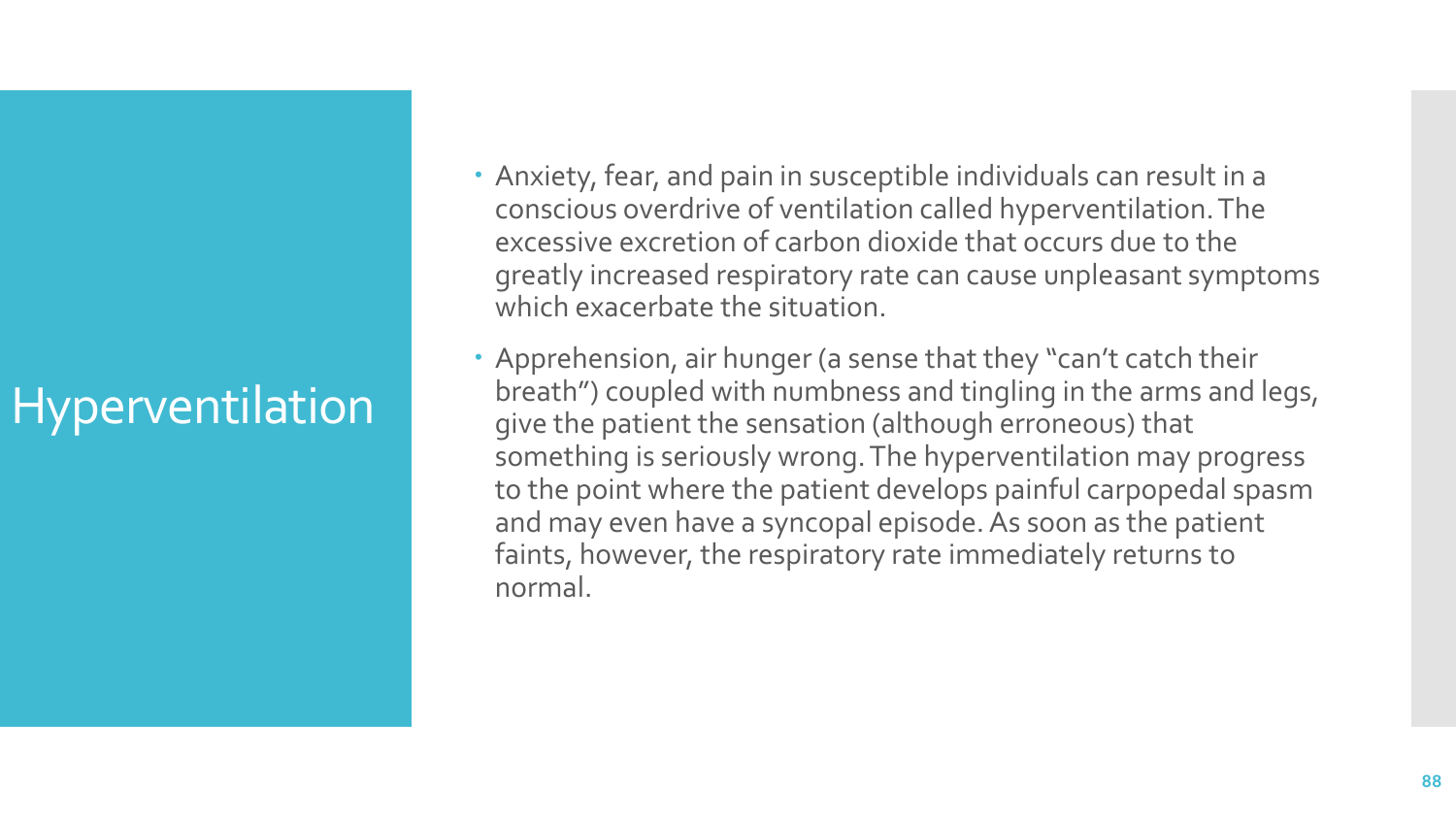- Hyperventilation is the only emergency when oxygen administration is not called for in the treatment plan. The old treatment which involved use of a paper bag should be avoided, as it may increase carbon dioxide to dangerously high levels in patients with a metabolic cause for their hyperventilation, such as diabetic ketoacidosis. Instead, make the patient aware of how fast they are breathing and assure them that all of their symptoms are related to their fast respiratory rate.
- Coach the patient to take slow, regular breaths on a breath by breath basis. If necessary, use a detached oxygen mask which has holes for the release of excessive carbon dioxide to help reassure and calm the patient.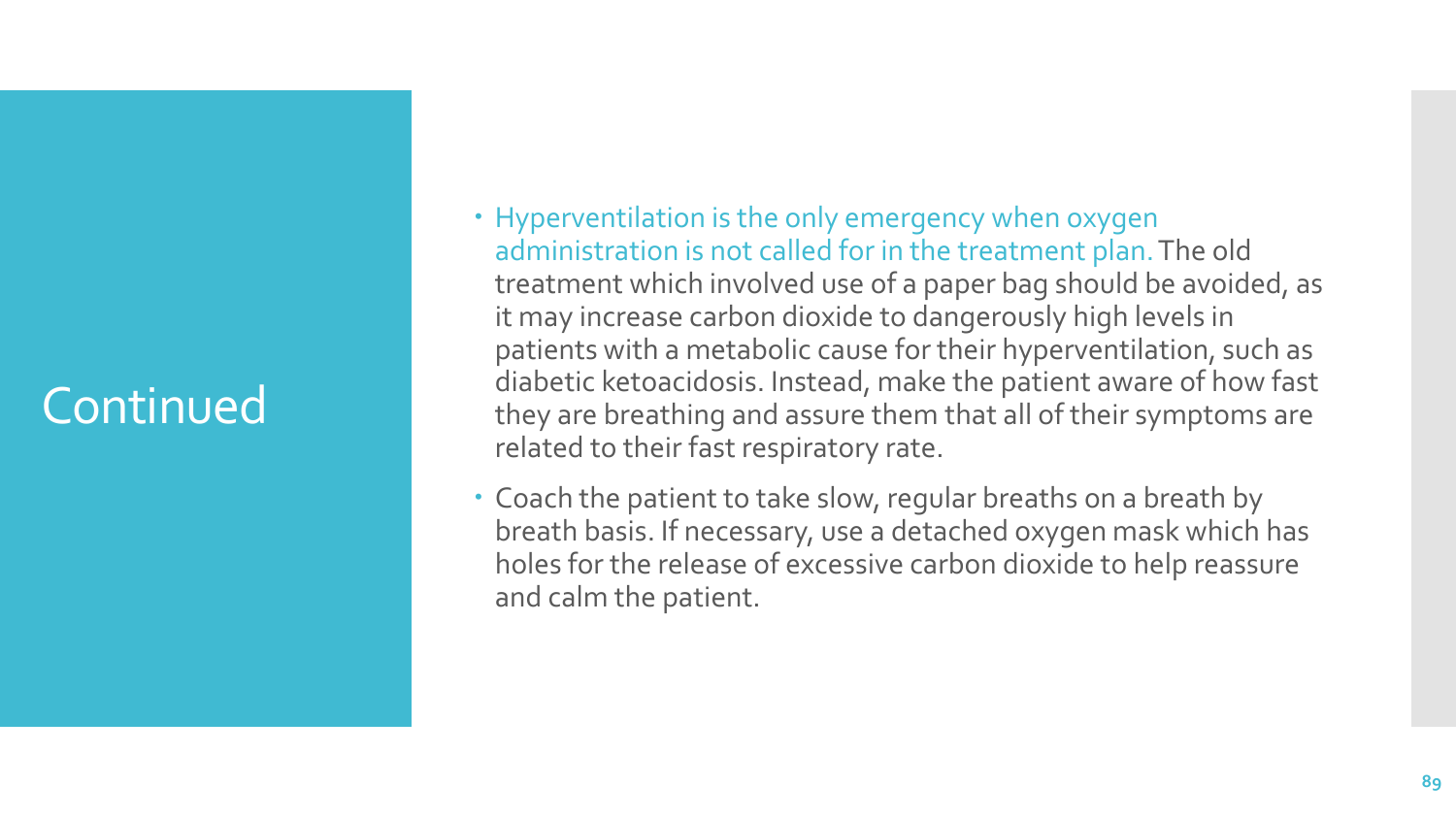### **Respiratory** Arrest

- The end result of bronchospasm, hypoxia, airway obstruction, aspiration, and laryngospasm may be respiratory arrest. Patients who stop breathing will be unresponsive. Instruct someone to call 911 immediately.
- Open the patient's airway, and look, listen, and feel for airflow over the mouth and nose. If the patient is not breathing, place a pocket mask over the patient's mouth and nose, maintain the head tilt, and deliver a slow ventilation until the patient's chest rises. Repeat this ventilation and check the patient's pulse. If the pulse is present, ventilate an adult twelve times per minute (one breath every five seconds); for children or infants, ventilate twenty times per minute (one every three seconds). Be careful to ventilate only until the patient's chest rises, as over ventilation will distend the stomach with air and cause vomiting. Continue ventilations with periodic checks of the pulse until the rescue squad arrives.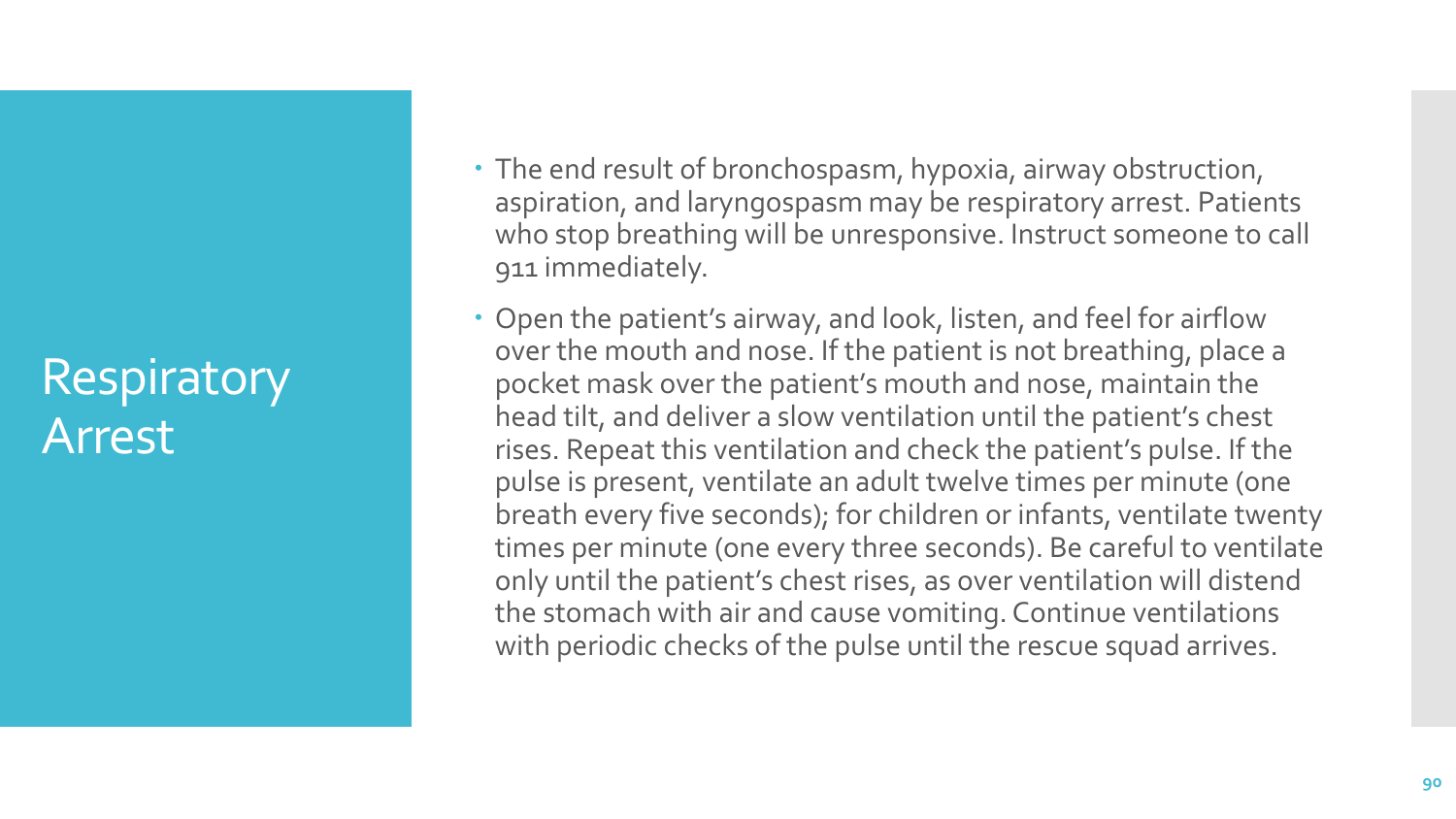#### Seizures

- Seizures are most commonly seen in patients with known seizure disorders such as epilepsy. Such patients may have stopped taking or missed a dose of their anti -seizure medication or they may experience a seizure as a result of exposure to a triggered or stressful situation. It is important to note that otherwise "normal" patients may seize if the conditions are right, particularly with hypoglycemia or hypoxia.
- Premonition, called an aura, may take the form of a strange smell, visual or auditory hallucination, or other strange sensation. This allows the patient some time -ranging from a few seconds to minutes -to prepare for the seizure. As a seizure begins, the patient typically loses consciousness and then becomes tonic as all the major skeletal muscles contract. The patient is apneic, becomes cyanotic, and may bite their tongue. This is followed by the clonic phase in which muscles contract and relax in waves. During this phase, these involuntary movements make the patient susceptible to injuries to the head, arms, or legs, and they may become incontinent of urine and stool.
- A seizure is followed by a period of drowsiness, confusion and extreme fatigue called the postictal phase.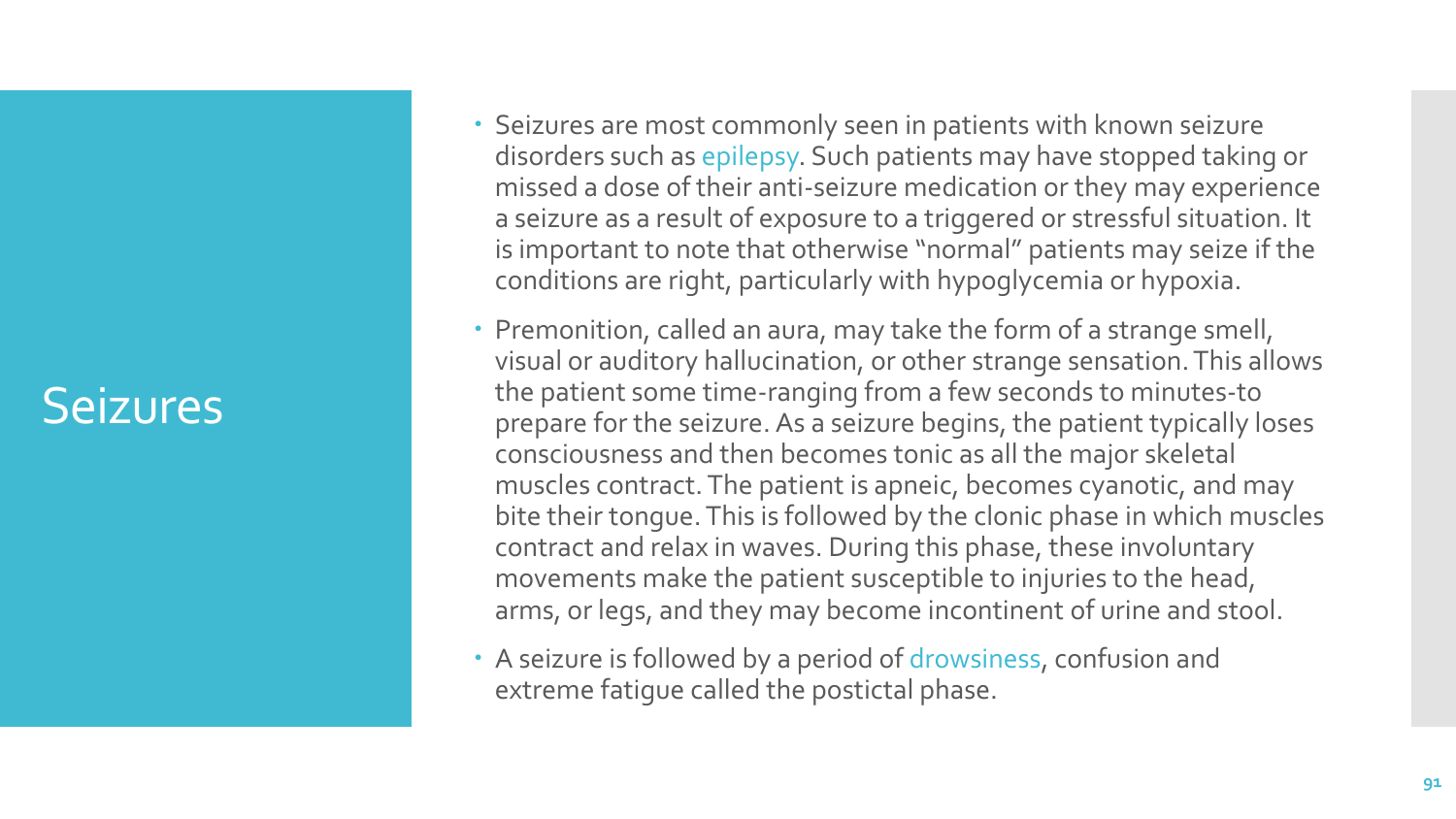- When observing a generalized motor seizure, knowing what not to do is as important as knowing what to do. Never attempt to place or force any object between the patient's teeth. Bite sticks are ineffective and may cause damage to oral structures. Do not attempt to restrain the patient's movements. Individuals experiencing a seizure exhibit incredible strength and attempts at restraint may result in fractures to the patient's bones. In addition, do not attempt to ventilate the patient during a seizure.
- Loosen any constrictive clothing and turn the patient on their side to protect their airway from vomiting and aspiration. Place padding beneath the patient's head to prevent injury and let the seizure run its course. While seizures invariably last only one to two minutes, the time seems much longer as the event is being witnessed.
- After the seizure, continue to monitor the airway, administer oxygen, and obtain vital signs.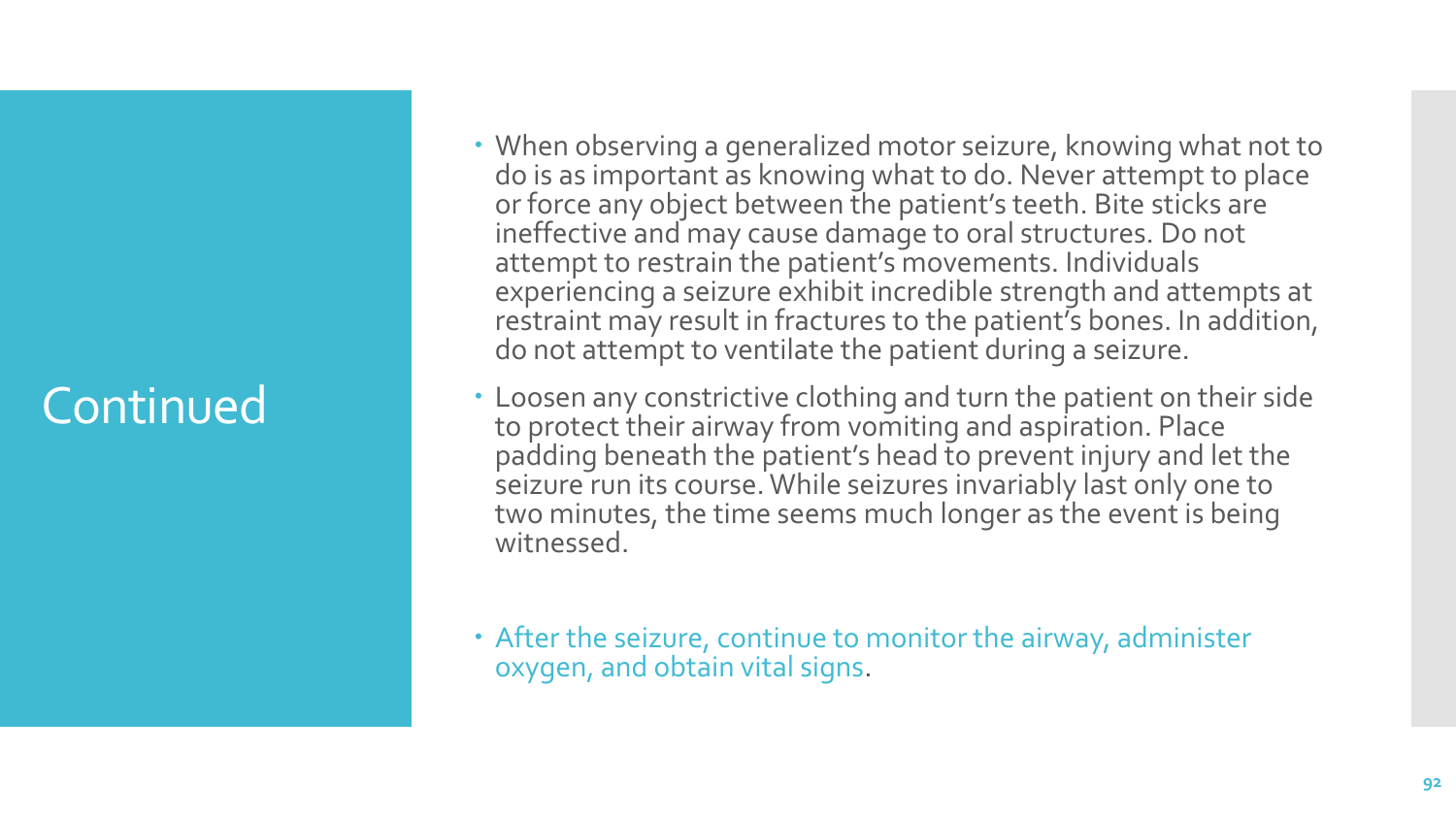# **Fainting**

- Fainting or syncope results from either the psychologic response to fear, anxiety, stress, pain, or unpleasant situations or from poor autonomic adjustments to changes in the patient's posture. In some cases, syncope may be due to very rapid or slow cardiac arrhythmias. Syncope accounts for over 50% of reported emergencies in the dental office.
- The psychological reaction causes an abrupt slowing of the heart rate and pooling of blood in the extremities. Within seconds the patient may complain of a flushed sensation, followed rapidly by loss of consciousness.
- Syncope can be prevented by identifying the patient prone to anxiety or who is using anti -anxiety agents. Fearful patients can be prescribed a premedication to help them relax for the dental visit. Keep the patient supine if possible; with older patients, allow them time to slowly adjust to an upright posture after procedures are completed. In the elderly, rapid changes in posture can result in postural (orthostatic) hypotension.